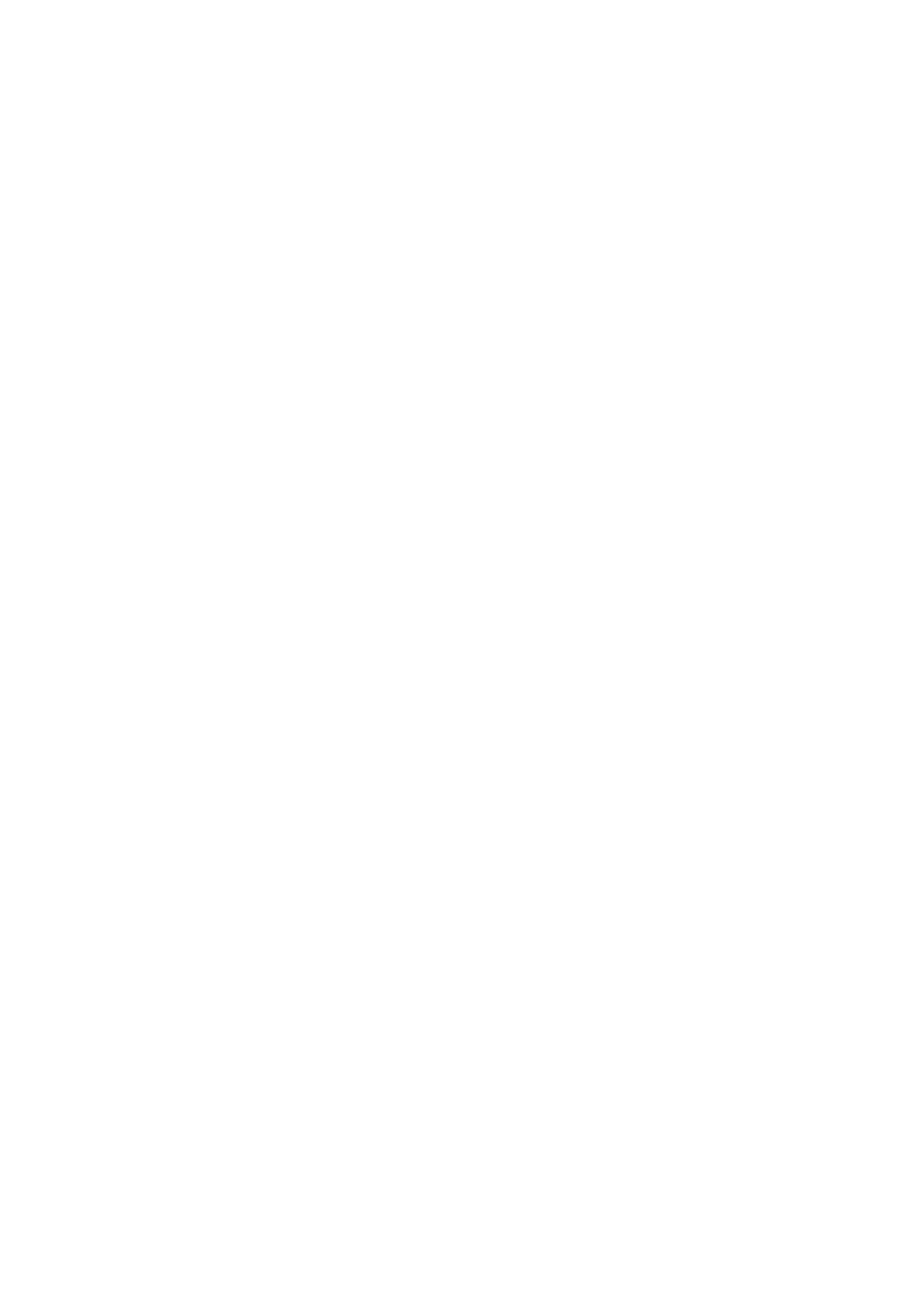## Executive summary

Work Package 3 – Report on transmission mechanisms of knowledge and non-linear pathways to qualifications

Deliverable D3.1 "Cultural heritage education & training in Europe – pathways to qualifications" investigates how formal and non-formal education and training are transmitted and how these pathways may lead to qualifications for jobs and professions.

Education and training (E&T) are at the heart of all Blueprint alliances, initiatives set up by the European Commission in order to solve skills shortages in certain employment sectors. Skills needs can only be addressed effectively by first identifying existing skills gaps and, secondly, filling these very gaps through E&T opportunities which are fit-to-purpose and support the overall sectoral strategy.

Work Package 3 of the CHARTER Alliance has committed to work towards this goal for the cultural heritage sector by developing a database for cultural heritage education and training. With the help of this database we will work towards the following deliverables:

- develop a database of existing cultural heritage E&T institutions and programmes and link them to qualifications and professions in the field;
- identify gaps and needs in existing education and training programmes;
- explore quality standards and certifications schemes;
- propose innovative/emerging occupations and curricula guidelines.

The starting point for all of these activities has been the development of a methodology for data collection on education and training institutions and programmes in cultural heritage. This report reflects WP3's research and activities in the context of this task and outlines the resulting methodology. It lists the main information and indicators the database will collect and explains our reasoning for including them in the database.

Moreover, this report reflects our analysis of previous Blueprints and the lessons learnt from them, which we have taken into account as far as possible. In addition, we have paid a great deal of attention to clarifying the key concepts relevant for our task. We also describe four sample pathways to cultural heritage qualifications and professions based on formal and non-formal learning, which illustrate the diversity and complexity of cultural heritage E&T in Europe.

This report and the methodology contained therein build on all the work that has been undertaken by our CHARTER colleagues in the first year of the project. In particular, we are greatly indebted to Work Package 2 and its model for a cultural heritage ecosystem as outlined in D2.1. Understanding cultural heritage as social value has been a crucial point of departure for this report and will shape all further analyses undertaken by WP3.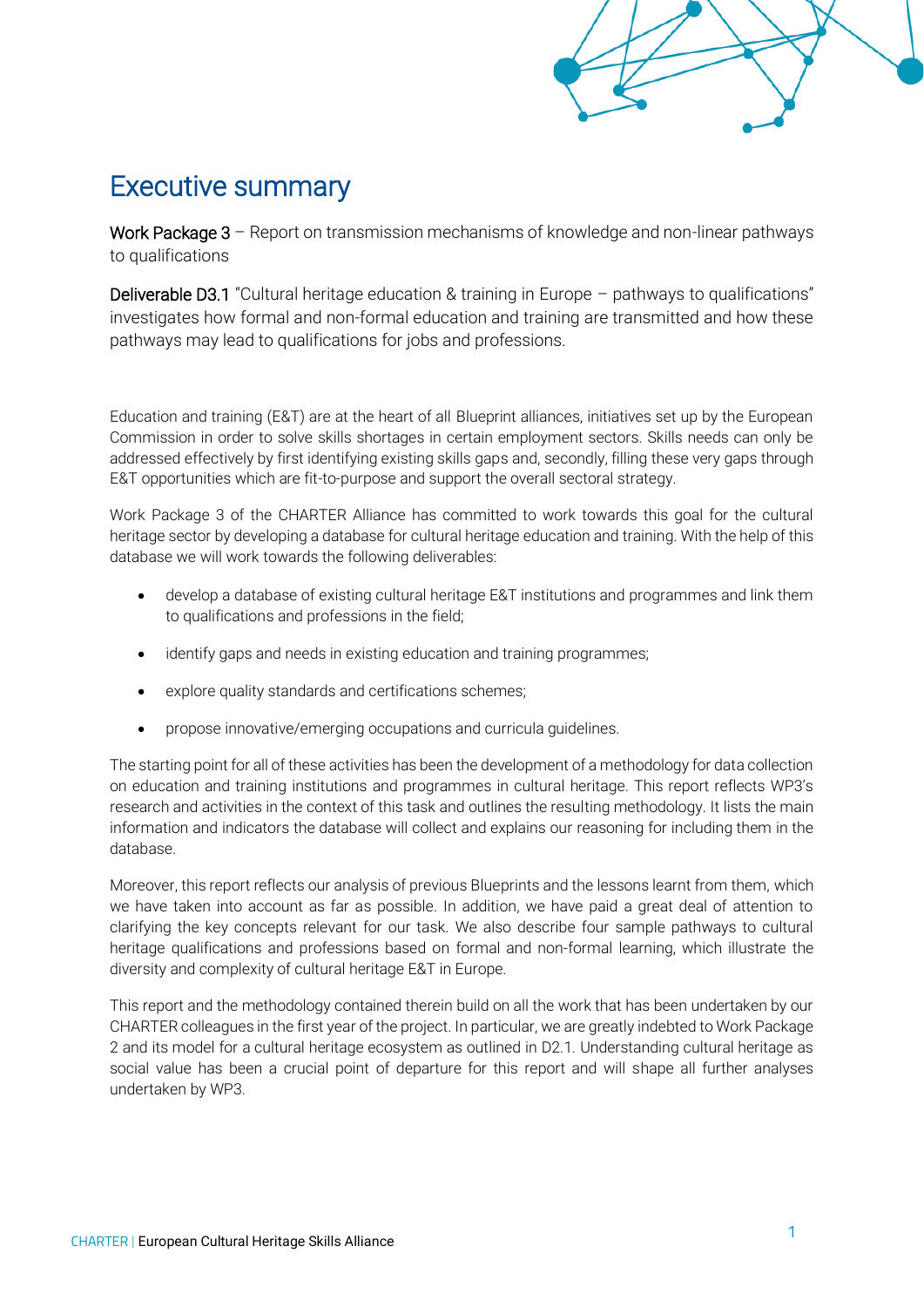## Index

| 3. Key concepts: education & training, qualifications, occupations and professions17 |  |
|--------------------------------------------------------------------------------------|--|
|                                                                                      |  |
|                                                                                      |  |
|                                                                                      |  |
|                                                                                      |  |
|                                                                                      |  |
|                                                                                      |  |
| 7.1. International classifications (ESCO, ISCO, NOC) and operational tools (EURES,   |  |
|                                                                                      |  |
|                                                                                      |  |
|                                                                                      |  |
|                                                                                      |  |
|                                                                                      |  |
| 7.7. Proportion of VET (practice) element and mandatory practical training39         |  |
|                                                                                      |  |
|                                                                                      |  |
|                                                                                      |  |
| 9. Next steps - CHARTER database for cultural heritage education and training 48     |  |
|                                                                                      |  |
|                                                                                      |  |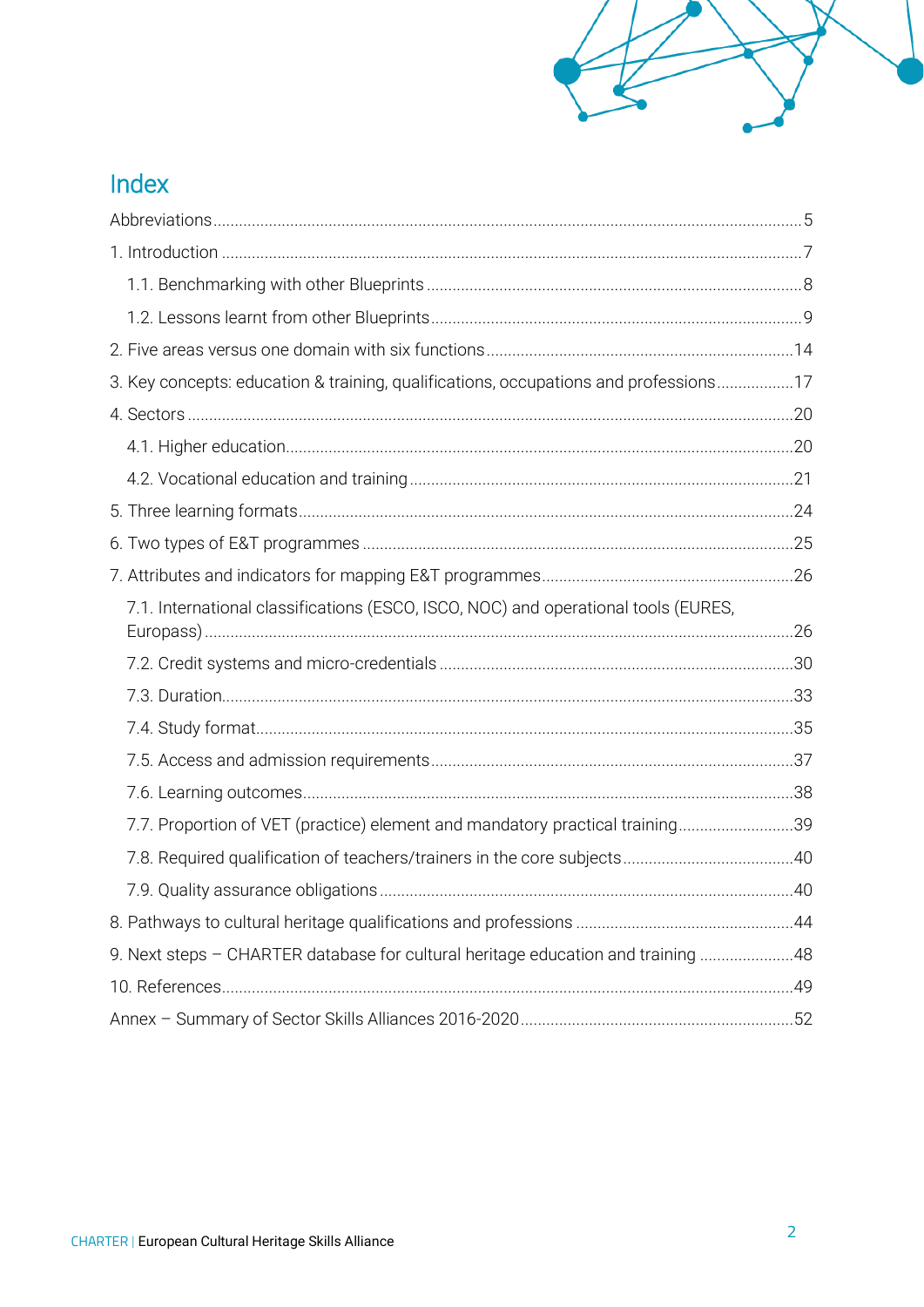| Programme       | EPPKA2 – Cooperation for innovation and the exchange of good practices |
|-----------------|------------------------------------------------------------------------|
|                 |                                                                        |
|                 |                                                                        |
|                 |                                                                        |
| Action          | Sector Skills Alliances - Blueprint for sectoral cooperation on skills |
|                 |                                                                        |
|                 |                                                                        |
| Proposal        | EAC/A02/2019                                                           |
|                 |                                                                        |
|                 |                                                                        |
|                 |                                                                        |
| Application no. | 621572-EPP-1-2020-1-ES-EPPKA2-SSA-B                                    |
|                 |                                                                        |
|                 |                                                                        |

#### CHARTER website: [www.charter-alliance.eu](http://www.charter-alliance.eu/)

## Disclaimer

This project has been funded with support from the European Commission. This publication reflects the views only of the author, and the Commission cannot be held responsible for any use which may be made of the information contained therein.

## Application area

This document is a formal output for the European Commission, applicable to all members of the CHARTER project and beneficiaries.

## Statement of originality

This document contains original unpublished work except where clearly indicated otherwise. Acknowledgement of previously published material and of the work of others has been made through appropriate citation, quotation, or both.

## Copyright notice

Copyright © Members of the CHARTER Consortium, 2021-2024

#### *Citation*

Baatz, W. De Luca, M. Piccininno, M. Riegler, K. (2021). Report: Cultural heritage education & training – pathways to qualifications. CHARTER Consortium.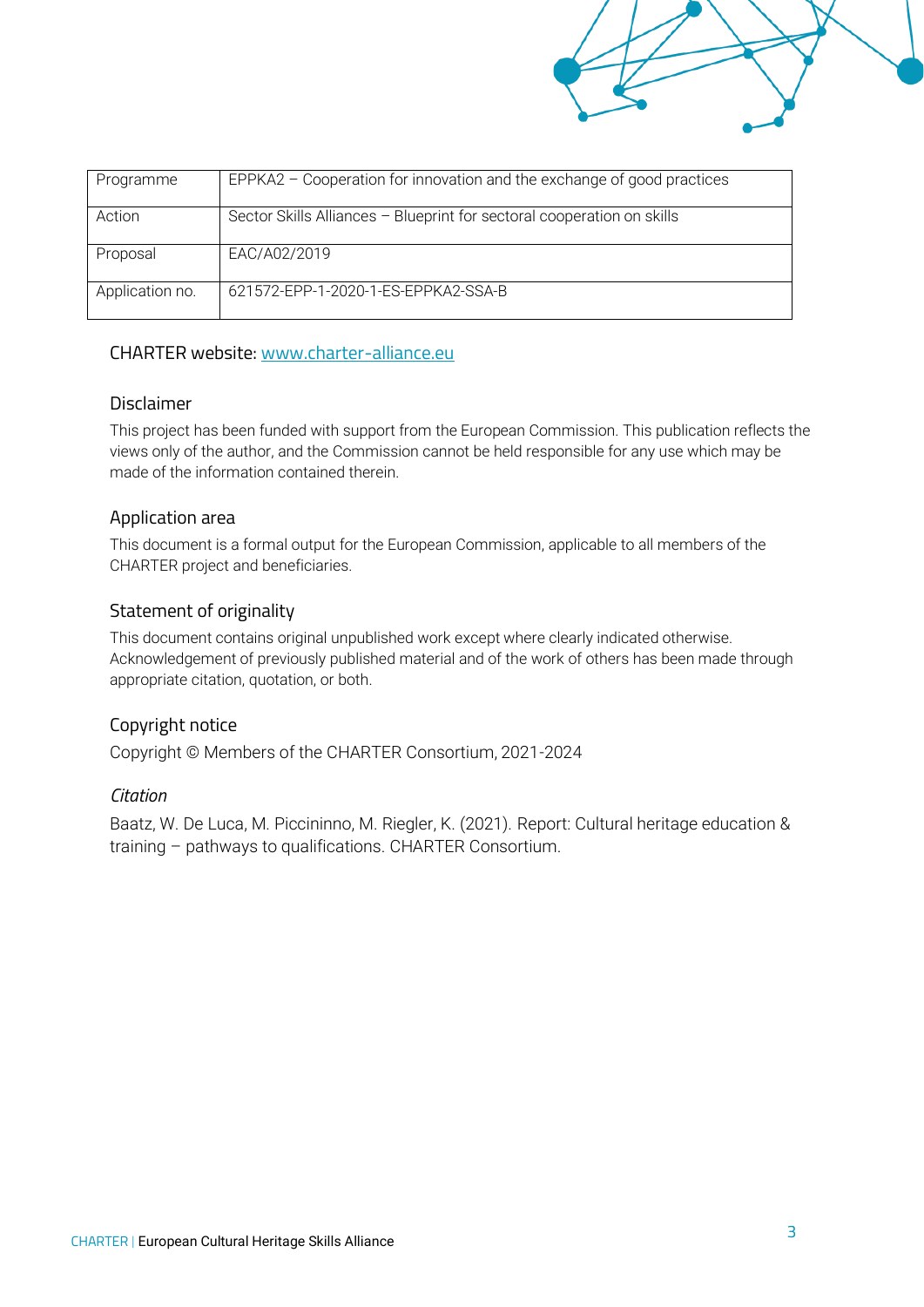| 'ersion | <b>Status</b>                       | Name, organisation                                                                                                                                                                                                                              | Date       | Changes                                                                     |
|---------|-------------------------------------|-------------------------------------------------------------------------------------------------------------------------------------------------------------------------------------------------------------------------------------------------|------------|-----------------------------------------------------------------------------|
| 1.0     | Final draft                         | Main authors: Wolfgang Baatz (ABKW),<br>Karin Riegler (ABKW), Martina De Luca<br>(FSBAC), Manila Marcuccio (FSBAC),<br>Marzia Piccininno (FSBAC).<br>Contribution: E.C.C.O., Euskadi, EUR, GU,<br>INP-R, Kultur und Arbeit, NEMO, UB.           | 22/11/2021 | Complete<br>draft for QC                                                    |
| 1.1     | Final draft<br>revised              | Main authors: Wolfgang Baatz (ABKW),<br>Karin Riegler (ABKW), Martina De Luca<br>(FSBAC), Manila Marcuccio (FSBAC),<br>Marzia Piccininno (FSBAC)<br>Internal revision: Susan Corr (E.C.C.O.);<br>Elis Marcal (E.C.C.O.); Anna Mignosa<br>(EUR). | 30/11/2021 | Corrected<br>according to<br>qualify<br>control and<br>reviewer<br>comments |
| 2.0     | Final<br>version for<br>publication | Main authors: Wolfgang Baatz (ABKW),<br>Karin Riegler(ABKW), Martina De Luca<br>(FSBAC), Manila Marcuccio (FSBAC),<br>Marzia Piccininno (FSBAC).                                                                                                | 20/12/2021 | Final<br>corrections                                                        |

## Review and approval

| <b>Action</b> | Name, organisation                   | Date       |
|---------------|--------------------------------------|------------|
|               | Conor Newman (EAB)                   | 13/12/2021 |
| Reviewed by   | Nessa Roche (DHLGH)                  | 15/12/2021 |
|               | Kristiina Volmari (EAB)              | 16/12/2021 |
| Approved by   | Herman Bashiron Mendolicchio<br>(UB) | 21/12/2021 |
|               | Lluis Bonet (UB), Coordinator        |            |

## Distribution

| <b>Date</b>   | Action                                                 | <b>Distribution level</b> |
|---------------|--------------------------------------------------------|---------------------------|
| December 2021 | Submitted to the European<br>Commission by coordinator | Public                    |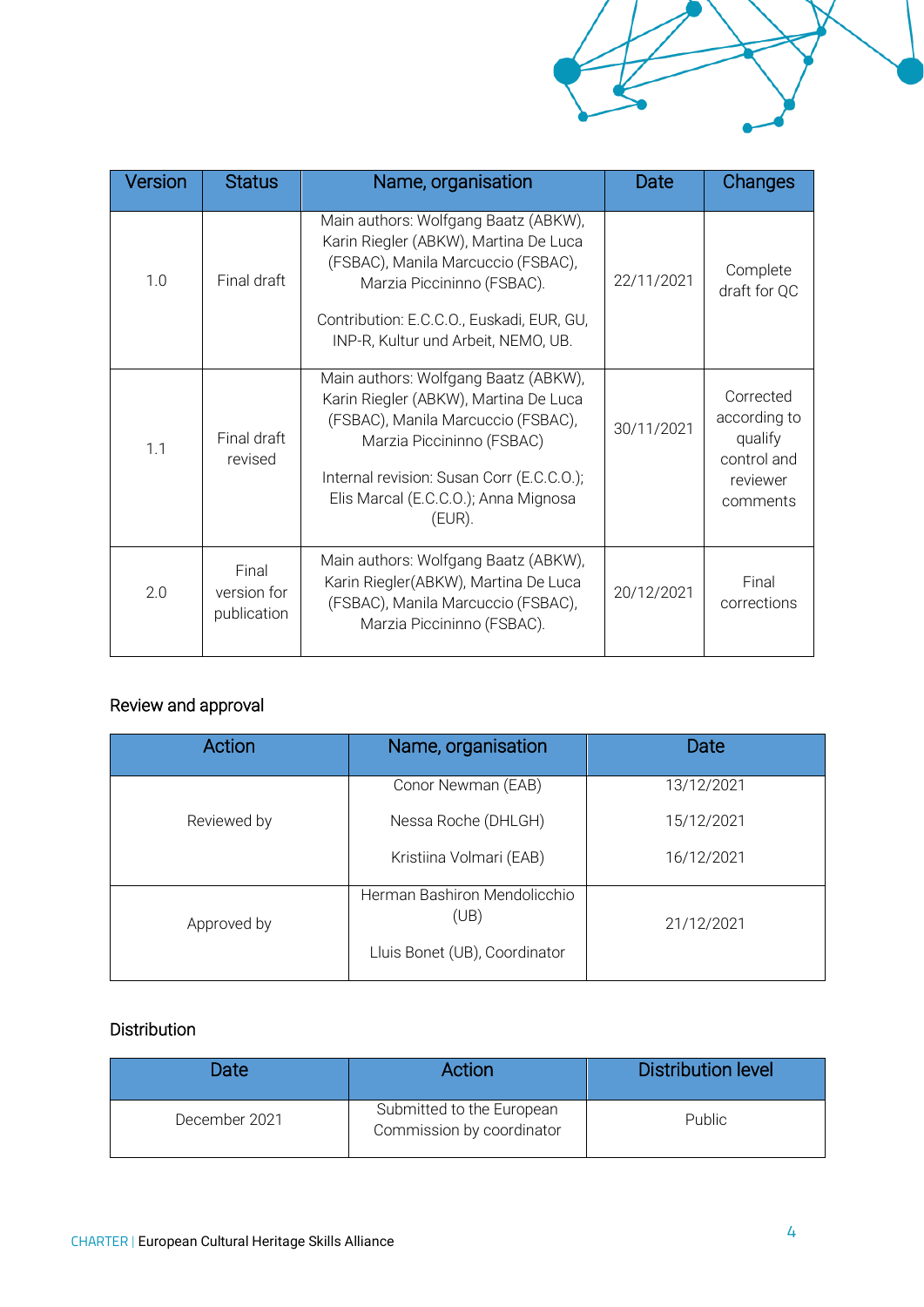# <span id="page-6-0"></span>Abbreviations

|                                                    | DF-EHEA____________________________Qualification Framework for the European Higher Education Area |
|----------------------------------------------------|---------------------------------------------------------------------------------------------------|
|                                                    |                                                                                                   |
|                                                    |                                                                                                   |
|                                                    |                                                                                                   |
|                                                    |                                                                                                   |
| ESG <b>Album</b><br>European Higher Education Area | <b>European Standards and Guidelines for Quality Assurance in the</b>                             |
|                                                    |                                                                                                   |
|                                                    |                                                                                                   |
| Education                                          |                                                                                                   |
|                                                    |                                                                                                   |
|                                                    |                                                                                                   |
|                                                    |                                                                                                   |
|                                                    |                                                                                                   |
|                                                    | Lifelong                                                                                          |
| Learning<br>Restoration of Cultural Property       | ICCROM_____________________________ International Centre for the Study of the Preservation and    |
|                                                    |                                                                                                   |
|                                                    |                                                                                                   |
|                                                    |                                                                                                   |
|                                                    |                                                                                                   |
|                                                    |                                                                                                   |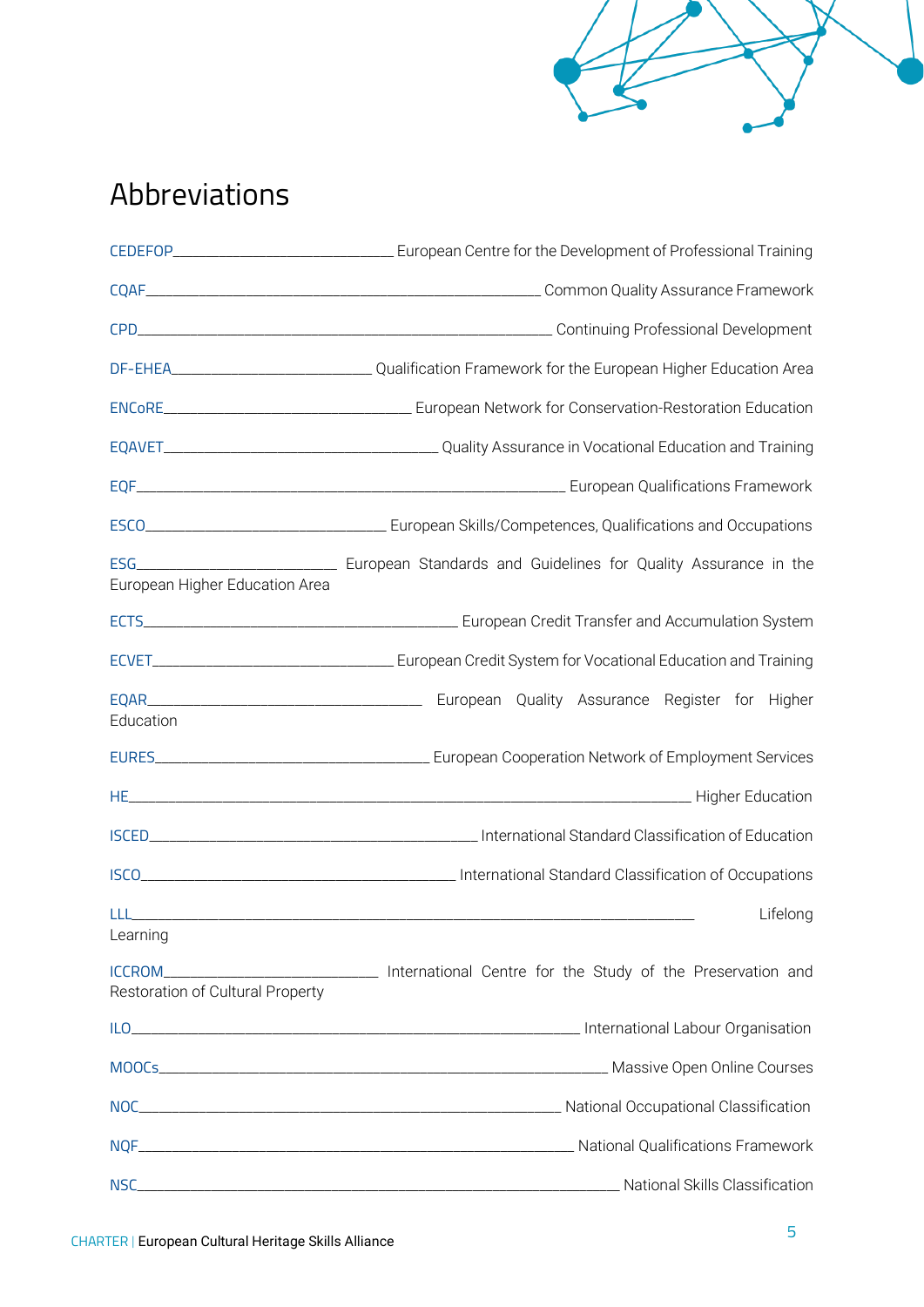| Quality Assurance                 | <b>QA</b> |
|-----------------------------------|-----------|
| Vocational Education and Training | VET       |
| <b>Work Package</b>               | WP.       |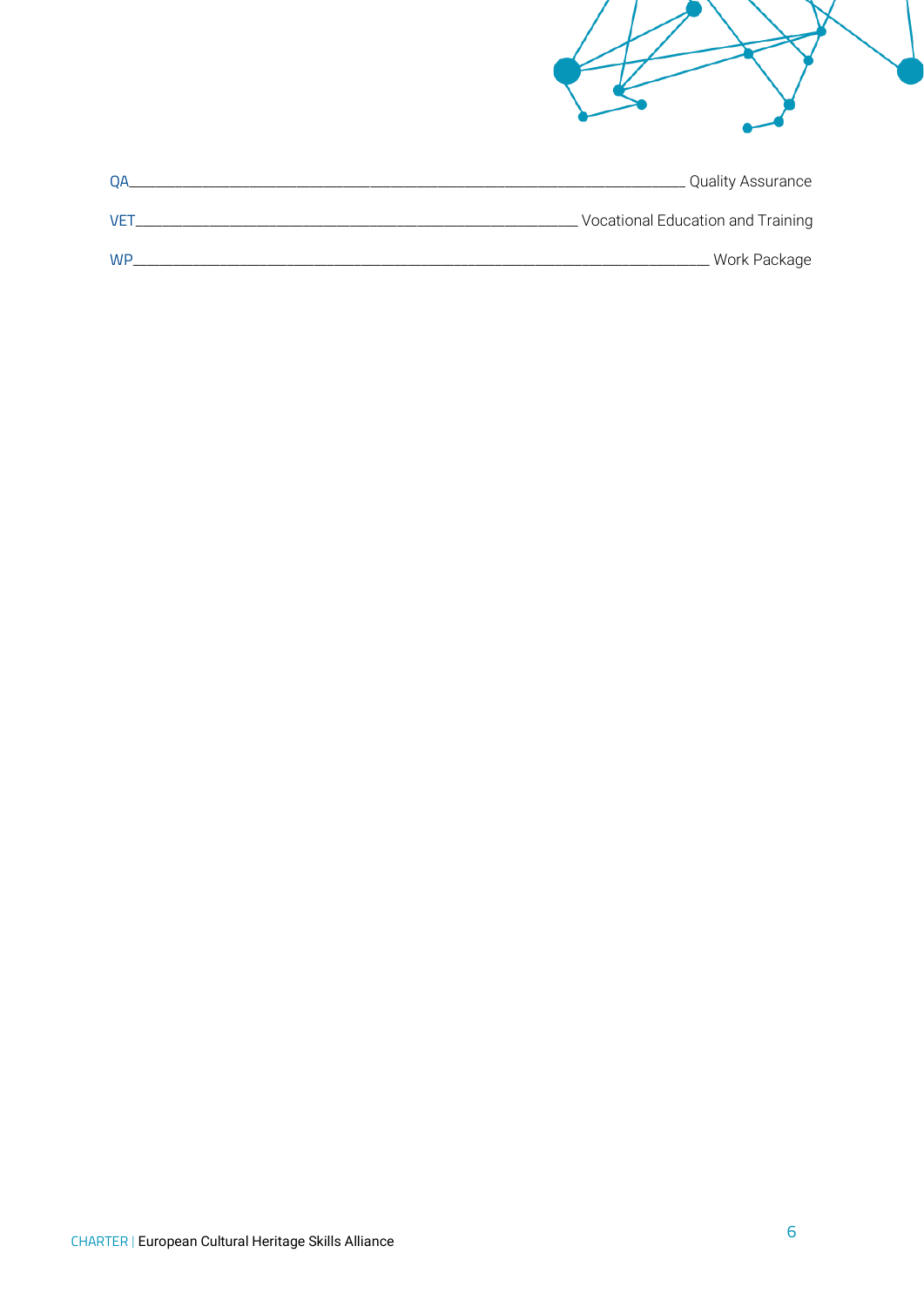# <span id="page-8-0"></span>1. Introduction

Work package 3 has been charged to contribute towards the overarching goal of the CHARTER project the development of a lasting, comprehensive skills strategy for cultural heritage – by focusing on education and training (E&T) for the sector. In other words, WP3 will investigate the E&T individuals undertake before embarking on cultural heritage jobs or professions (initial E&T), or the continuing E&T that enables individuals either to continue their careers in cultural heritage with deepened expertise or which allows someone working in other employment sectors to transition to cultural heritage.

Thus, WP3 will investigate which kind of education and training leads to cultural heritage qualifications and professions in the field. The main instrument by which we intend to fulfil this goal is to develop a database (Task 3.2), which will allow us to first collect information on European cultural heritage E&T and then analyse its content.

In addition, through this research, CHARTER will be able to support Member states in upskilling and/or reskilling cultural heritage professionals, building on the trust that the European Commission expressed towards our consortium in the Commission Recommendation of 10 November 2021 on a common European data space for cultural heritage.<sup>1</sup>

This report reflects the research undertaken in preparation for T3.2, as well the information on cultural heritage education that we have collected through various activities in the CHARTER project over the course of its first 10 months, including an analysis of what other Blueprint initiatives did to collect similar data. Because of this, the material gathered for this report is primarily of a descriptive nature and is intended as a methodology for the implementation and use of the database. Only when the database has been established and content has been filled in, we will be able to present an analysis of education and training for cultural heritage in Europe. Moreover, this means that this report can only reflect preliminary findings. We are convinced that research based on the database and continued exchanges with our CHARTER colleagues will support us in deepening our understanding of cultural heritage E&T, which will be reflected in the forthcoming deliverables of WP3.

<sup>&</sup>lt;sup>1</sup> "[I]n line with the European Skills Agenda and its first flagship initiative, the Pact for Skills, and in support of the European Pillar of Social Rights action plan, Member States should set specific targets for upskilling or reskilling cultural heritage professionals. Complementary to this, and building on the Blueprint Alliance for cultural heritage (CHARTER), the cultural and creative industries, as one of the 14 eco-systems identified by the single market strategy, are currently building a large-scale partnership for skills development that should join the Pact for Skills." European Commission Recommendation (EU) 2021/1970 of 10 November 2021 on a common European data space for cultural heritage. Available at[: https://eur-lex.europa.eu/legal-content/EN/TXT/?uri=CELEX:32021H1970.](https://eur-lex.europa.eu/legal-content/EN/TXT/?uri=CELEX:32021H1970)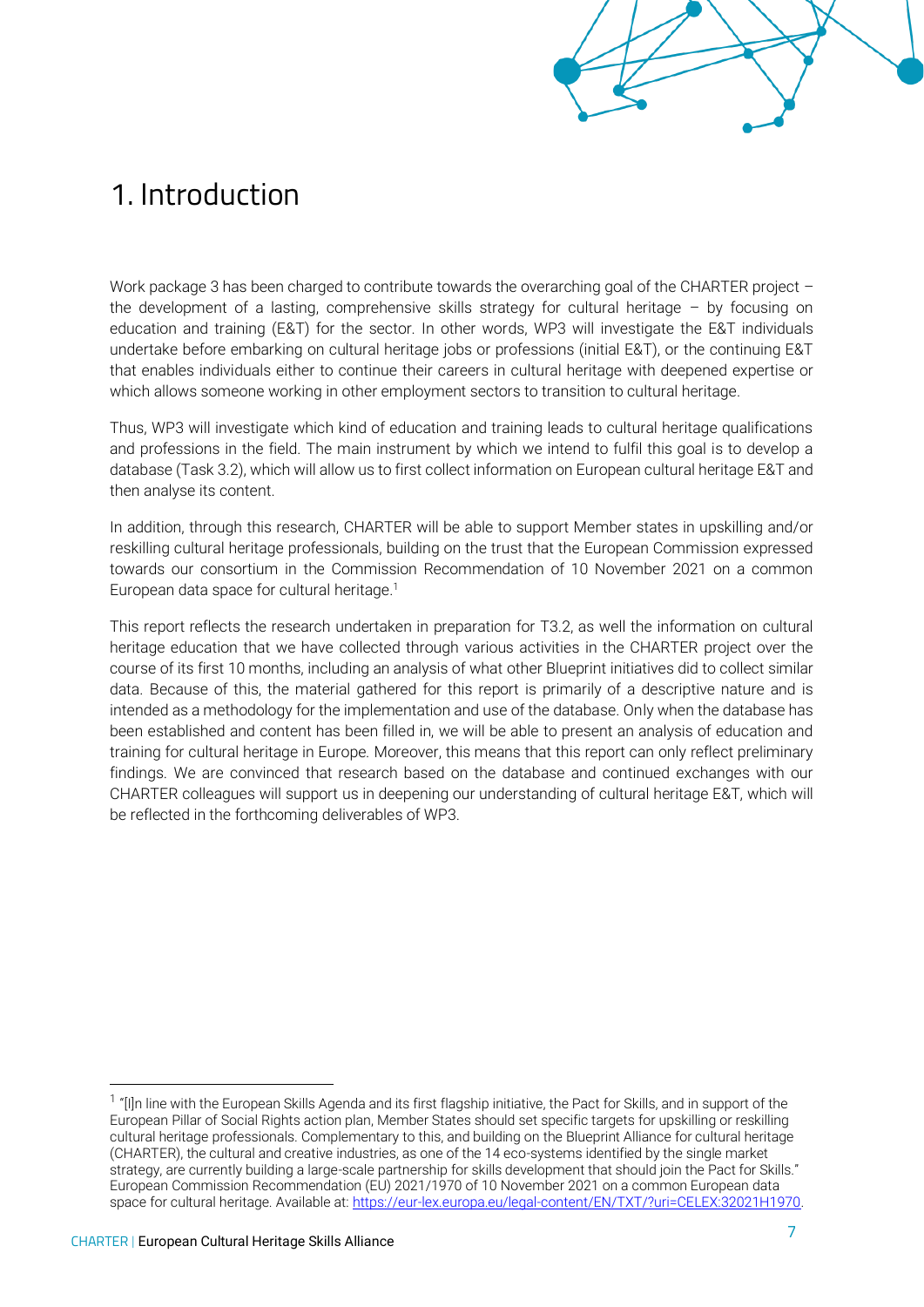## <span id="page-9-0"></span>1.1. Benchmarking with other Blueprints

The Blueprints for Sectoral Cooperation on Skills (also called Alliances for Sectoral Cooperation on Skills) are initiatives supported by the European Union to develop and implement strategies to address skills gaps in priority sectors via the involvement of key stakeholders, including business, NGOs, trade unions, research institutions, education and training institutions as well as public authorities. The aim is to develop concrete actions to satisfy short- and medium-term skills needs, which in turn support the overall sectoral strategy, including consideration of transversal competences (e.g. on digital skills, green skills and sustainable development), in an increasingly competitive EU labour market.

The Blueprint for Sectoral Cooperation on Skills was one of the key initiatives of the Skills Agenda for Europe 2016. Within the Pact for Skills of the Updated Skills Agenda 2020, it has been expanded and opened to more sectors.<sup>2</sup> The Blueprint builds on previous work by the European Commission and sectoral partners, in particular the European Sectoral Skills Councils and the Erasmus+ Sector Skills Alliances, to address skills gaps in sectors.

The specific objectives pursued with the Sector Skills Alliances are as follows:

- Developing strategic approaches to sectoral skills developments through partnerships for sustainable cooperation between key stakeholders in the sector and public authorities;
- Identification of existing and emerging skills needs for professions in specific sectors;
- Strengthening the exchange of knowledge and practice between education and training institutions and the labour market;
- Promoting relevant sectoral qualifications and support agreement for their recognition;
- Building mutual trust, facilitating cross-border certification and professional mobility and increasing recognition of qualifications at European level within a sector;
- Adapting VET provision to skills needs, focusing both on job specific skills as well as on key competences;
- Integrating work-based learning in VET provision, supported where possible with international experience, and exploiting its potential to drive economic development and innovation;
- Creating "platforms" and networks for sustained partnerships between VET providers, key labour market stakeholders and key national and/or regional stakeholders for constant adaptation of VET provision to skill need.

The idea of skilling for a job is central to Blueprint Alliances. They will address skills shortages and unemployment by:

• Gathering information for the European Skills Panorama;<sup>3</sup>

<sup>&</sup>lt;sup>2</sup> About the blueprints for sectoral cooperation on skills se[e https://ec.europa.eu/social/main.jsp?catId=1415&langId=en.](https://ec.europa.eu/social/main.jsp?catId=1415&langId=en)

<sup>3</sup> See: [https://skillspanorama.cedefop.europa.eu/en/useful\\_resources/including-sectoral-skills-evidence-skills](https://skillspanorama.cedefop.europa.eu/en/useful_resources/including-sectoral-skills-evidence-skills-panorama-practical-framework)[panorama-practical-framework](https://skillspanorama.cedefop.europa.eu/en/useful_resources/including-sectoral-skills-evidence-skills-panorama-practical-framework) .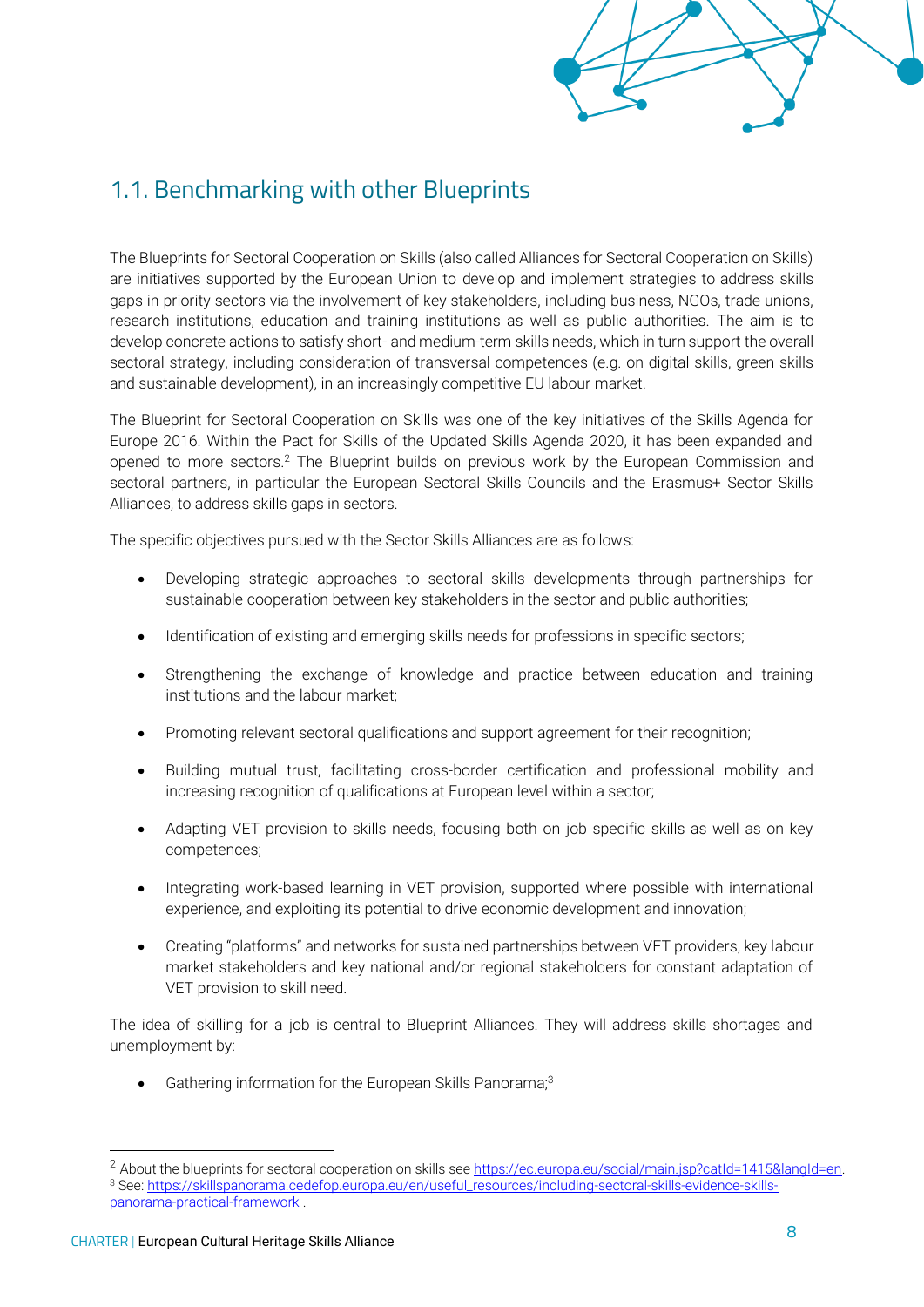- Developing a sector skills strategy;
- Developing occupational profiles, vocational programmes and qualifications;
- Designing a long-term action plan to be rolled out at the national and regional levels;
- Promoting the use of EU tools such as;
	- o the European Qualifications Framework (EQF);
	- o European Skills, Competences, Qualifications and Occupations [\(ESCO\);](https://ec.europa.eu/social/main.jsp?catId=1326&langId=en)
	- o [Europass;](https://ec.europa.eu/social/main.jsp?catId=1266&langId=en)
	- o the European Credit System for Vocational Education and Training (ECVET);
	- o the [European Quality Assurance in Vocational Education and Training \(E](https://www.eqavet.eu/)QAVE[T\).](https://www.eqavet.eu/)

In addition, the EU encourages the roll-out of sectoral strategies at national and regional level in cooperation with national and regional authorities, and key stakeholders. The evidence produced by the Blueprint partnerships will feed into strategies for the development of these sectors at European level. The data will also enrich the Skills Panorama, the public skills database powered by CEDEFOP,<sup>4</sup> the European Centre for the Development of Vocational Training.

## <span id="page-10-0"></span>1.2. Lessons learnt from other Blueprints

The priority sectors for developing skills alliances are set forth each year based on the Commission's assessment of skills gaps in economic sectors and the potential impact of these gaps on growth, innovation and competitiveness, as well as the available budget. Skills gaps are identified with the help of data from CEDEFOP. Priority sectors have changed since the launch of the first call in 2016. The following table summarises the skills alliances supported so far by Erasmus+ Key Action 2 (KA2) - Cooperation for innovation and the exchange of good practices. Annex I provides more details and links for each project mentioned.

| CALL                          | <b>PROJECT TITLE</b>                                                                                                  | <b>SECTOR</b>                               | <b>IMPLEMENTATION</b><br><b>STATUS</b>    |
|-------------------------------|-----------------------------------------------------------------------------------------------------------------------|---------------------------------------------|-------------------------------------------|
| Sector Skills                 | EU textile clothing & footwear (TCLF)<br>skills council: analysis of emerging<br>occupations in a digital environment | Manufacturing                               | 1st December 2016 -<br>28th February 2019 |
| alliance 2016<br>EAC/A04/2015 | A European Sector Skills Alliance for<br>Sport (ESSA-Sport)                                                           | Arts,<br>entertainment<br>and<br>recreation | November 2016 $-$<br>November 2019        |
|                               | Fostering growth in the Blue Economy<br>developing an action plan for<br>bv                                           | Agriculture, forestry and fishing           | 2016<br>December<br>January 2019          |

<sup>4</sup> [https://www.cedefop.europa.eu/en.](https://www.cedefop.europa.eu/en)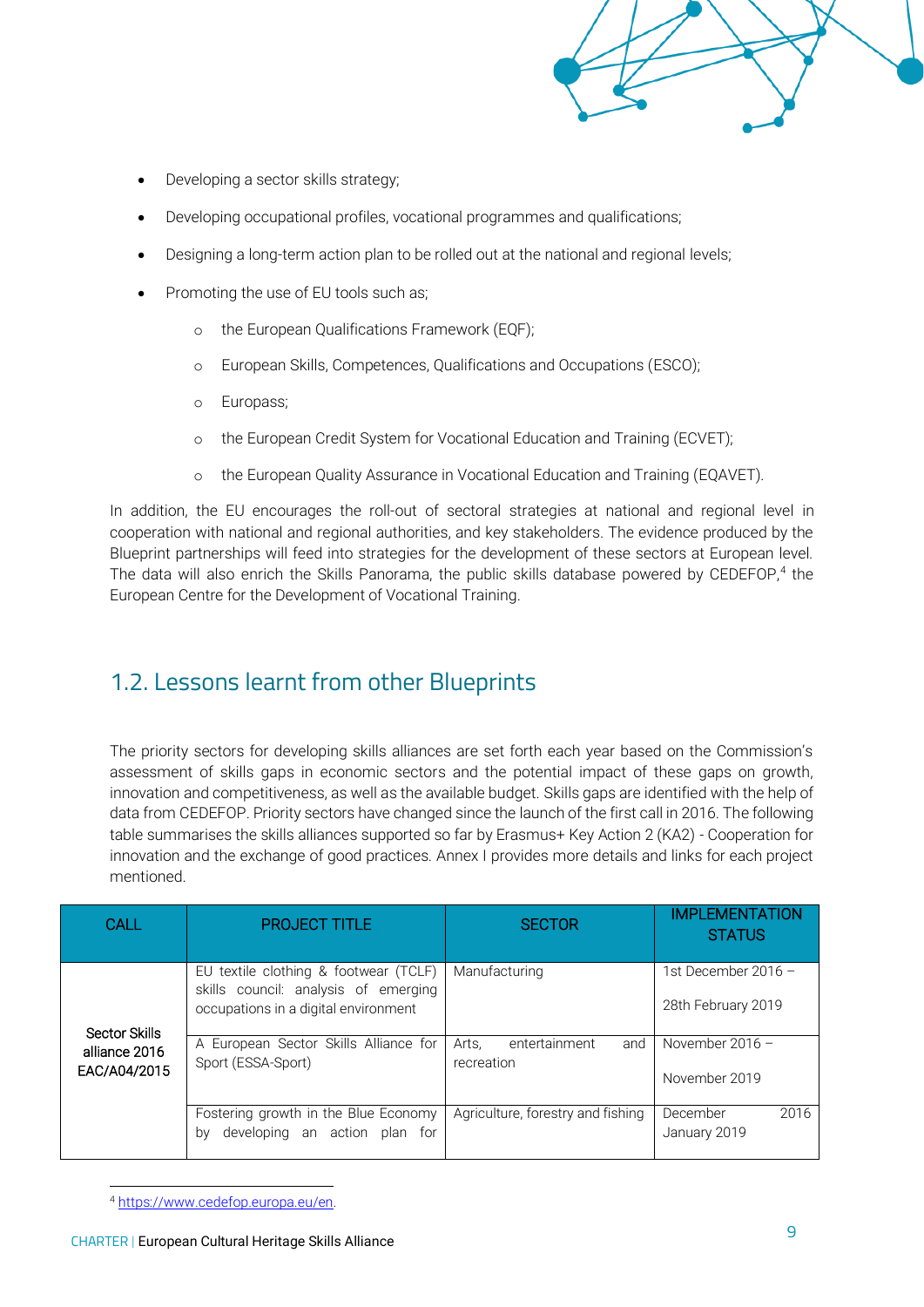|                                                          | Innovative European Aquaculture VET<br>and harmonized qualifications                                                                                                          |                                                              |                                      |
|----------------------------------------------------------|-------------------------------------------------------------------------------------------------------------------------------------------------------------------------------|--------------------------------------------------------------|--------------------------------------|
|                                                          | Mapping Skills Needs and Supply in the<br>Dairy Sector (AEDIL)                                                                                                                | Agriculture, forestry and fishing                            | December 2016<br>December 2019       |
|                                                          | S4TCLF - Skills 4 Smart TCLF<br>Industries 2030                                                                                                                               | Textile                                                      | November 2018<br>December 31/12/2021 |
|                                                          | DRIVES - Development and Research<br>on Innovative Vocational Education<br><b>Skills</b>                                                                                      | Automotive                                                   | January 2018<br>December 2021        |
| <b>Sectors Skills</b><br>Alliances 2017<br>EACEA 04/2017 | MATES - Maritime Alliance for fostering<br>the European Blue economy through a<br>Marine Technology Skilling Strategy                                                         | Maritime                                                     | January 2018 - April<br>2022         |
|                                                          | NGT - The Next Tourism Generation<br>Alliance                                                                                                                                 | Tourism                                                      | January 2018<br>December 2021        |
|                                                          | EO4GEO - Towards an innovative<br>strategy for skills development and<br>capacity building in the space geo-<br>information<br>sector<br>supporting<br>Copernicus User Uptake | Space Geo                                                    | January 2018<br>December 2021        |
|                                                          | Sector Skills Strategy in Additive<br>Manufacturing                                                                                                                           | Additive Manufacturing                                       | 2019<br>January<br>December 2022     |
| <b>Sector Skills</b><br>Alliances 2018 -                 | Skills Blueprint for the Construction<br>Industry                                                                                                                             | Construction                                                 | 2019<br>January<br>December 2022     |
| EAC/A05/2017                                             | Futureproof Skills for the Maritime<br><b>Transport Sector</b>                                                                                                                | Maritime                                                     | 2019<br>January<br>December 2022     |
|                                                          | Blueprint "New Skills Agenda Steel":<br>Industry-driven sustainable European                                                                                                  | Steel Skills<br>Agenda<br>and<br>Strategy - Steel            | 2019<br>January<br>December 2022     |
|                                                          | Alliance for Batteries Training and Skills                                                                                                                                    | Batteries for electro- mobility                              | December 2019<br>December 2023       |
| Sector Skills<br>Alliances 2019 -<br>EAC/A03/2018        | Addressing the current and Future skill<br>needs for sustainability, digitalization,<br>and the bio-Economy in AgricuLture:<br>European skills agenDa and Strategy            | Bio-economy, new technologies<br>& innovation in agriculture | December 2019<br>December 2023       |
|                                                          | Assets+ Alliance for Strategic Skills<br>addressing Emerging Technologies in<br>Defence                                                                                       | Defence technologies                                         | 2020<br>January<br>December 2023     |
|                                                          | EDucation for DIgitalisation of Energy                                                                                                                                        | Digitalisation of the energy<br>value chain                  | January<br>2020<br>December 2023     |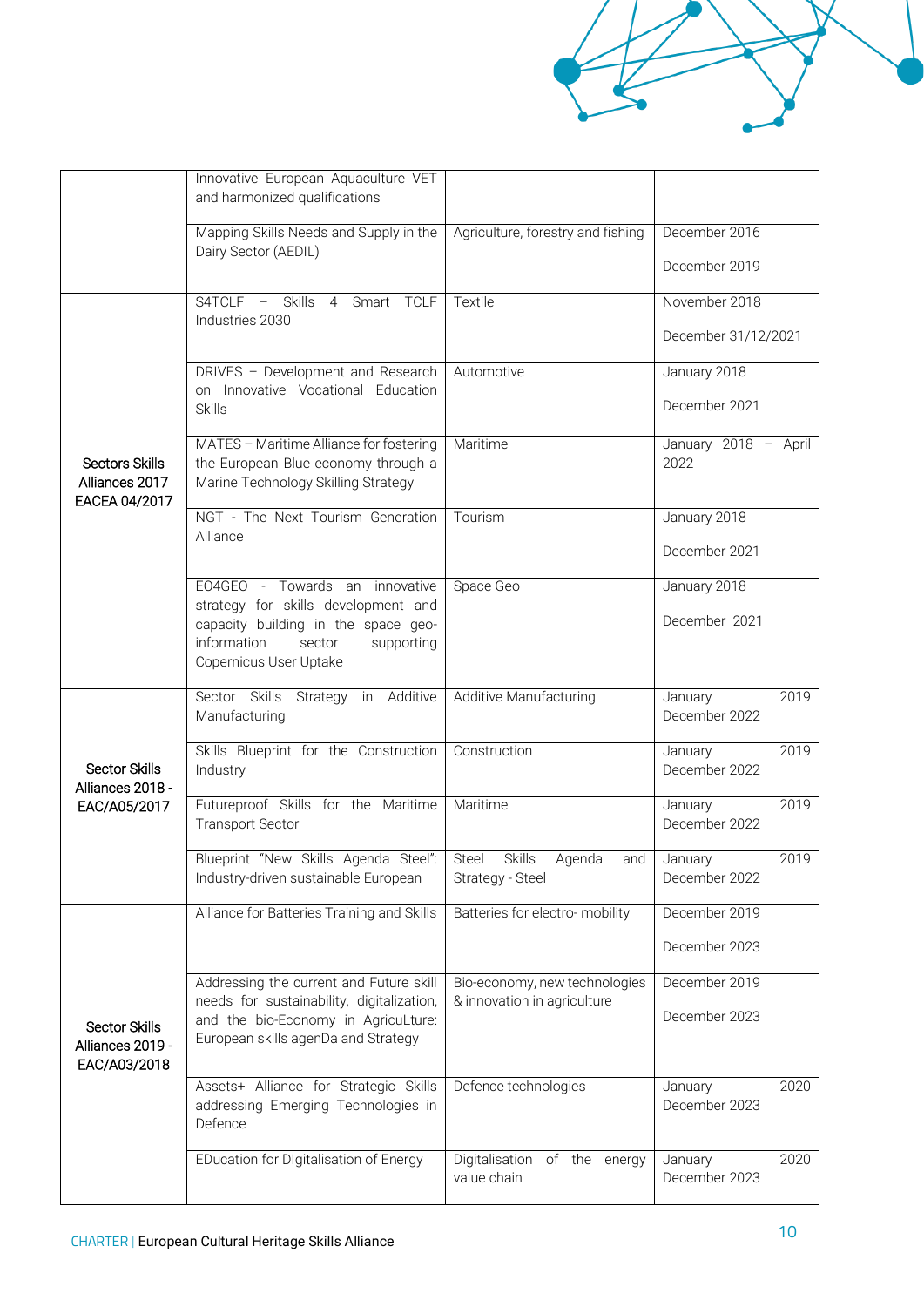|                                 | SPIRE-SAIS - Skills Alliance for Industrial<br>Symbiosis - A Cross-sectoral Blueprint<br>for a Sustainable Process Industry | Energy intensive industries /<br>industrial symbiosis | November 2019<br>November 2023 |
|---------------------------------|-----------------------------------------------------------------------------------------------------------------------------|-------------------------------------------------------|--------------------------------|
|                                 | METIS - MicroElectronics Training,<br>Industry and Skill                                                                    | Microelectronic manufacturing<br>& design             | November 2019<br>October 2023  |
|                                 | CHAISE - A Blueprint for Sectoral<br>Blockchain<br>Skill<br>Cooperation<br>on<br>Development                                | Blockchain                                            | November 2020<br>October 2024  |
|                                 | <b>CHARTER - Cultural Heritage Actions to</b><br>Refine Training, Education and Roles                                       | Cultural Heritage                                     | January 2021<br>December 2024  |
| Sector Skills<br>Alliances 2020 | REWIRE - Cybersecurity Skills Alliance -<br>A New Vision for Europe                                                         | Cybersecurity                                         | November 2020<br>October 2024  |
| - EAC/A02/2019                  | STAFFER - Skill Training Alliance For the<br>Future European Rail System                                                    | Rail<br>supply<br>and<br>transport<br>industries      | November 2020<br>October 2024  |
|                                 | The European Software Skills Alliance                                                                                       | Software services                                     | November 2020<br>October 2024  |
|                                 | Blueprint for Sectoral Cooperation on<br>Skills in Work Integration<br>Social<br>Enterprises                                | Work integration and social<br>enterprises            | January 2021<br>December 2024  |

Each project lasts generally 4 years and is implemented by large partnerships including partners from different EU countries and with different institutional objectives.

Several EU projects in the field of cultural heritage have been funded under the Erasmus+ programme, including the mapping of new and emerging cultural heritage-related professions.<sup>5</sup> Their results will continue to be evaluated as part of the initial strategic analysis of cultural heritage competences and occupational profiles of the CHARTER project, the first and the only sectoral alliance in cultural heritage.

While quite a large number of alliances have been launched so far, the composition of the partnerships and the characteristics of this sectoral alliance differ greatly, as does the scope of the work. Sectors are specifically included in the call for Blueprint projects because the EU identifies a gap in the system for the provision, retention or development of skills compared to the evolution of market needs.

Each Blueprint draws on the discrete competences and networks of its partners to identify skills needs and to propose (new) strategic approaches to sectoral cooperation on skills. A Blueprint project is meant to provide strategic guidelines and tools for the sustained implementation of the sectoral strategy and cooperation over the years.

Initial Work Packages (WPs) in other Blueprints focus on mapping existing formal and non-formal, sectorrelevant education and training provision. Developing a methodology for identifying the transmission

<sup>5</sup> See for example Mu.SA<http://www.project-musa.eu/> and BIBLIO<https://www.biblio-project.eu/> .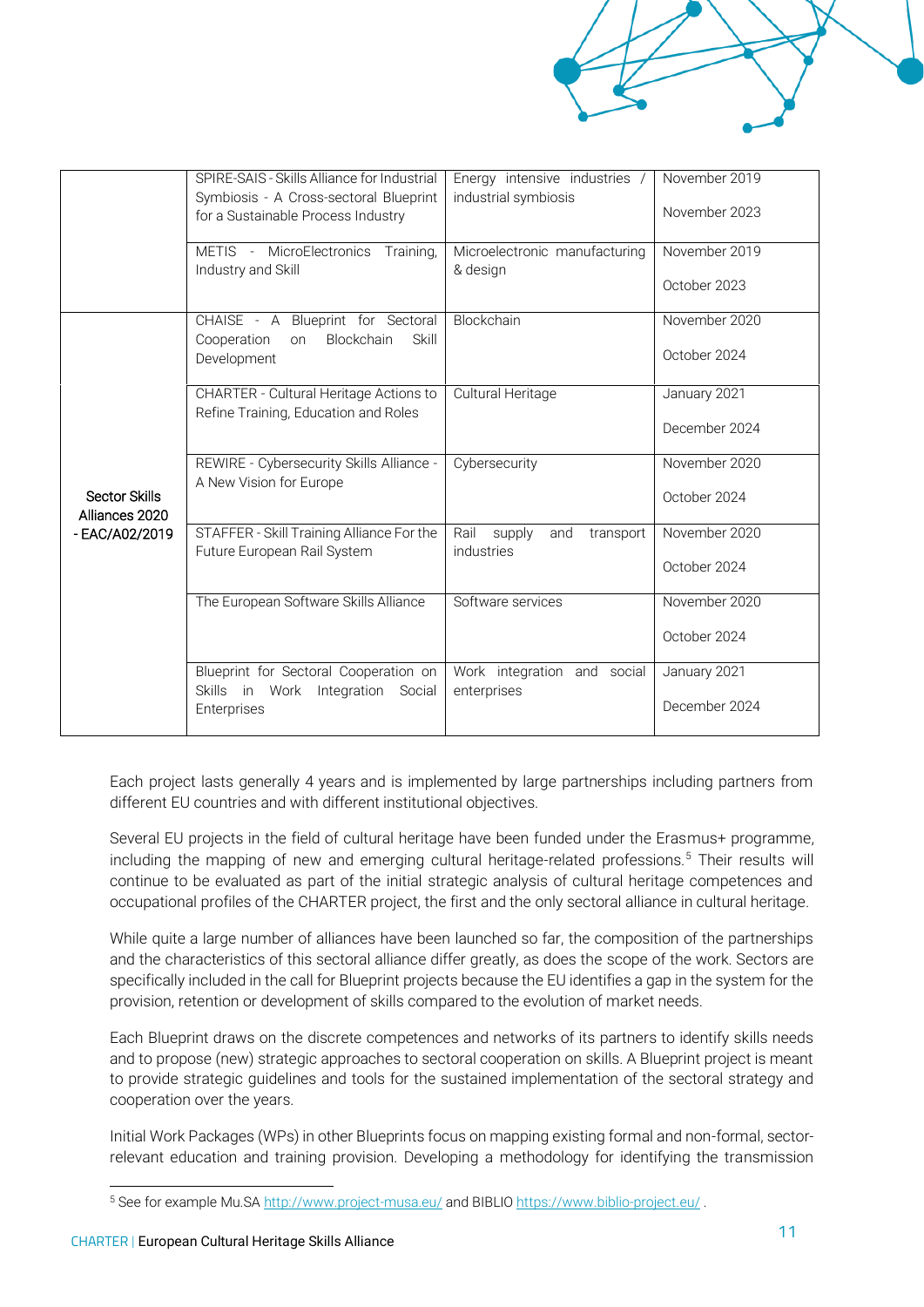

mechanisms of knowledge and non-linear pathways to qualifications for CHARTER, was informed by analysis of the methodologies used in these other Blueprints, from which the following considerations emerge as being relevant for mapping E&T:

- Definition of the research objectives in order to limit and circumscribe the scope of the analysis (e.g. the EQF level, the ISCO-ESCO coding);
- Identification of the data exploration method (e.g. analytics from available data base, manual feeding, survey);
- Identification of the relevant categories for the data classification (e.g. name of the provider, main subject, location, duration, EQF level, type of learning (formal, non-formal), types of certifications awarded, entrance requirements, ECTS (if any), mode of training provision, language of the training, category of training provider (e.g. HE, VET, business, other);
- Timescale of the search;
- Geographical coverage;
- Listing and archiving data source references;
- Gathering/archiving training materials (e.g. curricula, links, etc.);
- Agreed target number of entries;
- Provide clear instructions for adding entries into the database;
- Verifying consistency of data entries and coding of the research to ascertain if a broader/narrower coding is required as soon as first round of entries is completed.

Mapping of training provided is complicated by a number of factors, including:

- The availability of data bases;
- The classification of current courses for informal-non-formal training;
- The translation of information into English for better comparison;
- The speed of the evolution of the training provision during the time-frame of the project;
- The availability of an EU-accepted glossary on cultural heritage education;
- Quality control / alignment of the inputs included in the data base;
- The need to maintain the database up to date.

However, the following criteria are considered sufficient to effective analysis:

- The degree of involvement and cooperation of the sectoral skills alliance partnership and external stakeholders;
- The availability of specific IT tools for creating and surfing the data base;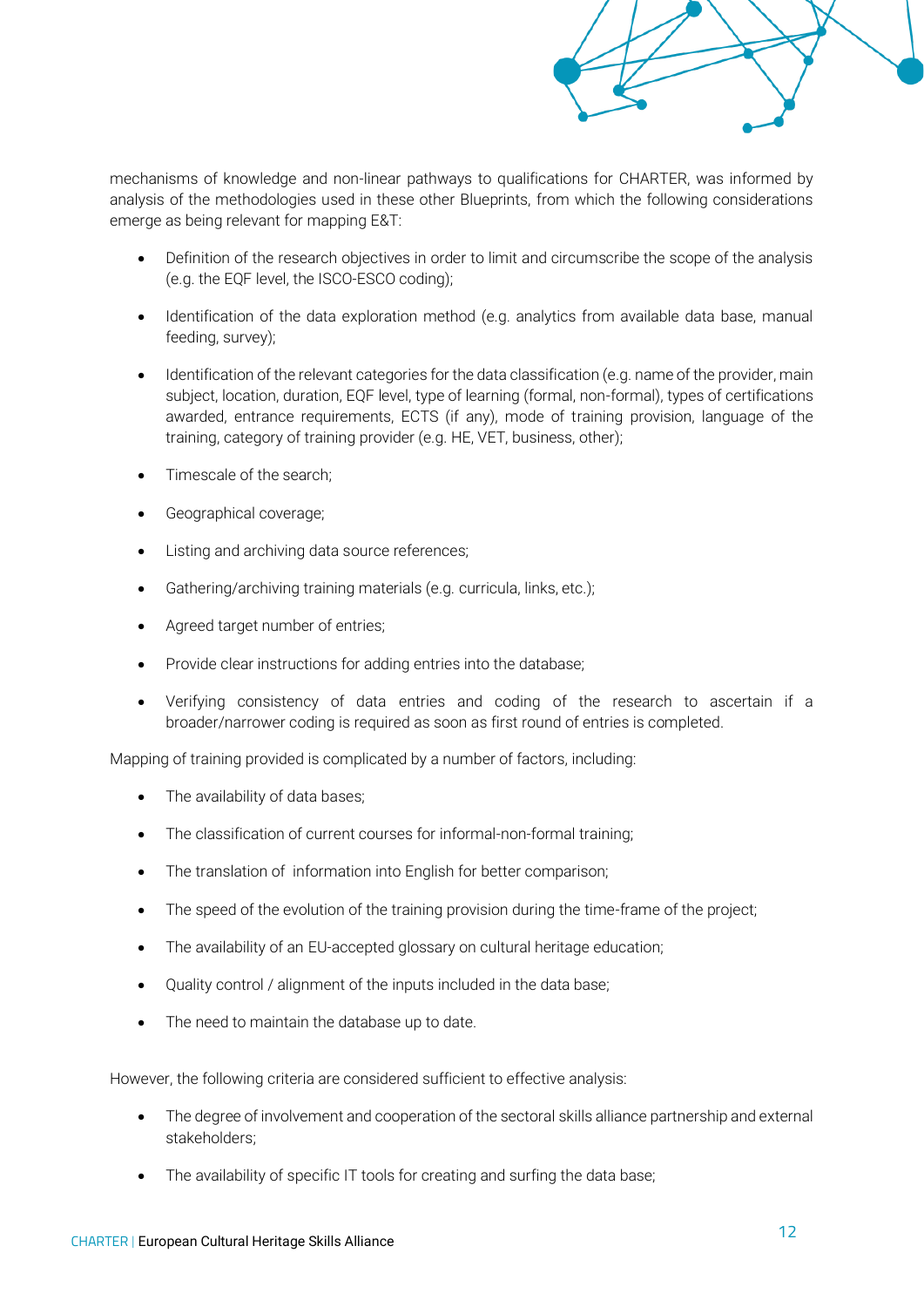

The possibility to grant open access to the results for contribution from external stakeholders (though maintaining a control over the information archived).

In addition to the above, CHARTER is a unique Blueprint project with distinctive characteristics as follows:

- It is the first Blueprint in the cultural heritage sector;
- It is mandated to consider the nature of cultural heritage based on the following axioms:
	- Cultural heritage as "public and quasi-public goods or merit goods" viz. products or services that - regardless of the private or public nature of the owner and the scope of its use (private, public or not-for-profit scope) - serve a public interest and would not survive in usual market conditions. Hence, "the government of a given country takes partial responsibility for them on behalf of citizens through regulations, incentives and public funding allocated to heritage."<sup>6</sup>
	- Cultural heritage as a "common good," co-authored and co-owned by people.<sup>7</sup>
- There are 5 areas of specialisation in the scope of the CHARTER project, which enlarges greatly the dimensions of the analysis. (see: chapter 2 of this document, and deliverable D2.1 of the CHARTER project).

All of these characteristics are relevant for the definition of the methodology and the concrete results of the mapping.

<sup>6</sup> Cultural Heritage Counts for Europe (CHCFE) [https://www.europanostra.org/our-work/policy/cultural-heritage](https://www.europanostra.org/our-work/policy/cultural-heritage-counts-europe/)[counts-europe/](https://www.europanostra.org/our-work/policy/cultural-heritage-counts-europe/) .

<sup>7</sup> "Cultural heritage is a shared resource, and a common good. Like other such goods it can be vulnerable to overexploitation and under-funding, which can result in neglect, decay and, in some cases, oblivion. Looking after our heritage is, therefore, our common responsibility. While heritage protection is primarily a matter for national, regional and local authorities, the European Union has a role to play in line with the EU Treaties and in respect of the principle of subsidiarity" (Communication from the Commission to the European Parliament, the Council, the European Economic and Social Committee and the Committee of the Regions "Towards an integrated approach to cultural heritage for Europe" COM/2014/0477 final - [https://eur-lex.europa.eu/legal](https://eur-lex.europa.eu/legal-content/en/ALL/?uri=CELEX:52014DC0477)[content/en/ALL/?uri=CELEX:52014DC0477\)](https://eur-lex.europa.eu/legal-content/en/ALL/?uri=CELEX:52014DC0477).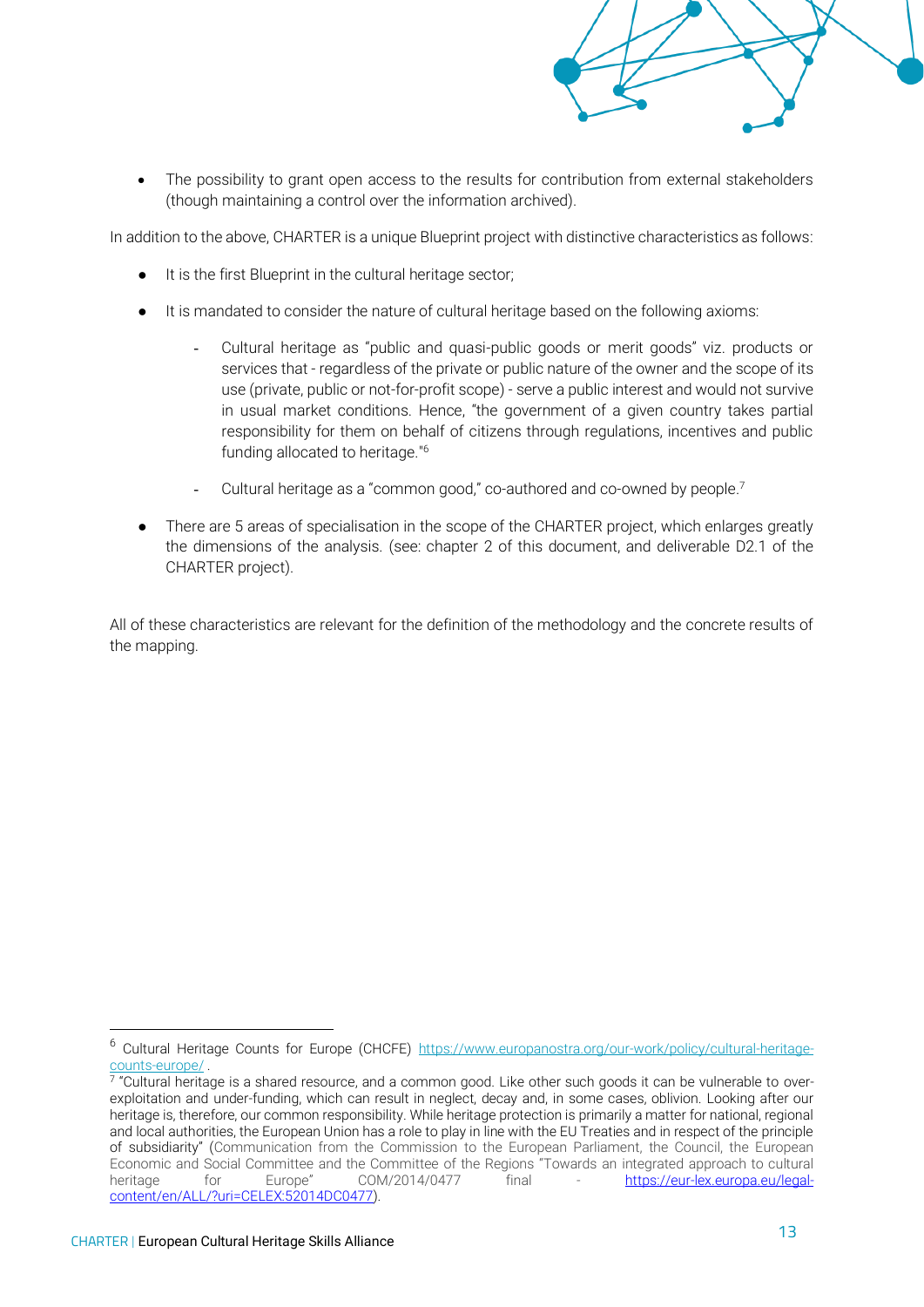# <span id="page-15-0"></span>2. Five areas versus one domain with six functions

According to the Erasmus+ Call which originated the CHARTER project application, cultural heritage encompasses the following five areas:

- *1. Safeguarding and Preservation:* Protection; conservation-restoration; archiving; collection management, care and enhancement; materials science / analysis; fieldwork; conservation; restoration; (including via digital means);
- *2. Crafts and traditional knowledge:* Heritage-related crafts; traditional construction techniques; materials suppliers; (including via digital means);
- *3. Dissemination and communication:* Audience development; community engagement; promotion; visitor care and experience; accessibility; education; cultural mediation; interpretation; presentation; (including via digital means);
- *4. Knowledge:* Cultural heritage identification; study; recording, (including via digital means);
- *5. Planning / Management:* strategic planning; site and project management; mediation; procurement; policymaking and regulation; fundraising; logistic; security; legal and IPR aspects.

This framework is based on the OMC<sup>8</sup> and Voices of Culture Dialogues<sup>9</sup> and concepts developed within the scope of the European Year of Cultural Heritage. At first glance, it appears to be a useful model for describing the cultural heritage sector. However, soon after the start of the project, CHARTER consortium members agreed that classifying cultural heritage into five mutually exclusive areas does not reflect the complexity and systemic nature of the actual situation.

Hence, the first deliverable of the project by Work Package  $2 - r$  a new landscape for heritage professions – preliminary findings D2.1" *–* is developing an alternative "skills DNA" classificatory model<sup>10</sup>. Taking the ESSnet model<sup>11</sup> as a starting point, D2.1 proposes that cultural heritage be recognised as a discrete domain with six interconnected and overlapping functions:

- 1. Recognition
- 2. Preservation and Safeguarding

<sup>8</sup> OMC (2018). Fostering cooperation in the European Union on skills, training and knowledge transfer in cultural heritage professions. Report available at: [https://op.europa.eu/pt/publication%20detail/-/publication/e38e8bb3-](https://op.europa.eu/pt/publication%20detail/-/publication/e38e8bb3-867b-11e9-9f05-01aa75ed71a1) [867b-11e9-9f05-01aa75ed71a1](https://op.europa.eu/pt/publication%20detail/-/publication/e38e8bb3-867b-11e9-9f05-01aa75ed71a1) .

<sup>9</sup> VoC (2017). Skills, training and knowledge transfer in cultural heritage professions, Report available at: [https://www.voicesofculture.eu/wp-content/uploads/2018/06/VoC-Skills-and-training-Final-report](https://www.voicesofculture.eu/wp-content/uploads/2018/06/VoC-Skills-and-training-Final-report-with-Appendix1.pdf)[with-Appendix1.pdf](https://www.voicesofculture.eu/wp-content/uploads/2018/06/VoC-Skills-and-training-Final-report-with-Appendix1.pdf) .

<sup>10</sup> CHARTER WP2 (2021). A new landscape for heritage professions – preliminary findings D2.1*.* Available at: <https://charter-alliance.eu/results/> .

<sup>11</sup> ESSnet-CULTURE (2012). European Statistical System Network on Culture - FINAL REPORT. Available at: [https://ec.europa.eu/assets/eac/culture/library/reports/ess-net-report\\_en.pdf](https://ec.europa.eu/assets/eac/culture/library/reports/ess-net-report_en.pdf) . This has been further developed according to recent reports on targeted measuring and describing the cultural heritage sector, see CHARTER WP2 supra note sections 2.2. and 2.3.1.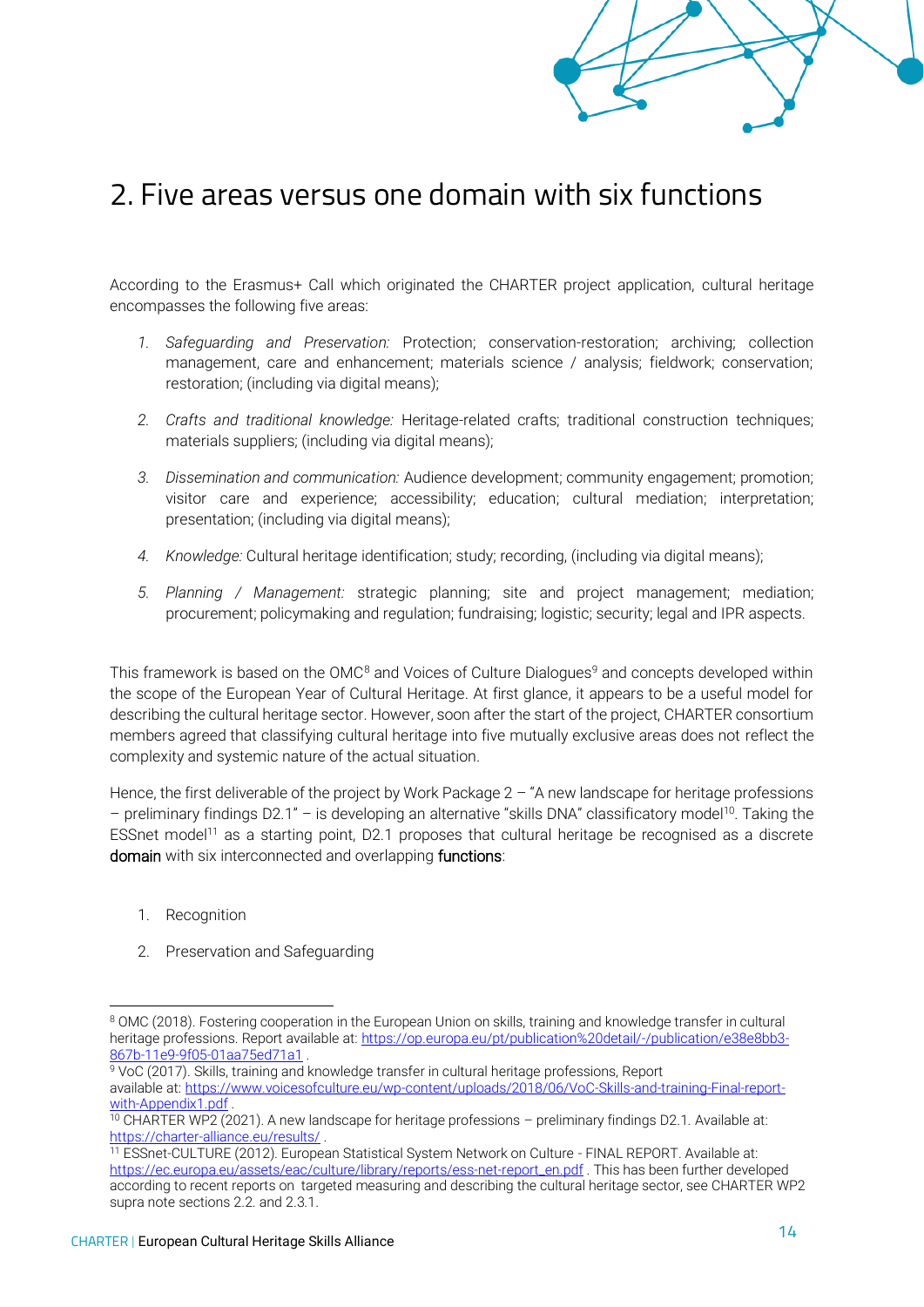- 3. Engagement and Use
- 4 Research & Innovation<sup>12</sup>/Education
- 5. Management
- 6. Governance and Policy Making

ESSnet defines cultural domain as "a set of practices around a cultural expression," and functions as "clusters of activities within a domain, which can be interconnected and usually correspond to key moments in the increase or realisation of value added in economic models, not necessarily aiming to represent the whole economic cycle.<sup>13</sup>

Based on these ESSnet definitions, the CHARTER D2.1 report proposes a formula for identifying the distribution of skills across cultural heritage occupations wherein activities that have a similar purpose are aggregated within each of the above six proposed functions. These activities break down into tasks that require competences, i.e. the set of skills, knowledge and attitudes, necessary to perform them. Accordingly, occupational profiles consist of suites of competences which originate across these six functional areas, and are present in different ratios depending on the role or purpose of the occupation. Mapping these competences will provide a "skills DNA" of the sector.<sup>14</sup>

A major strength of this alternative ''skills DNA'' model is that it helps to overcome the problem of mutual exclusivity inherent in the columns of the five areas of the ESSnet framework. The "skills DNA" model allows for several or all of the six functions to be incorporated into one occupational profile. Moreover, "Knowledge," is now recognised as being integral to *every* function in cultural heritage, and is a vital dimension of all cultural heritage professions. Furthermore, applying a domain & functions model, overcomes the dilemma of crafts which are viewed as a discrete area in the the ESSnet model.<sup>15</sup> Note, however, that work on is ongoing, and the rubric for determining the exact ratios of competences across the "skills DNA" is yet to be determined, which is why this report cannot offer a final solution for incorporating it into the classification of cultural heritage education and training.

The following table illustrates the preliminary results of the ongoing work of WP2 and is intended to illustrate how the two models can be related. WP3 will continue to work in close cooperation with WP2 in order to link our findings to their conclusions and, specifically, to work towards aligning their "skills DNA" model into our work on E&T pathways.

<sup>&</sup>lt;sup>12</sup> The CHARTER D2.1 report uses the term "development" here, but discussions at the Bilbao Workshop, which took place shortly after its publication (see: [https://charter-alliance.eu/charter-events/charter-alliance-basque](https://charter-alliance.eu/charter-events/charter-alliance-basque-workshop/?occurrence=2021-10-18)[workshop/?occurrence=2021-10-18](https://charter-alliance.eu/charter-events/charter-alliance-basque-workshop/?occurrence=2021-10-18) ), strongly suggested that it would be more appropriate to use the term "innovation" instead of "development".

<sup>13</sup> ESSnet‐CULTURE (2012), supra. Page 29 (both definitions).

<sup>14</sup> CHARTER WP2 (2021), supra. Page 48-49.

<sup>15</sup> Ibid. Page 33.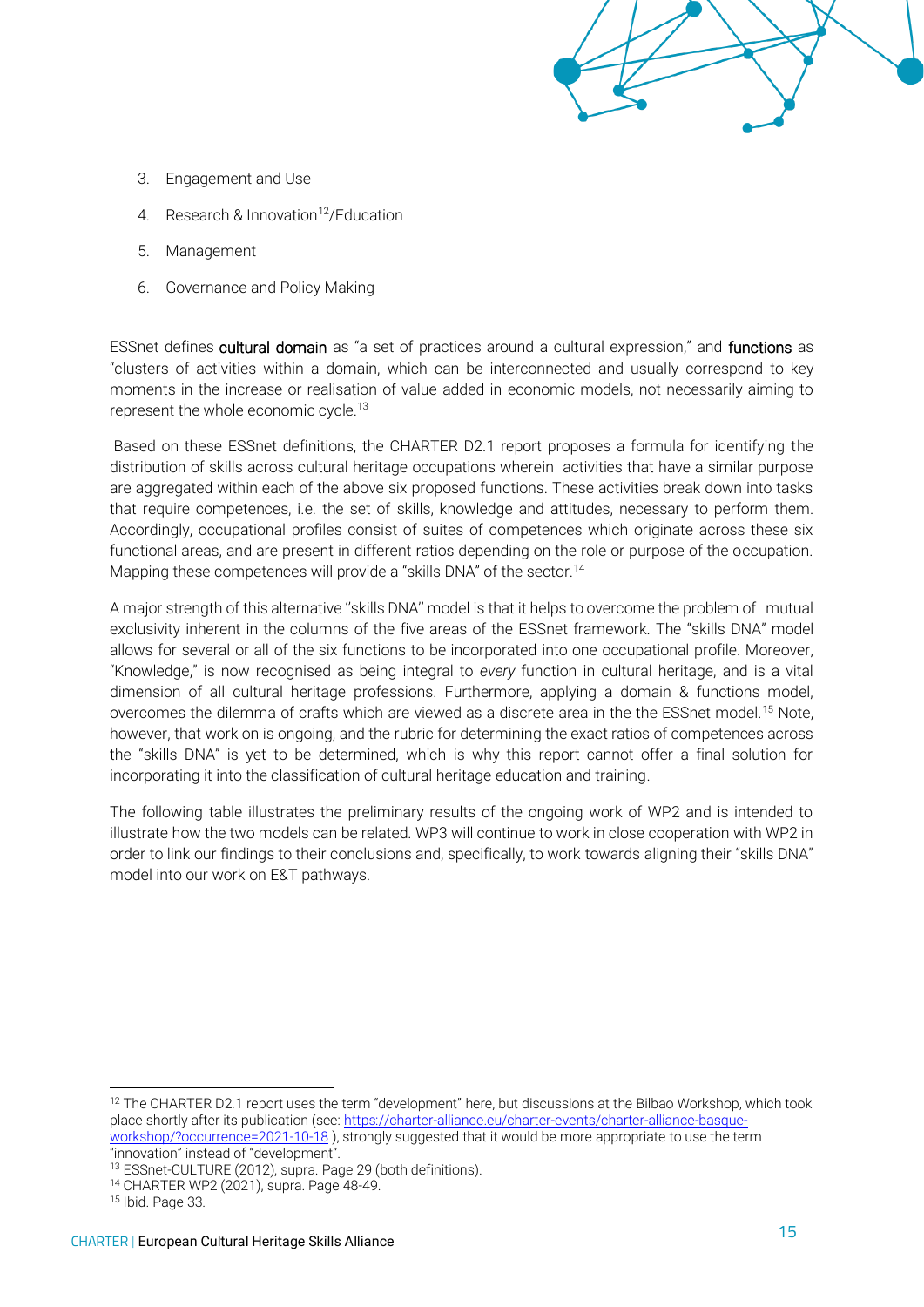|                  | <b>Functions</b>  | Recognition                                                                                                                                                                                                                                                                                                                                                     | R&D and Education                                                                                                                                                                                                                                                                                                                                                                                                                                                                                                                                                                                                                                                                                                                                                                                                                                                  |                                                                                                                                                                                                                                                                                  | Preservation and Safeguarding                                                                                                                                                                                               | Engagement and use                                                                                                                                                                                                                                                                                                                                                                                                                                                                                                                                                                                                                                                                                                                                                             | Governance                                                                                                                                                                                                                                                                                                                                                                                                                                                                                                                                                                                                                                                                                                                                                                                                                                                                                      | Management                                                                                                                                                                                                                                                                                                                                                                                                                                                                        |
|------------------|-------------------|-----------------------------------------------------------------------------------------------------------------------------------------------------------------------------------------------------------------------------------------------------------------------------------------------------------------------------------------------------------------|--------------------------------------------------------------------------------------------------------------------------------------------------------------------------------------------------------------------------------------------------------------------------------------------------------------------------------------------------------------------------------------------------------------------------------------------------------------------------------------------------------------------------------------------------------------------------------------------------------------------------------------------------------------------------------------------------------------------------------------------------------------------------------------------------------------------------------------------------------------------|----------------------------------------------------------------------------------------------------------------------------------------------------------------------------------------------------------------------------------------------------------------------------------|-----------------------------------------------------------------------------------------------------------------------------------------------------------------------------------------------------------------------------|--------------------------------------------------------------------------------------------------------------------------------------------------------------------------------------------------------------------------------------------------------------------------------------------------------------------------------------------------------------------------------------------------------------------------------------------------------------------------------------------------------------------------------------------------------------------------------------------------------------------------------------------------------------------------------------------------------------------------------------------------------------------------------|-------------------------------------------------------------------------------------------------------------------------------------------------------------------------------------------------------------------------------------------------------------------------------------------------------------------------------------------------------------------------------------------------------------------------------------------------------------------------------------------------------------------------------------------------------------------------------------------------------------------------------------------------------------------------------------------------------------------------------------------------------------------------------------------------------------------------------------------------------------------------------------------------|-----------------------------------------------------------------------------------------------------------------------------------------------------------------------------------------------------------------------------------------------------------------------------------------------------------------------------------------------------------------------------------------------------------------------------------------------------------------------------------|
| Skills DNA Model | Activities        | Refers to all the<br>activities necessary<br>to identify and<br>recognise cultural<br>heritage through,<br>identification and<br>advocacy. The<br>approach chosen<br>here, is rather wide<br>and includes<br>recognition by<br>communities, experts<br>and institutions, as<br>well its outcome in<br>legal and official acts<br>to its official<br>protection. | Refer to all the activities that<br>are necessary throughout the<br>process that go from the<br>recognition of cultural heritage<br>to the preservation and<br>enhancement of cultural<br>heritage. Education is<br>necessary to acquire the skills<br>and knowledge necessary to<br>operate in the field. Research<br>is an on-going activity that<br>relates to all Functions. It is<br>necessary to do research to<br>identify cultural heritage, to<br>find the best tools for its<br>preservation and conservation.<br>and to devise the best<br>strategies to guarantee<br>access to cultural heritage.<br>enhance it, and make people<br>use it. It also refers to the<br>development of people, formal<br>programmes for professionals<br>- from access to a profession<br>to Life Long Learning (LLL).<br>Research and Development<br>lead to innovation. | Refers to the multitude of activities that<br>need to be put into place to ensure the<br>long-term survival and care of cultural<br>heritage, from maintenance to<br>conservation, preventive conservation,<br>restoration, and safeguarding of<br>intangible cultural heritage. |                                                                                                                                                                                                                             | Refer to all activities<br>necessary to access and<br>open cultural heritage, make<br>it understandable, make it<br>available for consultation<br>and use, raise awareness.<br>etc. and its use as a resource<br>by all stakeholders. Includes<br>activities that add value<br>beyond the action itself as it<br>impacts society. Also<br>includes activities for the<br>enhancement of cultural<br>heritage to enable people to<br>better engage and access<br>cultural heritage assets, its<br>interpretation and narration.<br>It takes place through<br>mediation, communication,<br>exhibition, dissemination. It<br>also includes forms of<br>commercialisation of cultural including those holistic<br>heritage and related<br>products, including by digital<br>means. | Refers to the decision-making<br>for cultural heritage in the wider<br>domain of cultural heritage<br>policy at local, regional, national<br>and international level. Refers to<br>the legal constraints specific to<br>each country, to the institutions<br>that contribute to the definition<br>of cultural heritage and the<br>implementation of the relative<br>rules, these are fundamental in<br>defining the concept of cultural<br>heritage and the concomitant<br>range of activities that<br>can/cannot be undertaken.<br>Governance and Policy-Making<br>are a set of activities which give<br>rise to instruments that are<br>fundamental for the existence<br>and development of cultural<br>heritage at a public level<br>democratic and participative<br>mechanisms of governance that<br>bring communities to the fore of<br>cultural heritage advocacy and<br>decision making. | Refers to all activities that go<br>from strategic planning to<br>everyday administration and<br>management: it includes<br>organisational development,<br>human resources<br>management, funding, legal<br>aspects, marketing and<br>communication, risk<br>management and quality<br>control. It can support the<br>undertaking of conservation,<br>excavations, openings of<br>cultural heritage to the public,<br>activities leading to cultural<br>heritage recognition etc. |
|                  | Areas             |                                                                                                                                                                                                                                                                                                                                                                 | Knowledge                                                                                                                                                                                                                                                                                                                                                                                                                                                                                                                                                                                                                                                                                                                                                                                                                                                          | Crafts and<br>traditional<br>Knowledge                                                                                                                                                                                                                                           | Preservation and<br>safeguarding                                                                                                                                                                                            | Communication and<br><b>Dissemination</b>                                                                                                                                                                                                                                                                                                                                                                                                                                                                                                                                                                                                                                                                                                                                      | Managing and Planning                                                                                                                                                                                                                                                                                                                                                                                                                                                                                                                                                                                                                                                                                                                                                                                                                                                                           |                                                                                                                                                                                                                                                                                                                                                                                                                                                                                   |
| 5 Areas Model    | <b>Activities</b> | Cultural heritage identification; study; recording,<br>(including via digital means)                                                                                                                                                                                                                                                                            |                                                                                                                                                                                                                                                                                                                                                                                                                                                                                                                                                                                                                                                                                                                                                                                                                                                                    | Heritage<br>related crafts:<br>traditional<br>construction<br>techniques;<br>materials<br>suppliers<br>(including via<br>digital means)                                                                                                                                          | Protection;<br>conservation-<br>restoration; archiving;<br>collection management,<br>care and enhancement:<br>materials science /<br>analysis; fieldwork;<br>conservation:<br>restoration; (including<br>via digital means) | Audience development;<br>community engagement<br>promotion: visitor care and<br>experience; accessibility;<br>education; cultural mediation;<br>interpretation; presentation;<br>(including via digital means)                                                                                                                                                                                                                                                                                                                                                                                                                                                                                                                                                                 | strategic planning; site and project management; mediation;<br>procurement; policymaking and regulation; fundraising; logistic;<br>security; legal and IPR aspects                                                                                                                                                                                                                                                                                                                                                                                                                                                                                                                                                                                                                                                                                                                              |                                                                                                                                                                                                                                                                                                                                                                                                                                                                                   |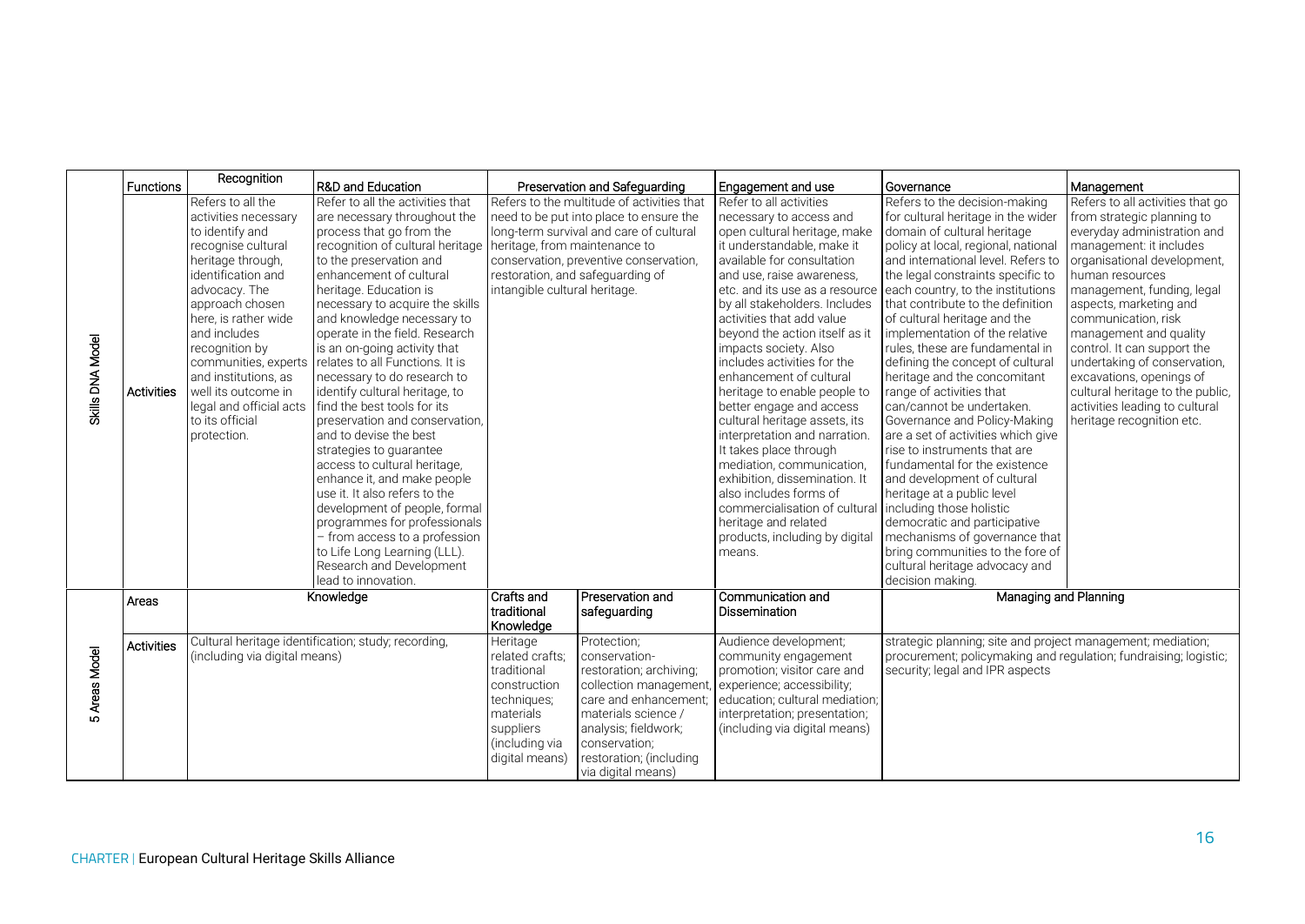# <span id="page-18-0"></span>3. Key concepts: education & training, qualifications, occupations and professions

Although the focus of this report is clearly on education and training, concepts related to employment and the workforce play important roles as well. Hence, we will start by exploring the key underlying notions for this report and examine their relations as well as distinctions.

## **Education**

UNESCO defines *education* as "[t]he processes by which societies deliberately transmit their accumulated information, knowledge, understanding, attitudes, values, skills, competencies and behaviours across generations. It involves communication designed to bring about learning."<sup>16</sup>

## **Training**

*Training*, on the other hand, is defined as "[e]ducation designed to achieve particular learning objectives, especially in vocational education. The definition of education in ISCED [the International Standard Classification of Education developed by UNESCO] includes training."<sup>17</sup>

## Education and Training

The term *education and training (E&T)* is somewhat of a tautology describing learning in both general (education) as well as vocationally-oriented (training) contexts. However, it is useful insofar as it indicates that general education that is not directly geared towards a certain occupation differs in some ways from training which is targeted towards specific professional expertise. It is therefore consequential that CHARTER follows the example of CEDEFOP and the European Skills Agenda, and uses the term E&T to stress its all-encompassing approach to education leading to general as well as professional qualifications.

## **Qualification**

*Qualification* is another concept that is important to understand in this context. The European Qualifications Framework (EQF) defines it as "a formal outcome of an assessment and validation process which is obtained when a competent body determines that an individual has achieved learning outcomes to given standards."<sup>18</sup> In this definition, a qualification can be achieved not only through formal E&T but also via non-formal as well as informal learning, provided there exist an assessment and validation processes leading to formal outcomes.

<sup>16</sup> UNESCO (2011). International Standard Classification of Education ISCED 2011. Page 78. Available at: [http://uis.unesco.org/sites/default/files/documents/international-standard-classification-of-education-isced-2011](http://uis.unesco.org/sites/default/files/documents/international-standard-classification-of-education-isced-2011-en.pdf) [en.pdf](http://uis.unesco.org/sites/default/files/documents/international-standard-classification-of-education-isced-2011-en.pdf) .

<sup>17</sup> Ibid. Page 84.

<sup>&</sup>lt;sup>18</sup> European Parliament and Council (2008). Recommendation on the Establishment of the European Qualifications Framework for Lifelong Learning, Available at: [https://eur-](https://eur-lex.europa.eu/LexUriServ/LexUriServ.do?uri=OJ:C:2008:111:0001:0007:EN:PDF)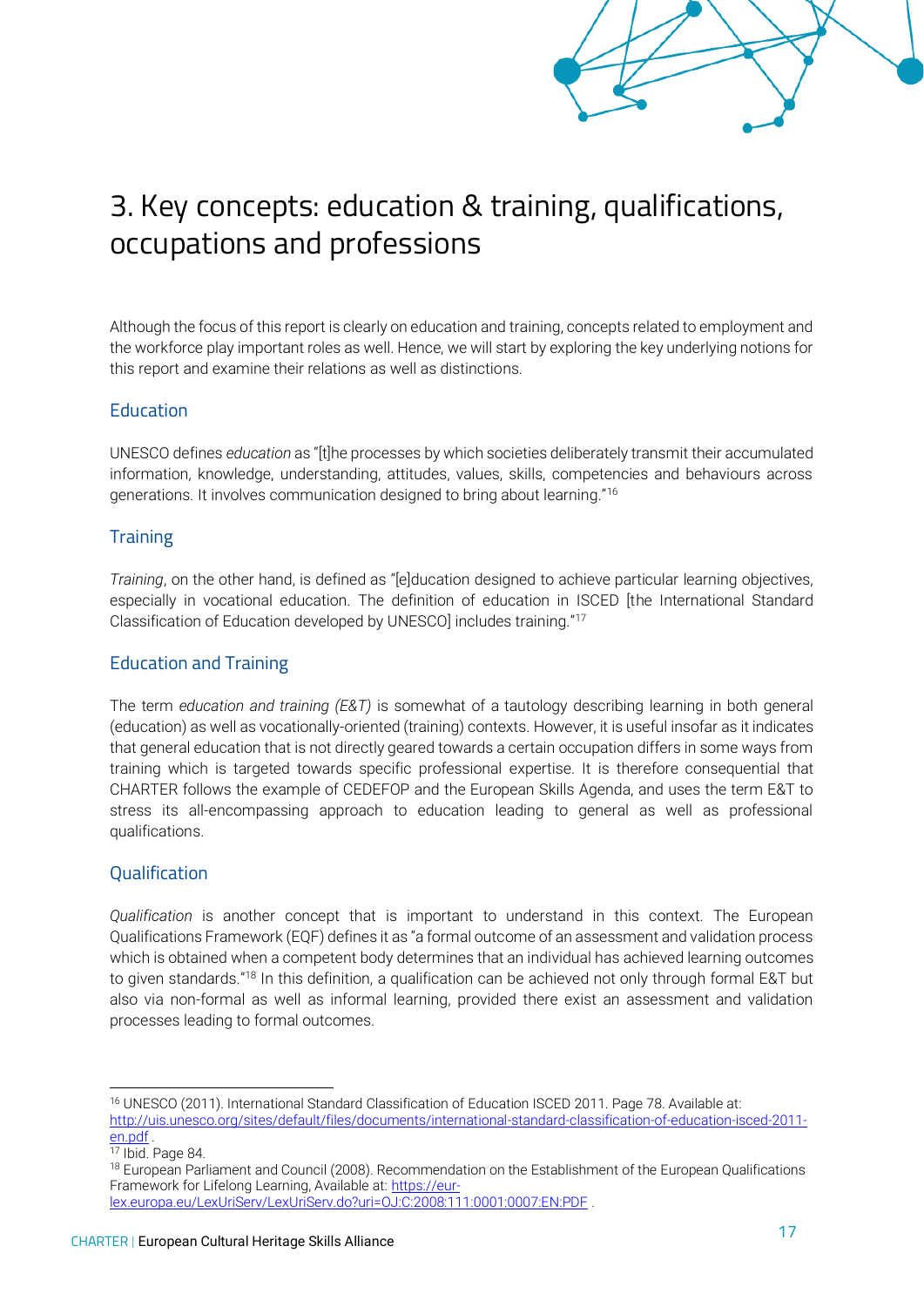

According to CEDEFOP the term *qualification* must be understood in a twofold manner:

- "Formal qualification: the formal outcome (certificate, diploma or title) of an assessment process which is obtained when a competent body determines that an individual has achieved learning outcomes to given standards and/or possesses the necessary competence to do a job in a specific area of work. A qualification confers official recognition of the value of learning outcomes in the labour market and in education and training. A qualification can be a legal entitlement to practise a trade (OECD);
- Job requirements: knowledge, aptitudes and skills required to perform specific tasks attached to a particular work position (ILO)"<sup>19</sup>

For the purpose of this report, while certainly taking the EQF definition into account, we will use the two meanings of *qualification* as outlined by CEDEFOP. This is because in addition to formal qualifications, we also identified a number of qualifications which have not (yet) been formally assessed and validated, but still form a set of "knowledge, aptitudes and skills required to perform specific tasks" relevant for certain occupations in cultural heritage. The latter applies mainly to traditional crafts and will be further explored in the relevant chapters of this report.

#### **Occupation**

CEDEFOP (based on the definition provided by the International Labour Organisation) defines *occupation* as a "[s]et of jobs whose main tasks and duties are characterised by a high degree of similarity."<sup>20</sup> In other words, an "occupation is a grouping of jobs involving similar tasks and which require a similar skills set," as the term is characterised on the ESCO website.<sup>21</sup>

#### Profession and regulated profession

Interestingly, neither CEDEFOP nor ESCO provide a definition for *profession*. It is only defined as an element of the expression *regulated profession* as "professional activity or group of professional activities, access to which, pursuit of which, or one of the modes of pursuit of which is subject, directly or indirectly, by virtue of legislative, regulatory or administrative provisions, to possession of specific professional qualifications."<sup>22</sup>

This definition goes back to Directive 2005/36/EC.<sup>23</sup> Its legal language makes it difficult to grasp its exact meaning, and hence the explanation provided on the ESCO website is helpful in its clarity:

> "A profession is called regulated if its access, scope of practice or its title is regulated by law. This includes:

● Professions with automated recognition of qualifications on European level;

<sup>&</sup>lt;sup>19</sup> CEDEFOP (2014). Terminology of European Education and Training Policy, Second Edition. Page 202. Available at: [https://www.cedefop.europa.eu/files/4117\\_en.pdf](https://www.cedefop.europa.eu/files/4117_en.pdf) .

 $20$  Ibid. Page 186.

<sup>21</sup> See: [https://ec.europa.eu/esco/portal/escopedia/Occupation.](https://ec.europa.eu/esco/portal/escopedia/Occupation)

 $22$  CEDEFOP (2014), supra. Page 214.

<sup>&</sup>lt;sup>23</sup> Directive 2005/36/EC of the European Parliament and of the Council of 7 September 2005 on the Recognition of Professional Qualifications. Available at: [https://ec.europa.eu/growth/single](https://ec.europa.eu/growth/single-market/services/free-movement-professionals/policy/legislation_en)[market/services/free-movement-professionals/policy/legislation\\_en](https://ec.europa.eu/growth/single-market/services/free-movement-professionals/policy/legislation_en)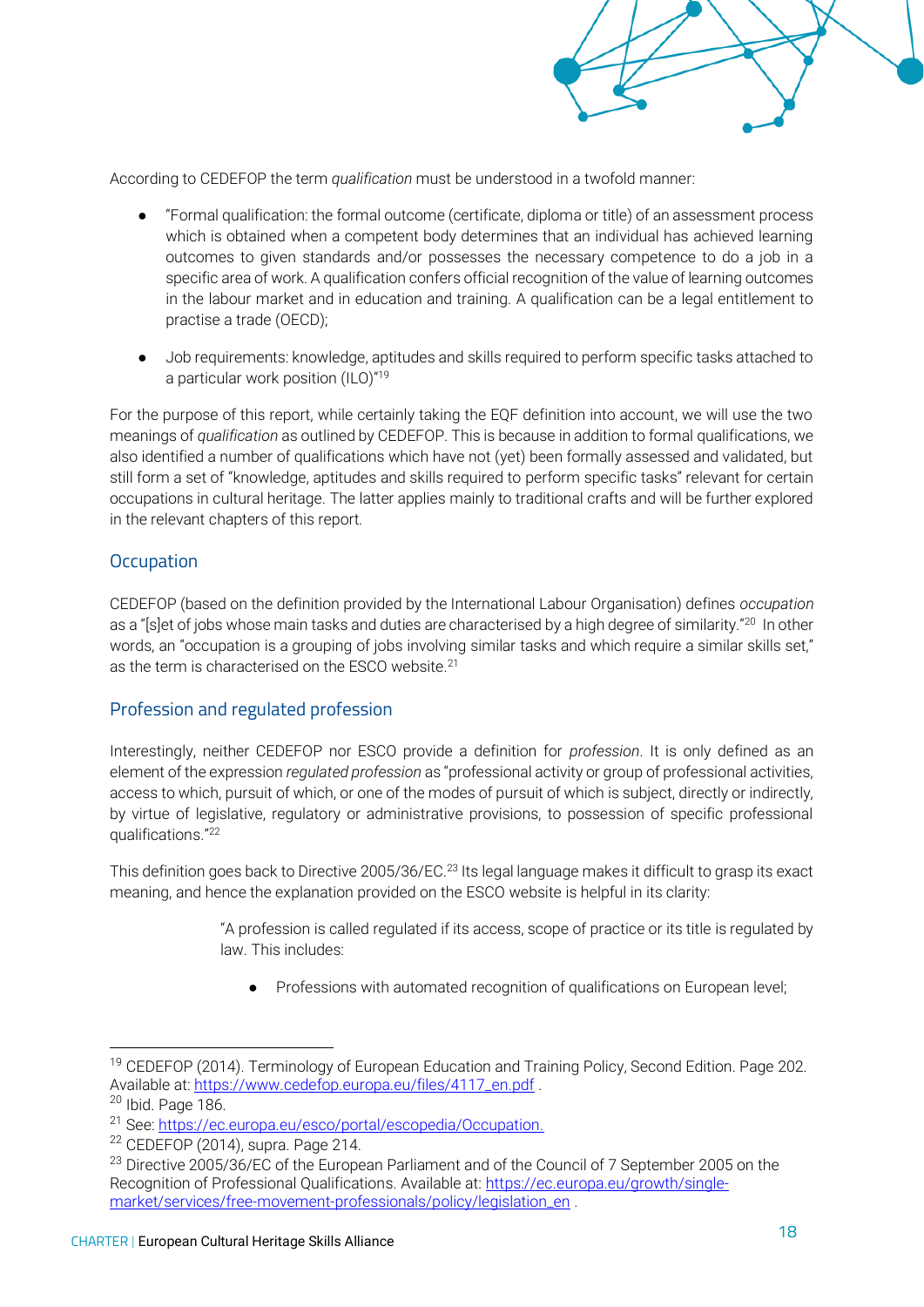

- Professions regulated on a national level; and
- $\bullet$  Activities that are regulated in some or all Member States."<sup>24</sup>

Directive 2005/36/EC and its amendments facilitate the free movement of professionals by providing for automatic Europe-wide recognition for seven regulated professions. Of these, only one, namely architect, is of relevance to cultural heritage. In addition, the Directive also established a European database for professions which have been regulated at the national level, of which some belong to cultural heritage.<sup>25</sup>

In the CHARTER project, and hence in this report, the two terms *occupation* and *profession* are understood to be synonymous, as outlined by D2.1.<sup>26</sup>

<sup>24</sup> See[: https://ec.europa.eu/esco/portal/escopedia/Regulated\\_professions](https://ec.europa.eu/esco/portal/escopedia/Regulated_professions) .

<sup>&</sup>lt;sup>25</sup> See[: https://ec.europa.eu/growth/tools-databases/regprof/](https://ec.europa.eu/growth/tools-databases/regprof/) and [https://ec.europa.eu/growth/single](https://ec.europa.eu/growth/single-market/single-market-services/free-movement-professionals/recognition-professional-qualifications-practice/automatic-recognition_en)[market/single-market-services/free-movement-professionals/recognition-professional-qualifications](https://ec.europa.eu/growth/single-market/single-market-services/free-movement-professionals/recognition-professional-qualifications-practice/automatic-recognition_en)[practice/automatic-recognition\\_en](https://ec.europa.eu/growth/single-market/single-market-services/free-movement-professionals/recognition-professional-qualifications-practice/automatic-recognition_en)

<sup>26</sup> CHARTER WP2 (2021), supra. Page 55.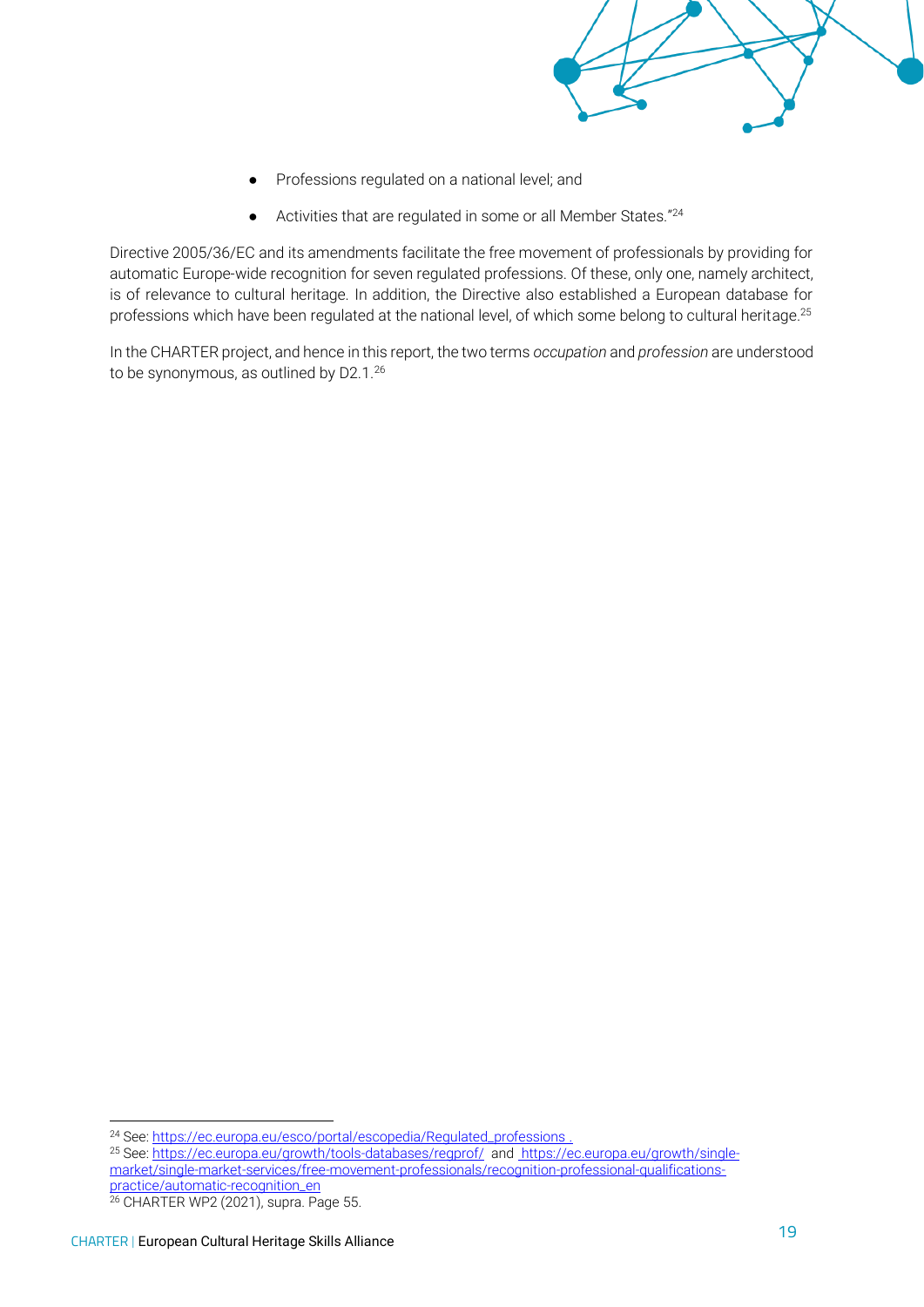

# <span id="page-21-0"></span>4. Sectors

## <span id="page-21-1"></span>4.1. Higher education

When we look at higher education from an institutional point of view and ask which institutions belong to the sector, the *Frascati Manual*<sup>27</sup> provides an answer in terms of research and development and defines higher education in this way:

- "all universities, colleges of technology and other institutions providing formal tertiary education programmes, whatever their source of finance or legal status;
- all research institutes, centres, experimental stations and clinics that have their R&D activities under the direct control of, or administered by, tertiary education institutions."

In terms of educational and training programmes, the ISCED classification's preferred term for the sector is *tertiary education* and defines it as:

"build[ing] on secondary education, providing learning activities in specialised fields of education. It aims at learning at a high level of complexity and specialisation. Tertiary education includes what is commonly understood as academic education but also includes advanced vocational or professional education. It comprises ISCED levels 5, 6, 7 and 8, which are labelled as short-cycle tertiary education, Bachelor's or equivalent level, Master's or equivalent level, and Doctoral or equivalent level, respectively. The content of programmes at the tertiary level is more complex and advanced than in lower ISCED levels, programmes on levels 5 to 8 to belong to the higher education sector<sup>"28</sup>

Similarly, levels 5 to 8 in the European Qualifications Framework (EQF)<sup>29</sup> cover the higher education sector from short cycle HE qualifications (5), Bachelor (6), Master (7) to the Doctorate (8).<sup>30</sup> Incidentally, higher education was the first E&T sector to develop a qualification framework. The Bologna Process was launched in 1999 by representatives of the ministers responsible for higher education of 29 European countries to establish a common European Higher Education Area (EHEA) and to improve the efficiency and effectiveness of higher education in Europe. In the course of the Bologna Process descriptors for the Bachelor, Master and Doctoral levels were defined, which in turn resulted in the Qualification Framework for the European Higher Education Area (QF-EHEA). These so-called Dublin Descriptors characterise higher education programmes on the basis of five dimensions: "knowledge and understanding," "applying knowledge and understanding," "making judgements," "communication" and "learning skills". While the Dublin Descriptors differ

<sup>&</sup>lt;sup>27</sup> OECD (2015). Frascati Manual 2015. Guidelines for Collecting and Reporting Data on Research and Experimental Development. Page 34. Available at: [https://www.oecd-ilibrary.org/docserver/9789264239012](https://www.oecd-ilibrary.org/docserver/9789264239012-en.pdf?expires=1635429255&id=id&accname=guest&checksum=0E660B64D3EFC046860DDDC3ADA9C71E) [en.pdf?expires=1635429255&id=id&accname=guest&checksum=0E660B64D3EFC046860DDDC3ADA9C71](https://www.oecd-ilibrary.org/docserver/9789264239012-en.pdf?expires=1635429255&id=id&accname=guest&checksum=0E660B64D3EFC046860DDDC3ADA9C71E) [E](https://www.oecd-ilibrary.org/docserver/9789264239012-en.pdf?expires=1635429255&id=id&accname=guest&checksum=0E660B64D3EFC046860DDDC3ADA9C71E) .

<sup>28</sup> UNESCO (2011), supra. Page 46.

<sup>&</sup>lt;sup>29</sup> See[: https://www.cedefop.europa.eu/en/projects/european-qualifications-framework-eqf](https://www.cedefop.europa.eu/en/projects/european-qualifications-framework-eqf)

<sup>&</sup>lt;sup>30</sup> Note that some vocational qualifications have also been assigned to levels 5 or 6. For instance Germany and Austria have placed the apprenticeship graduate and master craftsperson qualifications at level 5 and 6 EQF, respectively.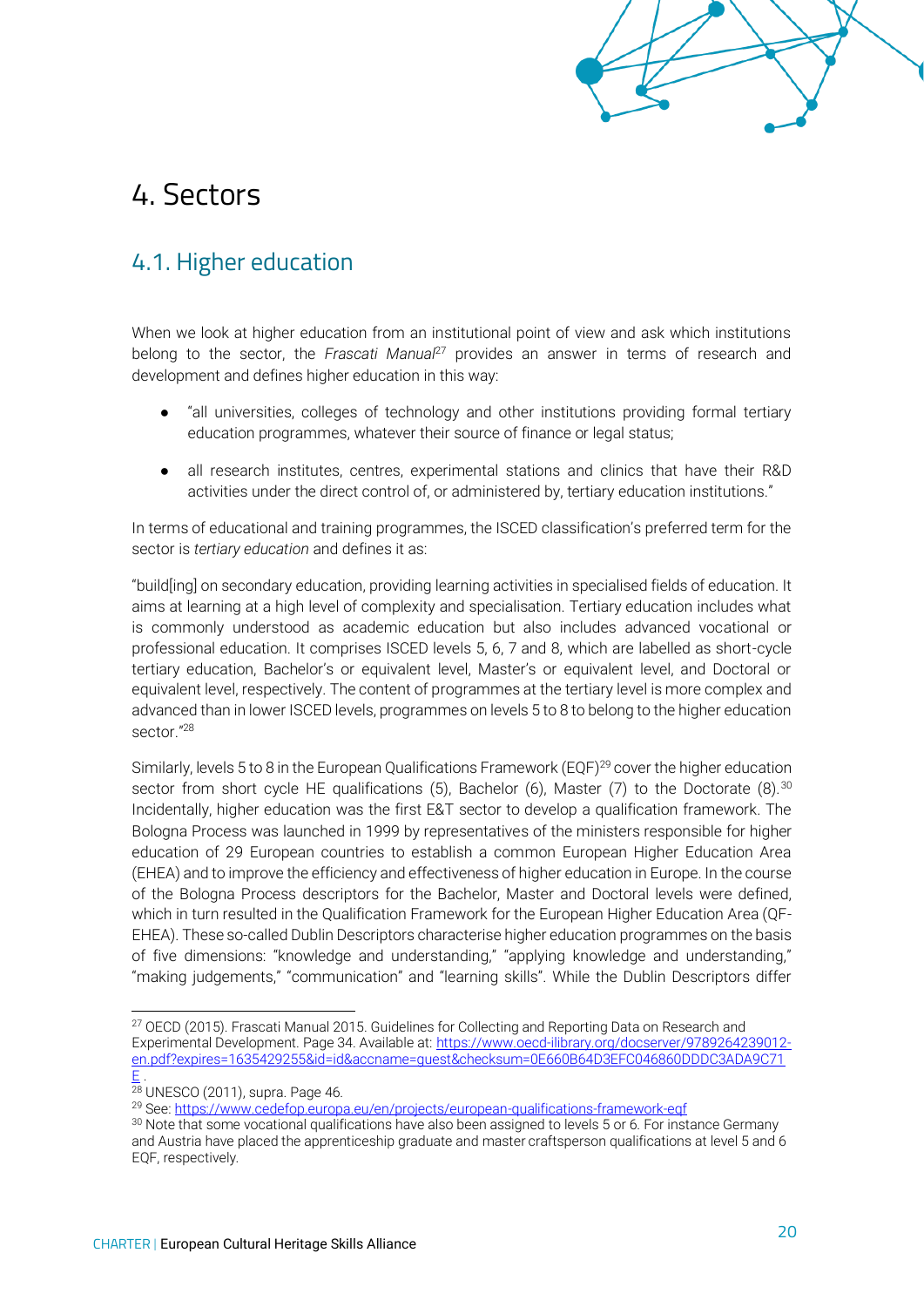

somewhat from the learning outcomes used to describe these levels in the EQF (based on skills, knowledge, competence), the two systems are considered to be compatible in principle.<sup>31</sup>

For the purpose of this report we will combine the three definitions for higher education based on the *Frascati Manual*, ISCED and the EQF and will understand all education and training programmes that are offered by institutions which in their national context are attributed to the higher education sector and whose programmes are classified as ISCED and EQF levels 5 to 8, respectively, as belonging to higher education, with only EQF levels 6 to 8 encompassing academic degrees.

## <span id="page-22-0"></span>4.2. Vocational education and training

CEDEFOP defines *vocational education and training* (VET) as

"education and training which aims to equip people with knowledge, know-how, skills and/or competences required in particular occupations or more broadly on the labour market."<sup>32</sup>

For the purpose of the CHARTER project and this report, we will use this definition, as it is not restricted to levels below EQF level 5, but in theory encompasses the full range of EQF levels 3 to 8. As we will see, VET is far from being restricted to the level traditionally considered crafts education (EQF 4).

However, a strong theoretical component tends to be the exception rather than the rule for VET, which is why this chapter will focus on VET in terms of traditional crafts education in Europe, as many of these craft professions are considered vital for the cultural heritage sector. This concerns built heritage (e.g. carpenters, masons, bricklayers, roofers) but also many other crafts whose practice is essential for cultural heritage. Given the wide variety of these crafts, and the differing terms used in different countries/regions for them, it is difficult to come up with an exhaustive list. Therefore, the following enumeration is only meant to illustrate the wide variety of different relevant crafts involved. They encompass many of those working with textiles, leather, glass, metal, wood, ceramics and paper in areas as diverse as dressmaking, embroidery, weaving, shoe- and saddle making, traditional glazing, gold- and blacksmithing, watch-making, cabinet making, pottery and paper making. Moreover, (heritage) gardening and various crafts related to food production, printing and the making of musical instruments must not be forgotten.

While all of these craft processes are indispensable for the cultural heritage sector, many "traditional" techniques are in danger of dying out in Europe, because the market for their product is either non-existent or too small to support a living, as this is exacerbated by the fact that most handmade products are cheaper to produce in other parts of the world. The latter applies, for instance, to gold beating. While there is still considerable demand for gold leaf, the price of

<sup>&</sup>lt;sup>31</sup> European Commission (2008). Explaining the European Qualifications Framework for Lifelong Learning. Available at:<https://europa.eu/europass/system/files/2020-05/EQF-Archives-EN.pdf>and Danish Ministry of Science, Technology and Innovation (2005). A Framework for Qualifications of the European Higher Education Area. Bologna Working Group Report on Qualifications Frameworks. Available at: [http://www.ecahe.eu/w/images/7/76/A\\_Framework\\_for\\_Qualifications\\_for\\_the\\_European\\_Higher\\_Education](http://www.ecahe.eu/w/images/7/76/A_Framework_for_Qualifications_for_the_European_Higher_Education_Area.pdf) [\\_Area.pdf](http://www.ecahe.eu/w/images/7/76/A_Framework_for_Qualifications_for_the_European_Higher_Education_Area.pdf) .

<sup>32</sup> CEDEFOP (2014), supra. Page 292.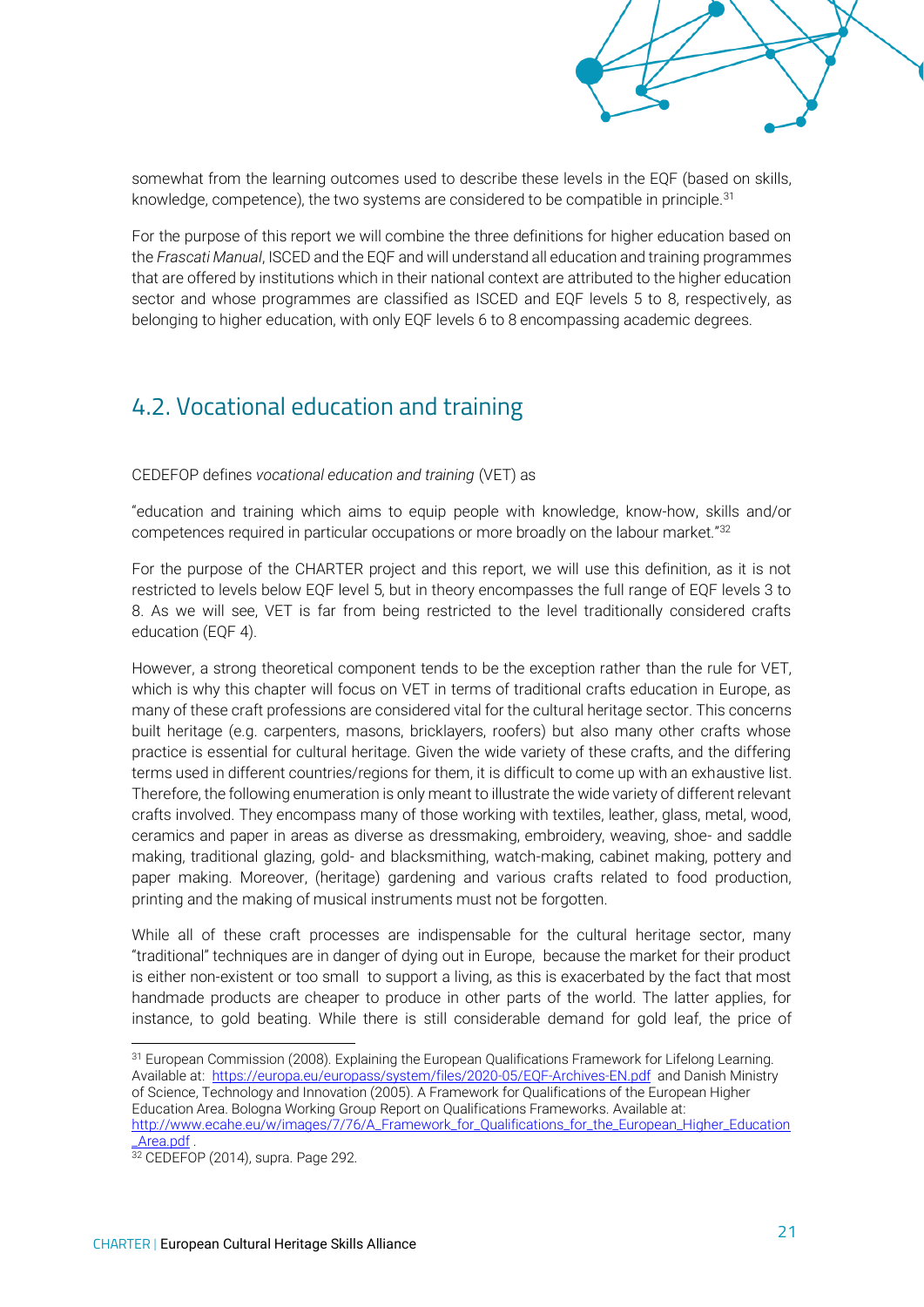

European-made gold leaf is so disproportionally high compared to Chinese imports that practically no market exists for this skill in Europe any more.

It therefore comes as no surprise that gold beating is classified as "extinct" by the Heritage Arts Council, which publishes a "Red list of endangered crafts."<sup>33</sup> Although this list refers to the United Kingdom only, it is indicative of trends across the whole of Europe. We did not identify any other national/regional lists, but UNESCO's "List of intangible cultural heritage"<sup>34</sup> also specifies endangered traditional crafts, in addition to other aspects of intangible heritage.

While this is not explicitly within the remit of this report, the authors wish to underline that the decline of practice in some traditional crafts and the corresponding decline of offers of education and training in these fields have raised considerable concern among CHARTER members. At the Timisoara Workshop in June 2021, the question was raised of how to keep the transmission of knowledge alive for endangered crafts. The concept of "protection of crafts" has been viewed as problematic because it anchors crafts in the past, rather than viewing these processes as dynamic, capable of adapting to present needs, and anticipating future ones; as well as having the possibility of becoming economic drivers, encouraging resilience and mitigating climate change through the sustainable use of resources.

CHARTER members suggested that (re-)establishing crafts as an integral part of school education would be one promising way of overcoming this dilemma. In order for traditional crafts to survive and thrive, they need to be seen as paths to successful careers for young people. This will be only possible if school pupils learn about crafts, not just in an academic or theoretical manner, but if they are actually encouraged to make things with their own hands. Moreover, research suggests that in addition to fostering motor and sensorial skills, this also aids pupils' cognitive development. Thus, strengthening art and craft education in primary and secondary schools has various benefits for individuals and society as a whole that are highly relevant for cultural heritage education, but also go far beyond it.<sup>35</sup>

There is no such thing as a European system of VET. No Bologna-like process has been taking place in VET that would have resulted in a European VET Area that could be compared to the European Higher Education Area. Consequently, VET systems in Europe are still deeply rooted in national and/or regional traditions.<sup>36</sup> Nevertheless, a few supra-national similarities have been

<sup>35</sup> See for instance the initiatives by Mad' in Europe <https://madineurope.eu/en/home/> and the Crafts Counci[l https://www.craftscouncil.org.uk/learning/education](https://www.craftscouncil.org.uk/learning/education) . For studies on "hands-on know-how", see for instance the publications of Trevor H J Marchand, professor emeritus of SOAS University of London: <https://www.soas.ac.uk/staff/staff31381.php> . For an interview with Prof. Marchand, see [https://www.zdh.de/migration/user\\_upload/20210401\\_Interview-English\\_Trevor-Marchand.pdf](https://www.zdh.de/migration/user_upload/20210401_Interview-English_Trevor-Marchand.pdf) . The University of Göttingen, Germany, has concluded a project on crafting skills and implicit knowledge, see:

Objects of Experts. Materializations of Experiential Knowledge in Handcrafting Between Tradition and Innovation (OMAHETI[\) https://www.uni-goettingen.de/en/506427.html](https://www.uni-goettingen.de/en/506427.html).

<sup>36</sup> The authors would like to thank Dr. Titus Kockel of Zentralverband des Deutschen Handwerks (ZHD) <https://www.zdh.de/>, the German central association of skilled crafts, for generously sharing his expertise on the structures of crafts education in Europe. Dr. Kockel has been immensely helpful with his insights in the subject and has also referred the authors to the work of Prof. Marchand and initiatives on fostering crafts in various contexts, see the above paragraphs.

<sup>33</sup> See[: https://heritagecrafts.org.uk/redlist/](https://heritagecrafts.org.uk/redlist/) .

<sup>34</sup> See[: https://ich.unesco.org/en/lists](https://ich.unesco.org/en/lists) .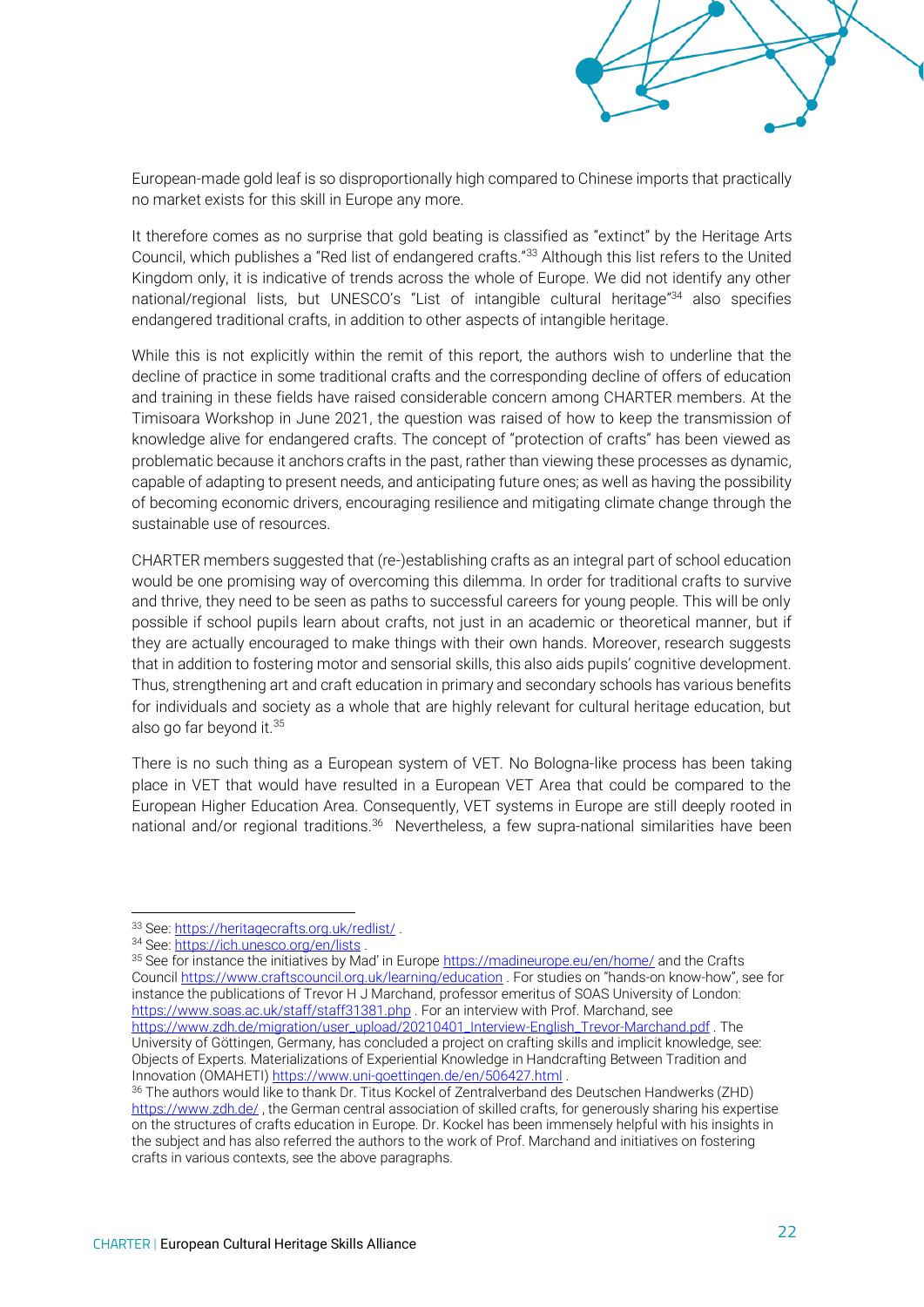

identified: The recent CEDEFOP report on VET in Europe, 1995-2035,<sup>37</sup> distinguishes between models of VET in different countries/regions:

- 1. Central and Eastern Europe
	- 1.1. Baltic States
	- 1.2. Visegrád group
	- 1.3. South-eastern countries
	- 1.4. South-central countries (Croatia and Slovenia)
- 2. Southern Europe
	- 2.1. Portugal and Spain
	- 2.2. Greece and Cyprus
	- 2.3. Italy and Malta
- 3. Western Europe
	- 3.1. D-A-CH Region: Austria, Germany and Switzerland
	- 3.2. Benelux and France
	- 3.3. UK and Ireland
- 4. Northern Europe

The CEDEFOP report also outlines in detail the various VET systems and developments within these systems, so there is no need to repeat them here. In general, it may be said that systems vary greatly between school-based or work-based (apprenticeship) types of VET. In addition, mixed systems exist. Moreover, academic drift has been observed in many countries meaning that VET secondary education provides students with access to higher education or even HE-VET, i.e. primarily VET-oriented education offered in higher education. At the other end of the spectrum, we note that VET education in some heritage professions does not exist within formal education systems, but is delivered in non-formal or informal settings.

It is for these reasons that all work on education and training within the CHARTER project will pay special attention to ensuring that all VET education and training is properly covered by the project, regardless of the setting in which it takes place.

<sup>37</sup> CEDEFOP (2020). Vocational education and training in Europe, 1995-2035. Available at: [https://www.cedefop.europa.eu/files/3083\\_en.pdf](https://www.cedefop.europa.eu/files/3083_en.pdf)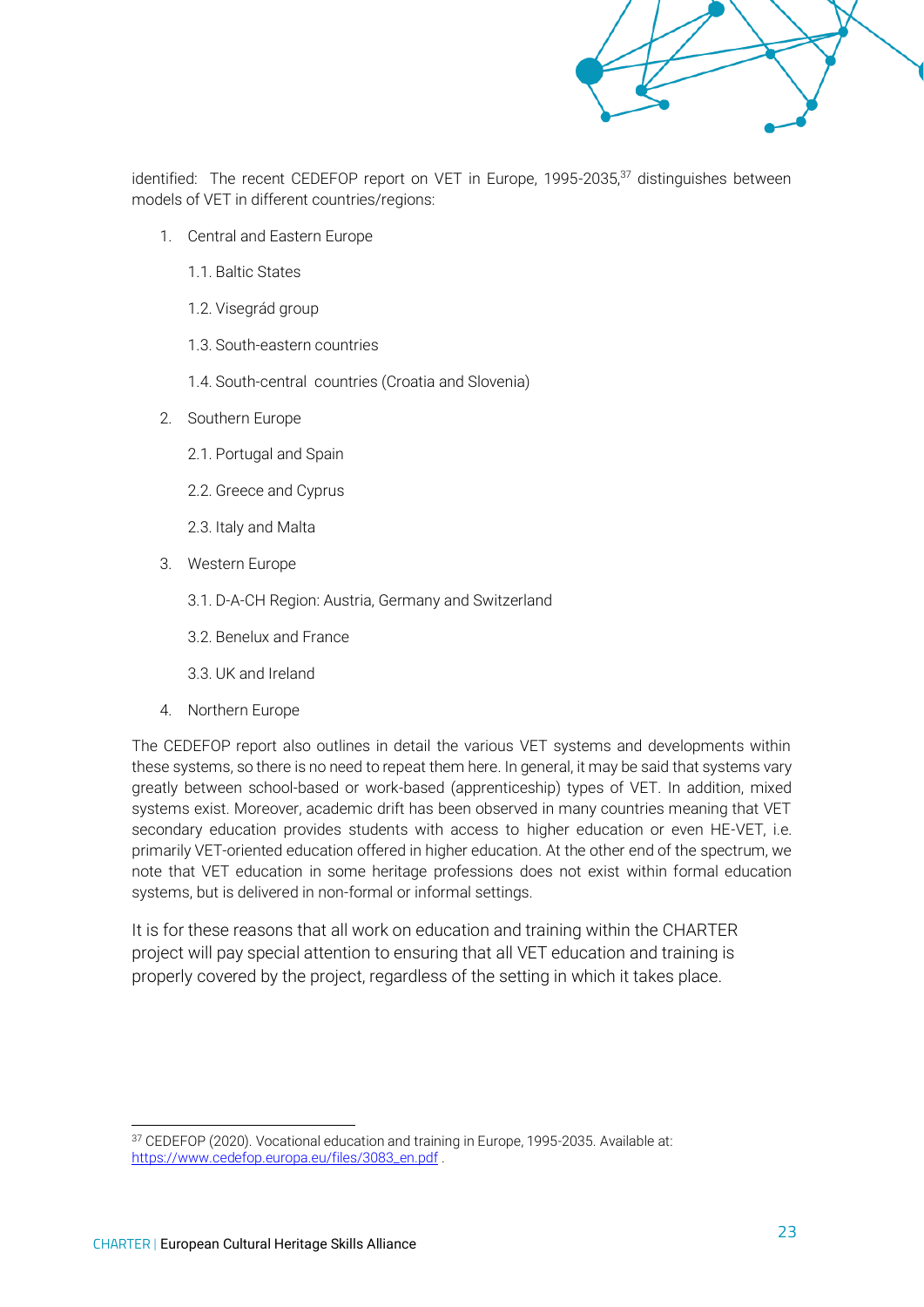# <span id="page-25-0"></span>5. Three learning formats

The objective of this report is to investigate formal and non-formal education and training. We also rehearse the definition of informal learning here to illustrate why it would be very difficult to identify professions, let alone qualifications, based solely on informal learning. However, as we shall see, some cultural heritage E&T does contain informal elements.

- 1. Formal learning: learning that occurs in an organised and structured environment (such as in an education or training institution or on the job) and is explicitly designated as learning (in terms of objectives, time or resources). Formal learning is intentional from the learner's point of view. It typically leads to certification.
- 2. Non-formal learning: learning embedded in planned activities not explicitly designated as learning (in terms of learning objectives, learning time or learning support). Non-formal learning is intentional from the learner's point of view.
- 3. Informal learning: learning resulting from daily activities related to work, family or leisure. It is not organised or structured in terms of objectives, time or learning support. Informal learning is in most cases unintentional from the learner's perspective.

The above definitions have all been quoted from CEDEFOP's Terminology of European Education and Training Policy<sup>38</sup> and are now widely used in educational contexts in Europe. These definitions are also used in the context of the European Qualifications Framework.

<sup>38</sup> CEDEFOP (2014), supra. Pages 99, 183 and 111.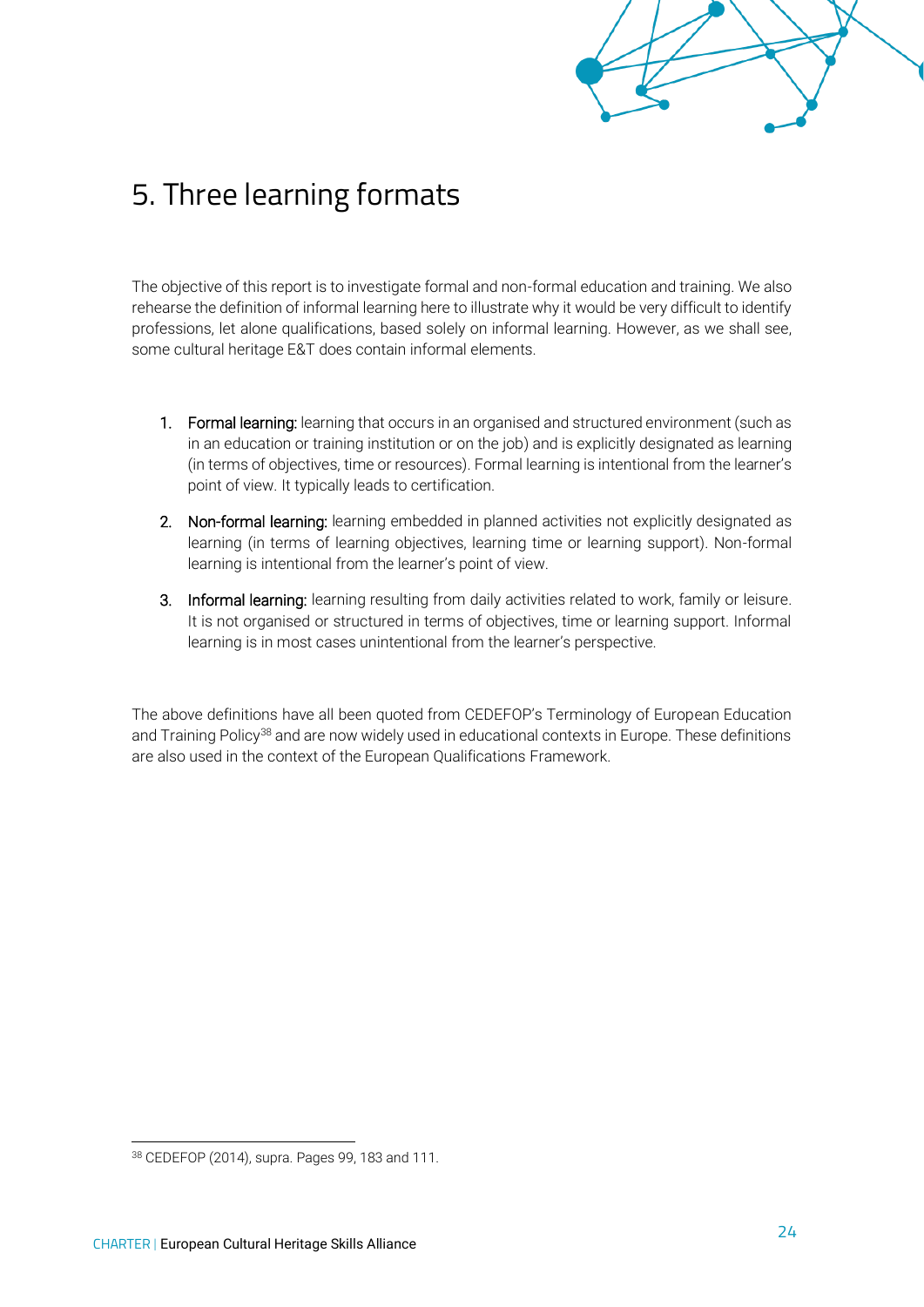

# <span id="page-26-0"></span>6. Two types of E&T programmes

There are considerable differences in approach to education and training depending on whether it takes place prior to joining the workforce, or afterwards. The distinct types of E&T programmes are characterised by the following two concepts:

- 1. Initial education and training: general or vocational education and training carried out in the initial education system, usually before entering working life. Some training undertaken after entry into working life may be considered as initial training (such as retraining). Initial education and training can be carried out at any level in general or vocational education (full-time school-based or alternate training) or apprenticeship pathways.
- 2. Continuing education and training: education or training after initial education and training – or and training after entry into working life aimed at helping individuals to:
	- improve or update their knowledge and/or skills;
	- acquire new skills for a career move or retraining;
	- continue their personal or professional development.

Continuing education and training is part of lifelong learning (LLL) and may encompass any kind of education (general, specialised or vocational, formal or non-formal, etc.). Moreover, adult education is close to, but not synonymous, with continuing education and training and may be considered a certain type of continuing education and training explicitly for mature learners. In addition, it encompasses learning not only geared towards professional purposes, but also to advance private interests.

Again, the definitions for the two types of E&T programme are quoted from CEDEFOP's Terminology, and the explanations on LLL and adult education have been derived from this compilation as well.<sup>39</sup>

In English-speaking countries the term continuing professional development (CPD) is used to denote training on core professional skills and is usually organised by membership organisations or professional institutes in a non-formal way. It is usually considered distinct to in-house training provided by the employer. While the term is used quite frequently in individual CEDEFOP reports, it is not listed in its *Terminology of European Education and Training Policy*. 40

<sup>39</sup> CEDEFOP (2014), supra. Page 117, 51 and 18.

<sup>40</sup> See CEDEFOP (2014), supra and search results for the term at [https://www.cedefop.europa.eu/en.](https://www.cedefop.europa.eu/en)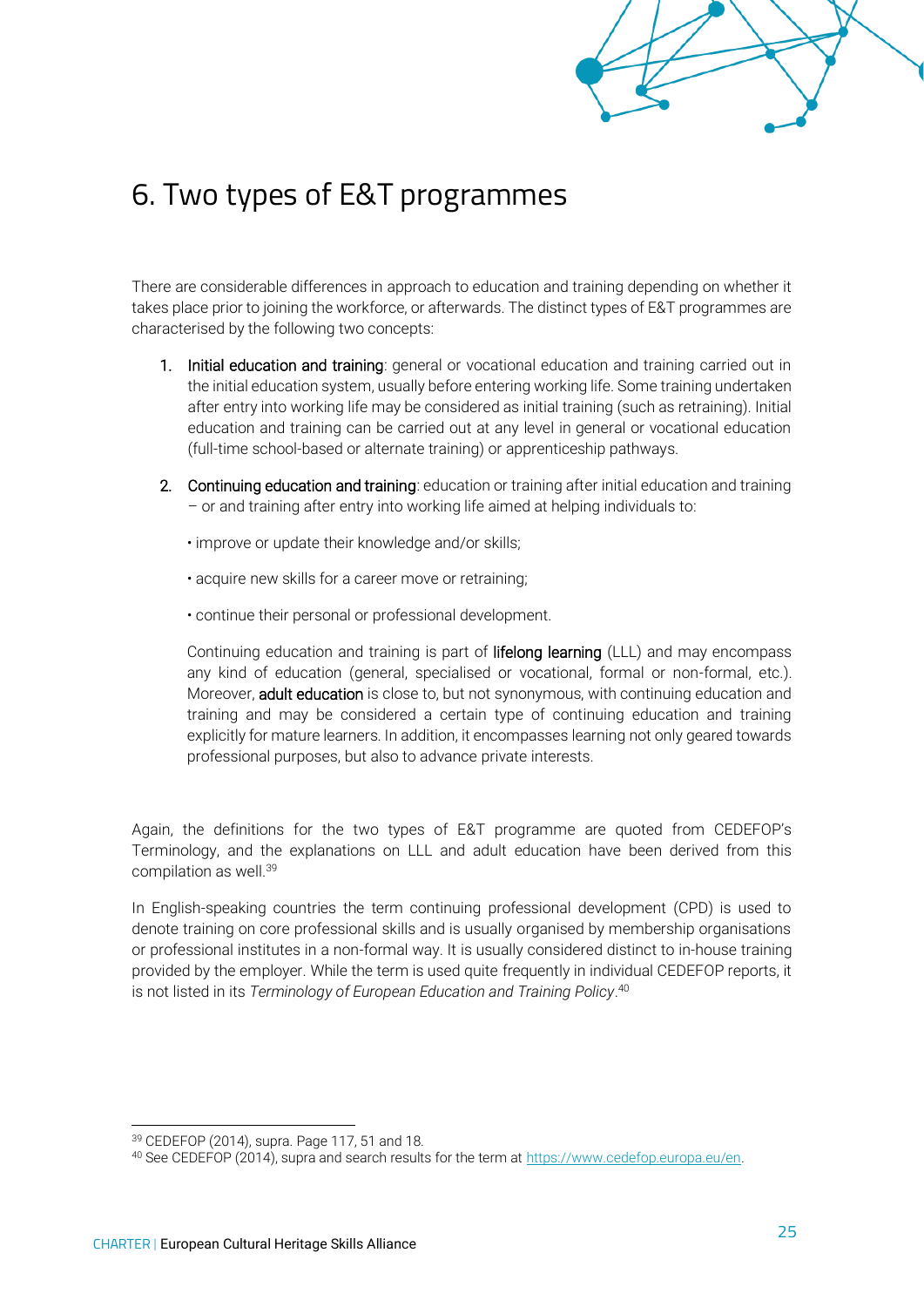# <span id="page-27-0"></span>7. Attributes and indicators for mapping E&T programmes

## <span id="page-27-1"></span>7.1. International classifications (ESCO, ISCO, NOC) and operational tools (EURES, Europass)

International classifications are aimed at providing a common framework for classifying occupations for meaningful comparisons and statistical analysis at international level. There are currently two international classifications for occupations: ISCO and ESCO, with the latter referring to the European context.

ISCO, 41 the International Standard Classification of Occupations (ISCO), is a four-level classification of occupation groups managed by the International Labour Organisation (ILO). Its structure follows a grouping by education level. The latest version of ISCO is ISCO-08 (dating back to 2008). Its aim is to facilitate international communication about occupations by providing statisticians with a framework to make internationally comparable occupational data available. Since ISCO is a statistical classification, its occupation groups do not overlap.

ESCO<sup>42</sup> (European Skills, Competences, Qualifications and Occupations) is the European multilingual classification of skills, competences, qualifications and occupations relevant for the EU labour market and education and training area. Its common reference terminology helps make the European labour market more effective and integrated, and allows the worlds of work and education/training to communicate more effectively with each other. To this end, it is available in 27 languages (24 EU languages, plus Icelandic, Norwegian and Arabic).

ESCO adopts a structure of three pillars: 1) [occupations;](https://ec.europa.eu/esco/portal/escopedia/Occupation) 2) [skills and competences;](https://ec.europa.eu/esco/portal/escopedia/Skills_and_competences) 3) [qualifications](https://ec.europa.eu/esco/portal/escopedia/Qualification) which is linked to relevant international classifications and frameworks, e.g. ISCO (for occupations), ISCED (for education and training) and EQF (for qualifications).

ESCO refers to occupations, not jobs. Occupations in ESCO cover all types of labour market activities including unpaid activities, voluntary work, self-employment and political mandates (if the mandate is an occupation itself).

The ESCO skills hierarchy is in a continuous process of improvement. There are currently 13,485 skills/competences concepts (October 2021) structured in a hierarchy which contains four subclassifications. Each sub-classification targets different types of knowledge and skill/competence concepts:

Knowledge

<sup>41</sup> ISCO-08 and the previous versions are available at [https://www.ilo.org/public/english/bureau/stat/isco/.](https://www.ilo.org/public/english/bureau/stat/isco/) 42 The ESCO portal can be reached at [https://ec.europa.eu/esco/portal/howtouse/21da6a9a-02d1-4533-](https://ec.europa.eu/esco/portal/howtouse/21da6a9a-02d1-4533-8057-dea0a824a17a) [8057-dea0a824a17a](https://ec.europa.eu/esco/portal/howtouse/21da6a9a-02d1-4533-8057-dea0a824a17a)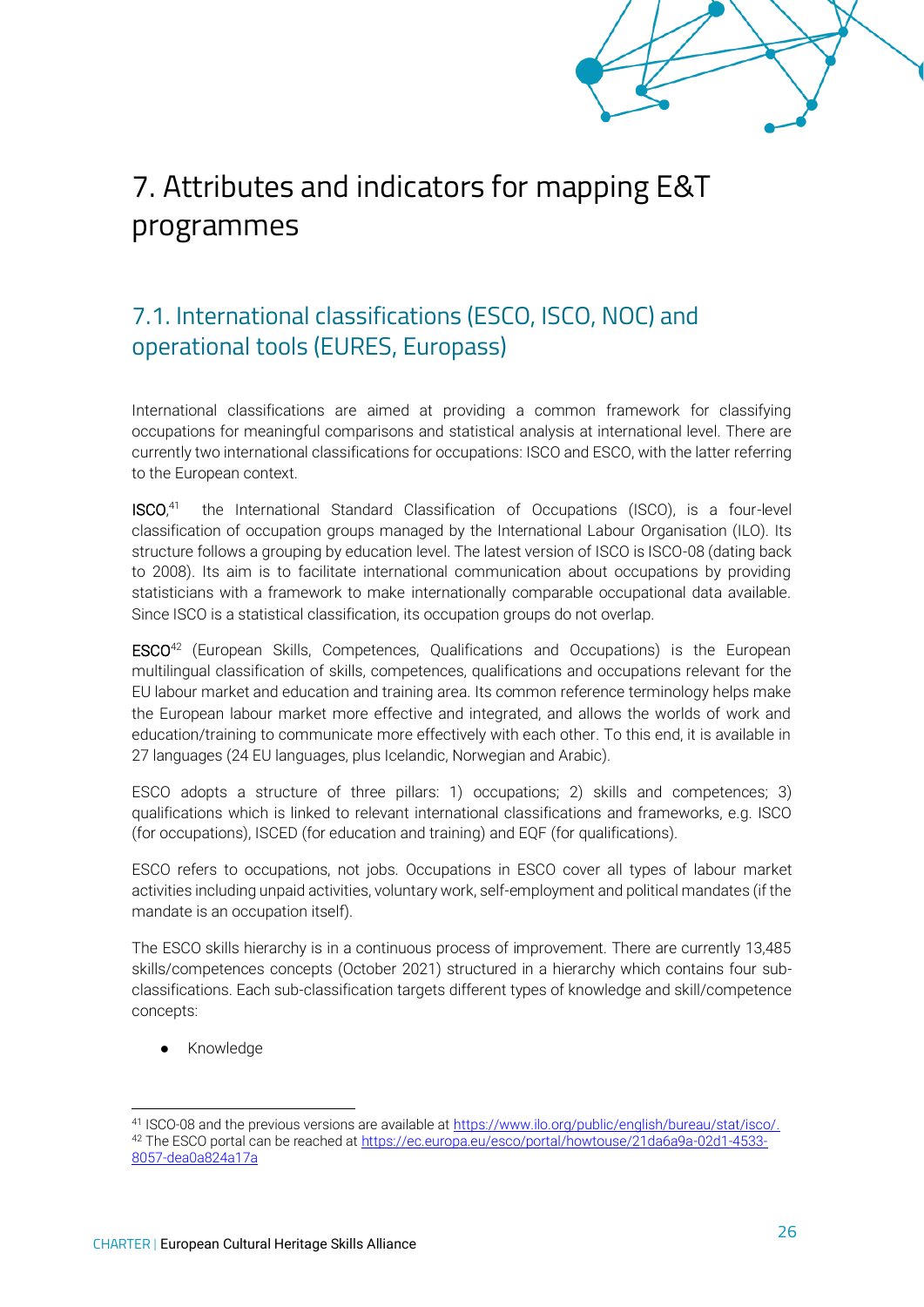

- **Skills**
- Attitudes and values
- Language skills and knowledge

In addition to the hierarchy, subsets of skills can be accessed through:

- A transversal skill hierarchy
- A collection of languages
- A collection of digital skills

Each ESCO occupation is therefore mapped to only one ISCO unit group. ISCO-08 can therefore be used as a hierarchical structure for the occupations pillar. ISCO-08 provides the top four levels for the occupations pillar (ESCO 1: major group, ESCO 2: sub-major groups, ESCO 3: minor group; ESCO 4: unit group). ESCO occupations are located at level 5 and lower. In addition, ESCO provides both essential and optional Knowledge and Skills, as per the example below.

#### Box: how the ESCO occupations appears on the EC ESCO

Example of ISCO/ESCO classification

| ISCO-08        |               |                                                                | <b>ESCO</b>    |        |                                                                |  |
|----------------|---------------|----------------------------------------------------------------|----------------|--------|----------------------------------------------------------------|--|
| Level          | Code          | Description                                                    | Level          | Code   | Description                                                    |  |
|                | $\mathcal{S}$ | Technicians and associate<br>professionals                     |                | 3      | Technicians and associate<br>professionals                     |  |
| $\mathbf{  }$  | 34            | Legal, social, cultural and related<br>associate professionals | $\mathbf{H}$   | 34     | Legal, social, cultural and related<br>associate professionals |  |
| $\mathbf{III}$ | 343           | Artistic, cultural and culinary<br>associate professionals     | $\mathbf{III}$ | 343    | Artistic, cultural and culinary<br>associate professionals     |  |
| IV             | 3433          | Gallery, museum and library<br>technicians                     | IV             | 3433   | Gallery, museum and library<br>technicians                     |  |
|                |               |                                                                | $\vee$         | 3433.1 | Art handler                                                    |  |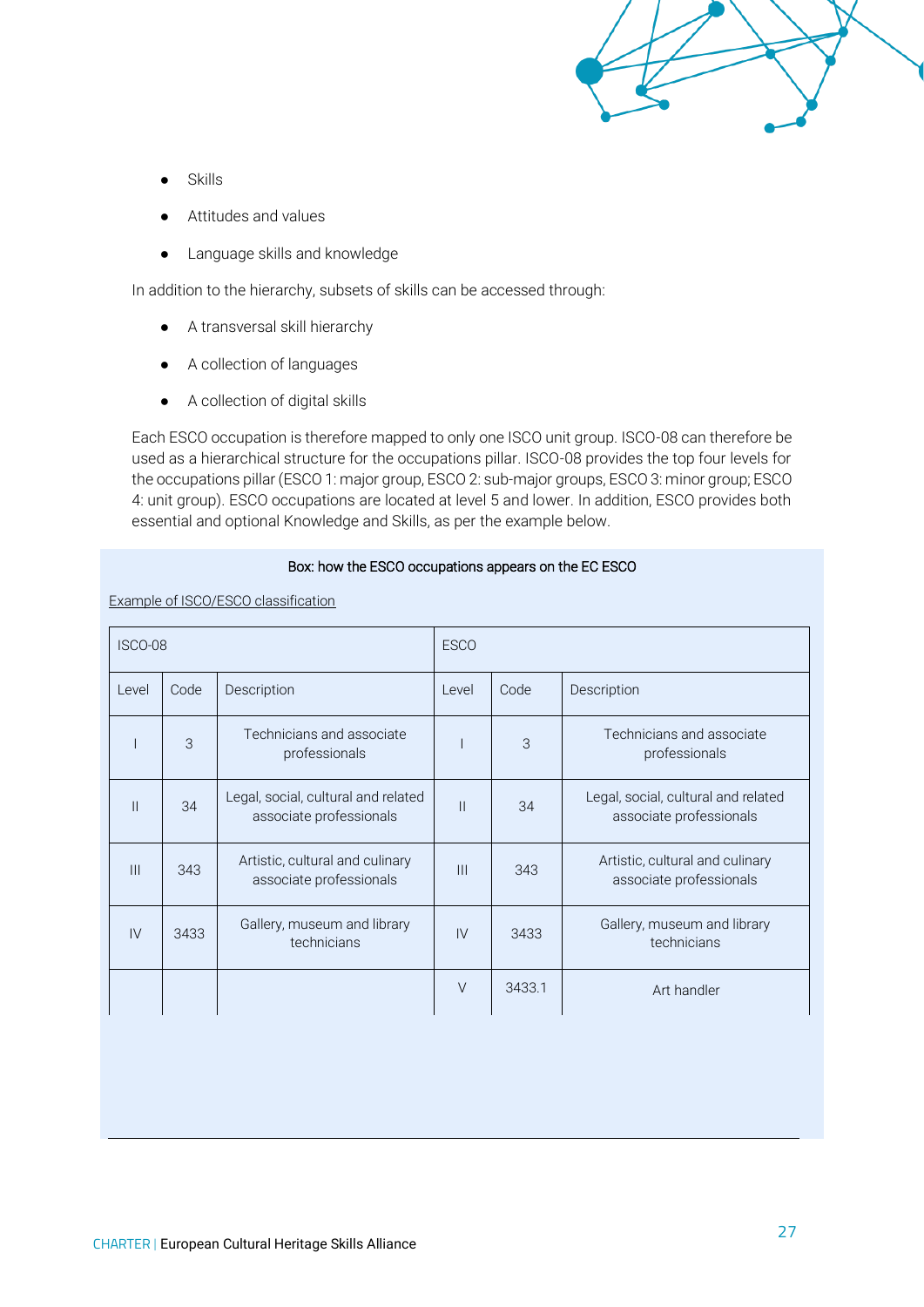How to read ESCO classification: 3 4 3 3 1

| <b>ISCO</b> level I | <b>ISCO level II</b> | <b>ISCO level III</b> | <b>ISCO level IV</b> | ESCO level $1 =$ ESCO level II = ESCO level III = ESCO level IV = ESCO level V (unique to<br>ESCO) |
|---------------------|----------------------|-----------------------|----------------------|----------------------------------------------------------------------------------------------------|

How the occupation ESCO 3433.1 looks like in ESCO:

#### Art Handler

Code 3433.1

Description: Art handlers are trained individuals who work directly with objects in museums and art galleries. They work in coordination with exhibition registrars, collection managers, conservator-restorers and curators, among others, to ensure that objects are safely handled and cared for. Often they are responsible for packing and unpacking art, installing and deinstalling art in exhibitions, and moving art around the museum and storage spaces.

Alternative labels: fine arts packer, museology technician, museum technician, art conservator, art preparator, gallery technician, art handlers, artifacts conservator

Regulatory aspects: To see if and how this occupation is regulated in EU Member States, EEA countries or Switzerland please consult the Regulated Professions Database of the Commission. Regulated Professions Database: [http://ec.europa.eu/growth/single-market/services/free-movement-professionals/qualifications](http://ec.europa.eu/growth/single-market/services/free-movement-professionals/qualifications-recognition_en)[recognition\\_en](http://ec.europa.eu/growth/single-market/services/free-movement-professionals/qualifications-recognition_en)

Hierarchy\*:

- 3 [Technicians and associate professionals](http://data.europa.eu/esco/isco/C3)
- 34 [Legal, social, cultural and related associate professionals](http://data.europa.eu/esco/isco/C34)
- 343 [Artistic, cultural and culinary associate professionals](http://data.europa.eu/esco/isco/C343)
- 3433 [Gallery, museum and library technicians](http://data.europa.eu/esco/isco/C3433)

art handler

Essential Skills and competences[: advise on art handling,](http://data.europa.eu/esco/skill/9427e576-743c-4e36-bd73-5f1cb273daf7) [assess object condition,](http://data.europa.eu/esco/skill/6a429716-fa3d-453f-9b0c-658d25ed0085) [deliver correspondence,](http://data.europa.eu/esco/skill/df1265b9-81fd-4a40-a746-f0442ffbf7ef) [ensure](http://data.europa.eu/esco/skill/1a2949ca-8b39-4fd6-9a48-4b704bdc6eff)  [safety of exhibition,](http://data.europa.eu/esco/skill/1a2949ca-8b39-4fd6-9a48-4b704bdc6eff) [handle art,](http://data.europa.eu/esco/skill/e3e95567-666a-42bd-8565-ed3e4d3bb378) [supervise artefact movement](http://data.europa.eu/esco/skill/37236b8f-0fdc-43eb-bcd3-f4f11864da5a)

-------------

Optional Skills and competences: [advise on loans of art work for exhibitions,](http://data.europa.eu/esco/skill/6ab43249-d856-453b-9f45-37c3f8dae339) [communicate in English in a](http://data.europa.eu/esco/skill/ff85b268-d74c-44ae-be8f-949e1614eb5d)  [competent way,](http://data.europa.eu/esco/skill/ff85b268-d74c-44ae-be8f-949e1614eb5d) [compose condition reports,](http://data.europa.eu/esco/skill/15425788-7ab8-4e26-be95-009afb3ee289) [manage loan administration,](http://data.europa.eu/esco/skill/5ef628ac-c5a1-4150-a115-f864343dcb24) [present exhibition](http://data.europa.eu/esco/skill/c45848bc-33c6-45fa-b791-bc5b06c21b87)

Optional knowledge: [art collections,](http://data.europa.eu/esco/skill/14f9a27c-d52e-4e3d-9819-e564d4ec3d71) [art history,](http://data.europa.eu/esco/skill/6c6f0d6e-1f31-4413-b2ee-dabe135b29a7) [conservation techniques,](http://data.europa.eu/esco/skill/397c14d5-42e0-4c85-8376-4c70b5a90bcf) [fine arts](http://data.europa.eu/esco/skill/17996b4f-1302-4bd7-a4c7-912b74feccf0)

Definition URL: <http://data.europa.eu/esco/occupation/6040c941-ab83-44b2-84e7-5cbfa1eafcdc>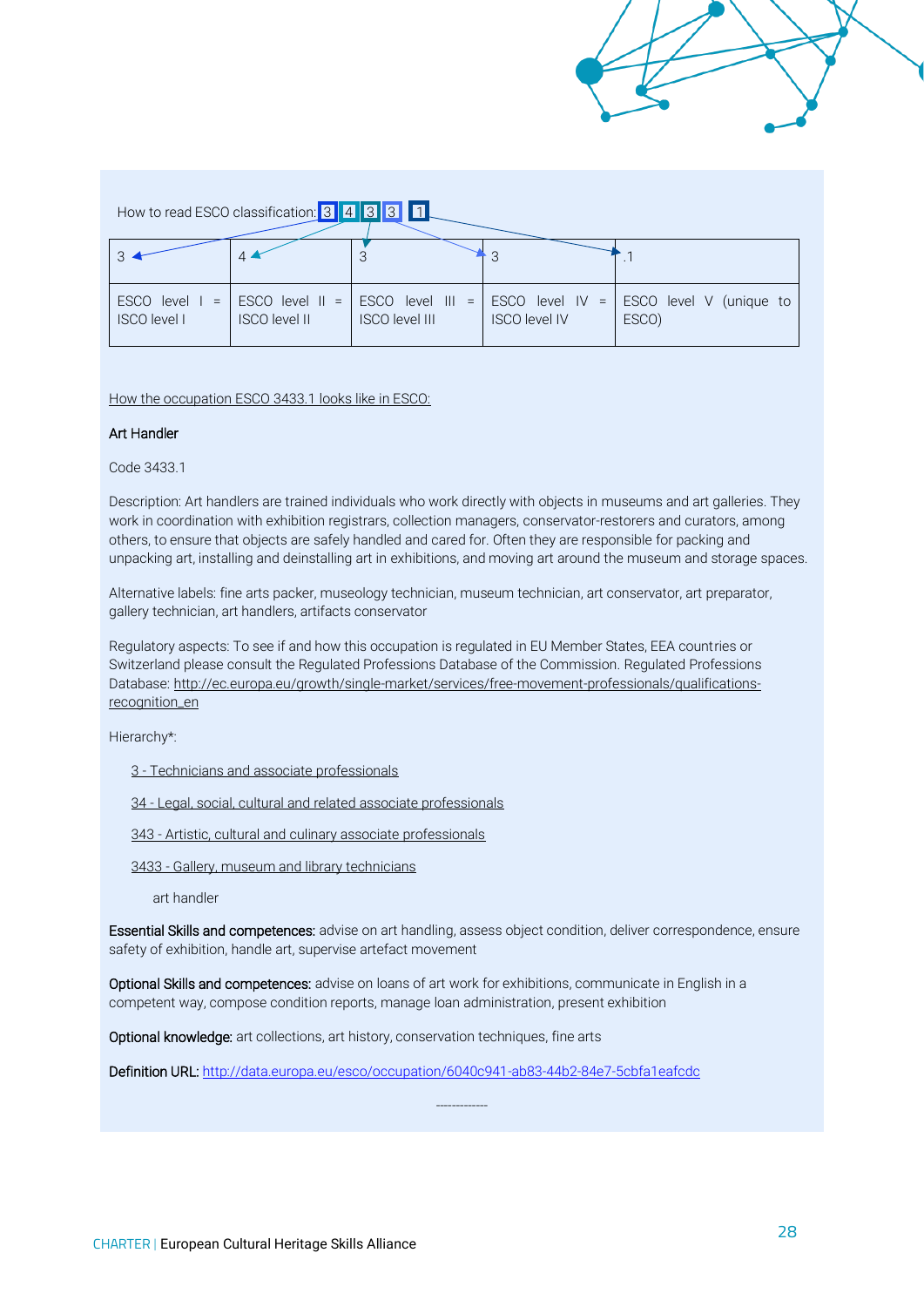\* Each level in the hierarchy has its own official definition. For example: ISCO-08/ESCO category 34- [Legal, social,](http://data.europa.eu/esco/isco/C34)  [cultural and related associate professionals](http://data.europa.eu/esco/isco/C34) is defined as follows:

Legal, social, cultural and related associate professionals perform technical tasks connected with the practical application of knowledge relating to legal services, social work, culture, food preparation, sport and religion. Competent performance in most occupations in this sub-major group requires skills at the third ISCO skill level.

Tasks performed by workers in this sub-major group usually include: providing technical and practical services and support functions in legal processes and investigations, social and community assistance programmes, and religious and cultural activities; participating and adjudicating in sporting events; developing and delivering sports coaching, fitness and recreational programmes; combining creative and technical skills in a variety of artistic, cultural and culinary activities; creating dishes and menus and overseeing the preparation of meals.

Occupations in this sub-major group are classified into the following minor groups:

341 Legal, Social and Religious Associate Professionals

342 Sports and Fitness Workers

343 Artistic, Cultural and Culinary Associate Professionals

NOC refers to the National Occupational Classification. In some countries, NSC (National Skills Classification) is also employed. NOC provides a systematic classification structure that categorizes the entire range of occupational activity in one country for collecting, analysing and disseminating occupational data for labour market information and employment-related programme administration. NSC focuses on skills and competences relevant for training and/or occupation-related purposes.

Comparisons of occupations among countries or regions demand that national occupational statistics be converted to international standards. This is usually achieved by mapping the national occupational categories into a common international classification system.

The 2016 Commission new EURES Regulation<sup>43</sup> recommended that ESCO had to be further developed and Member States had to map their national occupational classifications/national skills classifications (NOCs/NSCs) to and from the European classification. One of the results of CHARTER will be to identify and request the insertion of new occupations into ESCO and thus to improve the ESCO classification.<sup>44</sup>

Finally, it is worth restating that ESCO and ISCO are statistical tools offering frameworks for international comparison. While statistical information is useful to support policies to: i) bridge the gaps between educational and occupational systems and employer needs; ii) encourage mobility

<sup>43</sup> European Parliament and Council (2016). Regulation 2016/589 of 13 April 2016 on a European network of employment services (EURES), workers' access to mobility services and the further integration of labour markets, and amending Regulations (EU) No 492/2011 and (EU) No 1296/2013. Available at: [https://eur](https://eur-lex.europa.eu/legal-content/EN/TXT/?uri=CELEX:32021H1970)[lex.europa.eu/legal-content/EN/TXT/?uri=CELEX:32021H1970](https://eur-lex.europa.eu/legal-content/EN/TXT/?uri=CELEX:32021H1970) .

<sup>44</sup> See CHARTER WP2 (2021), supra. Page 27.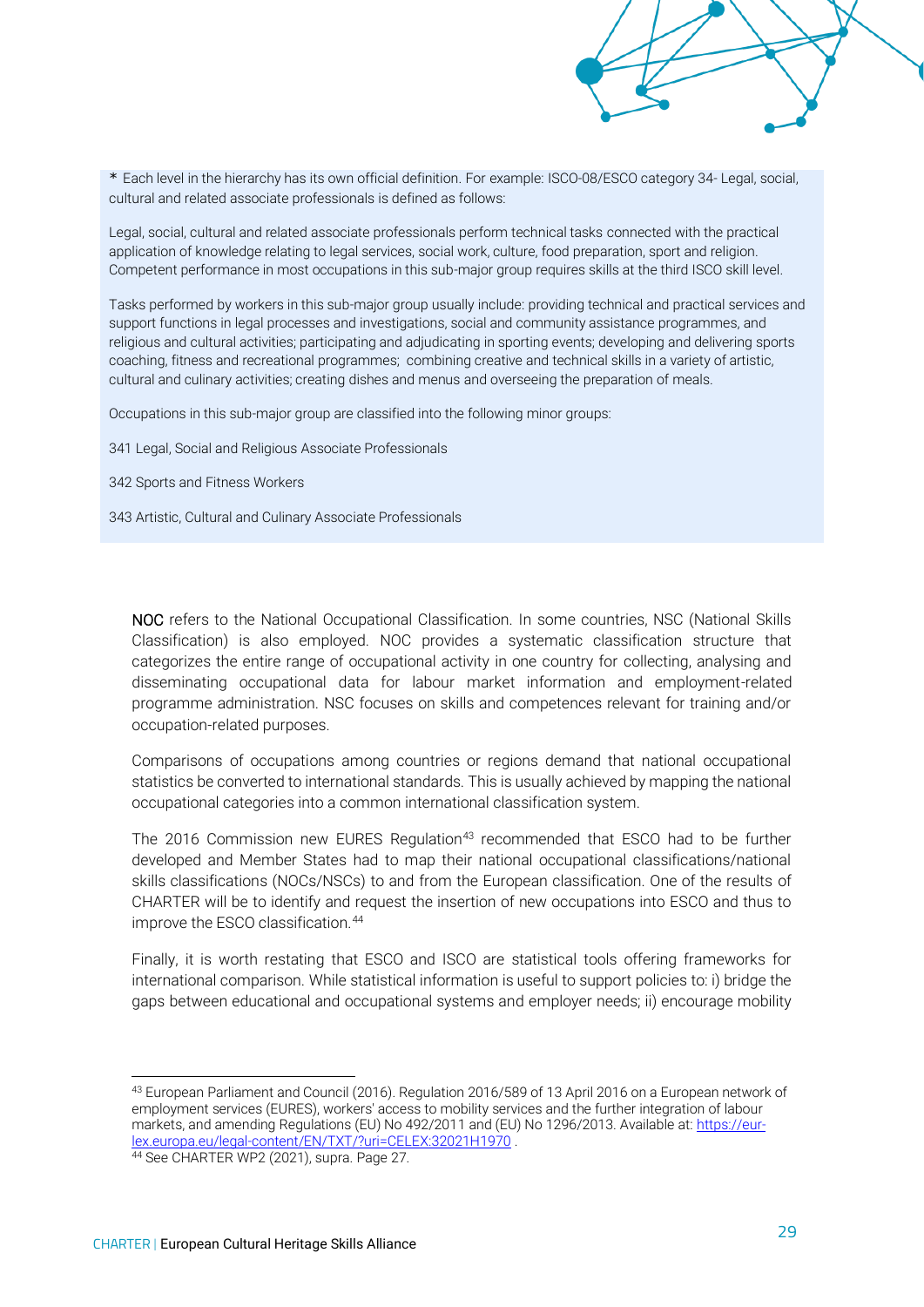of students and workers, these objectives can be and indeed are supported by other "operational tools," namely EURES and Europass.

Since 2014, EURES is the European job mobility portal based on a cooperation network of employment services designed to facilitate the free movement of workers<sup>45</sup>. EURES is a portal providing a broad range of services, including for example information and guidance and other support services for workers and employers, matching of job vacancies to CVs, access to information on living and working conditions in the EU member states, support to dynamic recruitment events, information on and access to post-recruitment assistance, such as language training and support with integration in the destination country. In addition, EURES operates the EURES Targeted Mobility Scheme (TMS), an action which promotes professional mobility, tackling intra-EU mobility challenges and sustaining jobseekers who need a package of support services to succeed in their endeavour.

Consistent with EURES' mission, **Europass** offers a set of free online tools and information to help students and workers manage every step of their learning and development.<sup>46</sup> Europass permits users to record learning, work or personal experiences and achievements in one place, to "translate" them into "skills" for a better matching with the labour/education market offers. Europass also supports education providers, policy makers, career guidance professionals and employers in identifying opportunities and resources relevant to their activities.

Both EURES and Europass provide CHARTER with content and context for the mapping of transmission mechanisms of knowledge and non-linear pathways to qualifications; as well as as structures for bridging the gaps between educational and occupational systems and employer needs.

## <span id="page-31-0"></span>7.2. Credit systems and micro-credentials

The European Union has several common instruments helping individuals in the transfer, recognition and accumulation of their assessed learning outcomes, to achieve a qualification or to take part in lifelong learning. The most commonly used are ECTS and ECVET for higher education and for VET respectively.

ECTS, the European Credit Transfer and Accumulation System is a tool of the European Higher Education Area for making studies and courses more transparent in respect of student workload and promote students' mobility in the framework of the Bologna Process since 1999.<sup>47</sup> It has been the most frequently used credit system for European higher education institutions (HEIs) since 1989, when is was first used in the context of the Erasmus student mobility programme purely for credit transfer. This original use of ECTS for transfer purposes only is still reflected in the acronym.

<sup>45</sup> [https://ec.europa.eu/eures/public/homepage.](https://ec.europa.eu/eures/public/homepage)

<sup>46</sup> [https://europa.eu/europass/en.](https://europa.eu/europass/en)

<sup>47</sup> [https://ec.europa.eu/education/resources-and-tools/european-credit-transfer-and-accumulation-system](https://ec.europa.eu/education/resources-and-tools/european-credit-transfer-and-accumulation-system-ects_en)[ects\\_en.](https://ec.europa.eu/education/resources-and-tools/european-credit-transfer-and-accumulation-system-ects_en)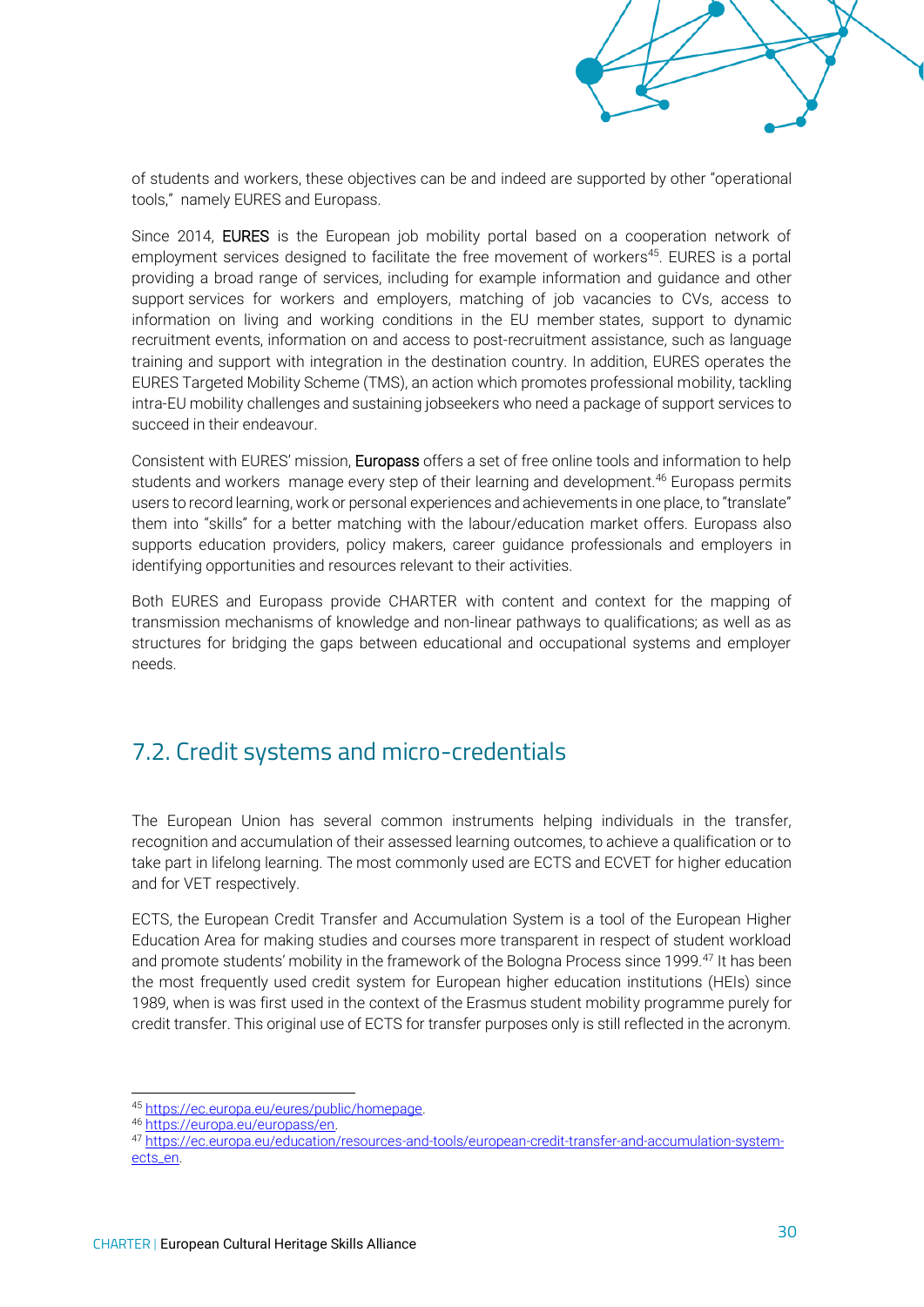ECTS allows credits taken at one higher education institution to be counted towards a qualification studied for at another, thus helping students to move between countries and to have their academic qualifications and study periods abroad recognised. At the same time, it helps HEIs in the planning, delivery and evaluation of their education programmes.

The ECTS credits system is based on the definition of learning outcomes (see chapter 7.6) and their associated workload.<sup>48</sup> ECTS also makes it possible to blend different learning styles, such as university and work-based learning, within the same programme of study or through lifelong learning.

ECVET<sup>49</sup> is the European credit system for VET. Since the 2009 ECVET recommendation,  $50$ Member States are invited to create the necessary conditions and adopt measures to apply the system to all VET qualifications.

ECVET allows learners to accumulate, transfer and use their learning in units progressively as they are achieved. This enables learners to build a qualification at their own pace from learning outcomes acquired in formal, non-formal and informal contexts, in their own country and abroad. The system is based on units of learning outcomes as part of qualifications that can be assessed and validated.

In cooperation with the European Commission, CEDEFOP monitors and provides technical and analytical support for application of the ECVET recommendation at EU, national and sectoral levels.

ECVET has widely contributed to the development of a better-quality mobility experience, through more effective agreement on, and documentation of learning outcomes and their recognition being adopted within all Member States. In some countries this has created a shift where learning outcomes undertaken abroad can now contribute to a learner's VET qualification, while also ensuring the mobility experience is better structured, organised and quality assured. However, ECVET contribution to increasing flexible learning pathways for upskilling and reskilling could be greater.

It is worth mentioning that the EU Council Recommendation of 24 November 2020 on vocational education and training (VET) for sustainable competitiveness, social fairness and resilience<sup>51</sup> highlights that "[d]uring the ten years of its implementation, ECVET has widely contributed to the development of a better-quality mobility experience through the use and documentation of units of learning outcomes. The concept of ECVET points however was generally not applied and ECVET did not lead to the development of a European credit system in vocational education and training."

Therefore, the Council Recommendation includes the key principles of ECVET (e.g. units of learning outcomes) related to flexibility, as well as recommendations for the application of EQAVET and

<sup>48 60</sup> ECTS credits are the equivalent of a full year of study or work. In a standard academic year, these credits are usually broken down into several smaller modules. <sup>49</sup> [https://www.cedefop.europa.eu/en/projects/european-credit-system-vocational-education-and-training-](https://www.cedefop.europa.eu/en/projects/european-credit-system-vocational-education-and-training-ecvet)

[ecvet](https://www.cedefop.europa.eu/en/projects/european-credit-system-vocational-education-and-training-ecvet) .

 $50$  European Parliament and Council (2009). Recommendation of 18 June 2009 on the establishment of a European Credit System for Vocational Education and Training (ECVET). Available at: [https://eur](https://eur-lex.europa.eu/legal-content/EN/ALL/?uri=CELEX:32009H0708%2802%29)[lex.europa.eu/legal-content/EN/ALL/?uri=CELEX:32009H0708%2802%29](https://eur-lex.europa.eu/legal-content/EN/ALL/?uri=CELEX:32009H0708%2802%29) .

<sup>51</sup> European Council (2020). Recommendation of 24 November 2020 on vocational education and training (VET) for sustainable competitiveness, social fairness and resilience 2020/C 417/01 2020/C 417/01. Available at[: https://eur-lex.europa.eu/legal-content/EN/TXT/?uri=CELEX%3A32020H1202%2801%29](https://eur-lex.europa.eu/legal-content/EN/TXT/?uri=CELEX%3A32020H1202%2801%29) .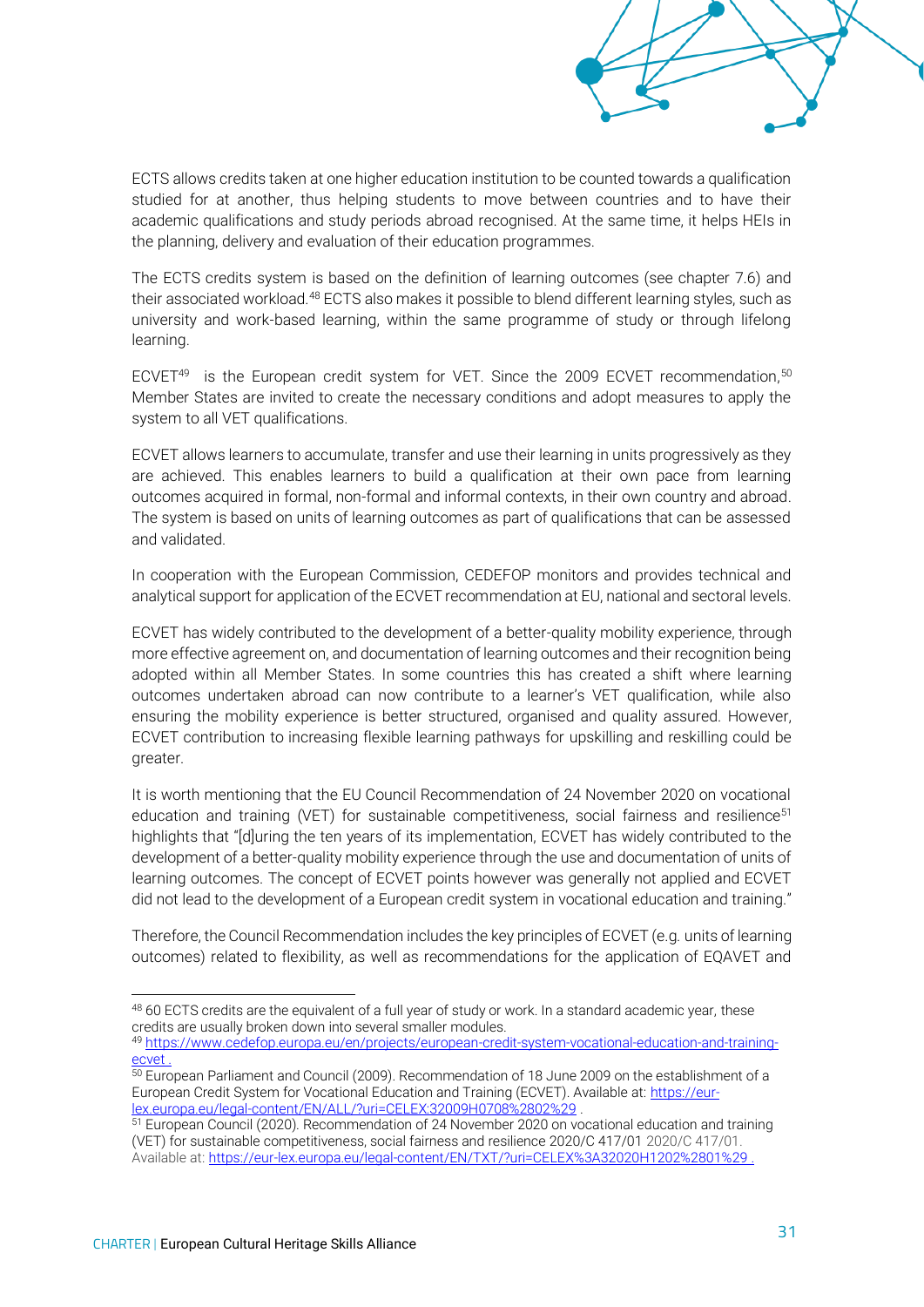overcoming of the shortcomings of its implementation in relation to the quality of learning outcomes, certification and assessment, stakeholders' consultation, the role of teachers and trainers, work-based learning, and flexibility of VET.

The potential for compatibility and permeability between ECVET and ECTS was foreseen in the EU Recommendation to establish ECVET in 2009, in which ECVET is described as complementary to ECTS by providing a link between existing accrediting pathways and support for the recognition and transfer of learning. Furthermore, the Bruges Communiqué of 2010<sup>52</sup> called for the promotion of flexible links and enhanced permeability between vocational and higher education and training, greater participation in lifelong learning and greater coherence between ECVET and ECTS. Despite these calls, few mechanisms link ECTS and ECVET, and so the extent to which permeability between the two systems can be achieved is not well understood.<sup>53</sup>

The principles included in the November 2020 EU Council Recommendation shall be taken into consideration when mapping the current offer of education and formal and non-formal training and proposing emerging curricula in the CHARTER project.

Also, CHARTER should consider how ECTS and ECVET complement and build on concepts and the European tools for education and training (EQF, QF-EHEA, EQAVET), as well as the operational tools (Europass).

Finally, CHARTER may also explore how the current discussion on micro-credentials can be used for mapping training provision, relevant skills and competences and occupation in the cultural heritage sector.<sup>54</sup>

A micro-credential is a qualification evidencing learning outcomes acquired through a short, transparently-assessed course or module. Micro-credentials are a highly flexible, inclusive form of learning allowing the targeted acquisition of skills and competences at any point of the education/career path, including for those in full-time employment or in need for re-skilling/upskilling.

Maintaining and acquiring new competences is also essential to enable active participation in society, to ensure continued personal, social and professional development and to boost employability and socio-economic innovation.

Micro-credentials are offered by higher and vocational education and training institutions as well as by private organisations.

However, without common standards ensuring quality, transparency, cross-border comparability, recognition and portability, micro-credentials cannot reach their full potential.

<sup>53</sup> Ryan, C., Berger, M., Titze, S. and Ruf W. (2018). "ECVET and ECTS credit equivalency in higher education – A bridge too far?" *European Journal of Education* 53(115): 1-11. Available at:

54 The ongoing work of the European commission on micro-credentials can be consulted at: [https://ec.europa.eu/education/education-in-the-eu/european-education-area/a-european-approach-to](https://ec.europa.eu/education/education-in-the-eu/european-education-area/a-european-approach-to-micro-credentials_en)[micro-credentials\\_en.](https://ec.europa.eu/education/education-in-the-eu/european-education-area/a-european-approach-to-micro-credentials_en)

<sup>52</sup> Bruges Communiqué (2010). Available at: [https://www.cedefop.europa.eu/en/content/bruges](https://www.cedefop.europa.eu/en/content/bruges-communique)[communique.](https://www.cedefop.europa.eu/en/content/bruges-communique)

[https://www.researchgate.net/publication/328285464\\_ECVET\\_and\\_ECTS\\_credit\\_equivalency\\_in\\_higher\\_edu](https://www.researchgate.net/publication/328285464_ECVET_and_ECTS_credit_equivalency_in_higher_education_-_A_bridge_too_far) [cation\\_-\\_A\\_bridge\\_too\\_far](https://www.researchgate.net/publication/328285464_ECVET_and_ECTS_credit_equivalency_in_higher_education_-_A_bridge_too_far)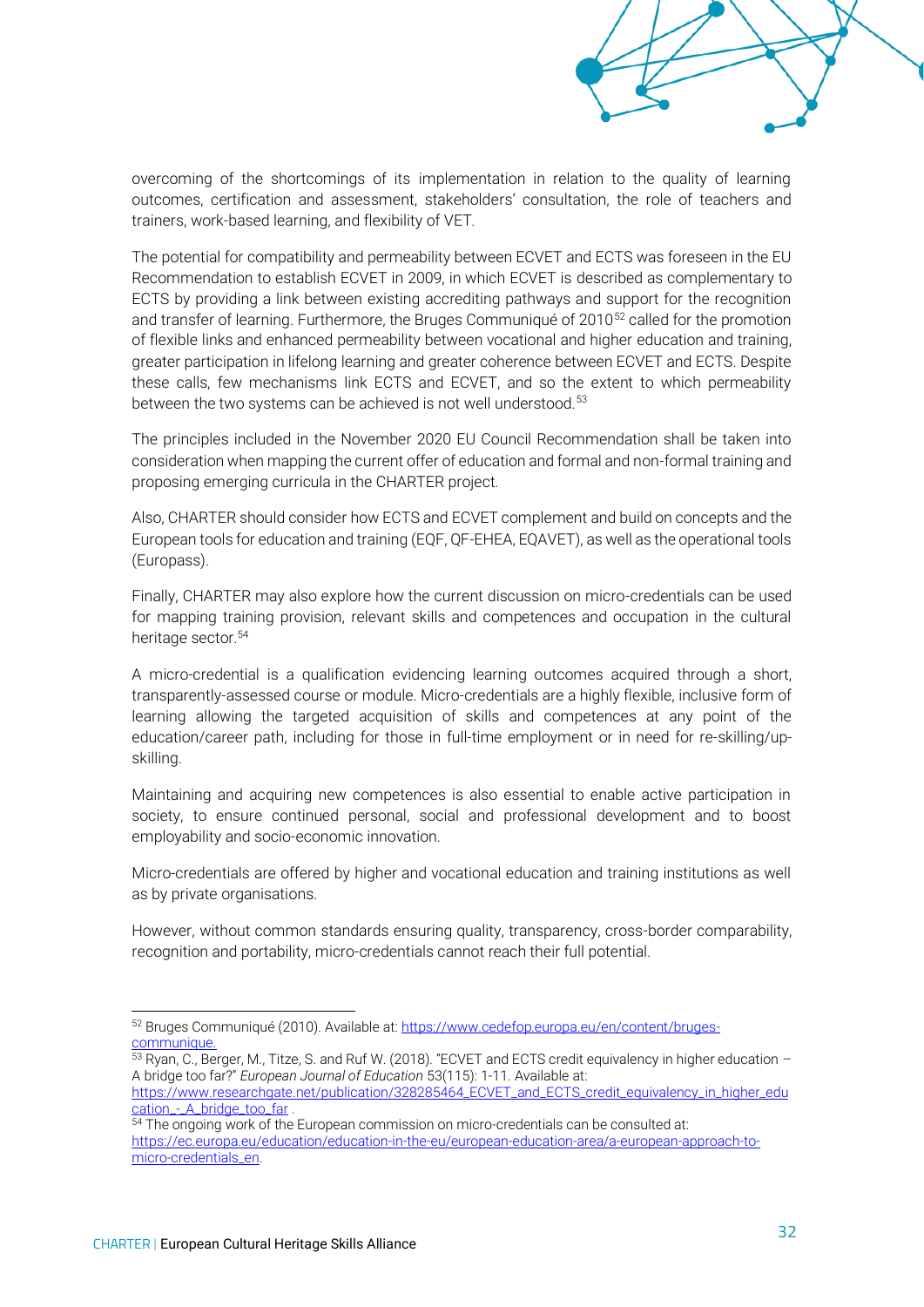The Commission, therefore, is seeking to develop a common definition and European standards for micro-credentials, which are independent of the awarding body, building on existing tools as far as possible. The work is still in its initial phase. The road map includes activities such as: i) exploring the inclusion of micro-credentials in national qualification frameworks with possible reference to the EQF; ii) developing a list of trusted providers and fostering quality assurance processes; iii) exploring how ECTS can be used in the context of micro-credentials at other education levels and in other sectors; iv) working on guidelines for more rapid recognition; v) using micro-credentials to improve access to lifelong learning opportunities by ensuring better permeability between education and training sectors and ensuring an informed learner choice by expanding guidance services underpinned by real time labour market data.<sup>55</sup>

In the framework of CHARTER, the concept of micro-credentials is particularly useful for its connection to the labour market, as it certifies competences and skills which may be relevant for an employer (and thus for a job-seeker to highlight). Micro-credentials can be used to identify competences acquired via on-the-job training, short training courses and courses/modules outside or within a longer training / education programme which are generally associated with an EQF level, while the specific competences may relate to learning objectives and skills of another EQF level. Also, micro-credentials can be relevant for identifying competences acquired/needed through lifelong-learning (LLL) and/or required by professional register in cases where professional updating is required by national regulation in order to perform a regulated profession.

## <span id="page-34-0"></span>7.3. Duration

The duration of a programme or a course depends largely on whether it is part of initial education and training or if it belongs to continuing E&T, in particular if the latter refers specifically to re- and up-skilling for lifelong learning. While initial E&T will always cover a longer period of time, continuing E&T may vary greatly in length, depending on the scope and content of the programme.

#### Initial education and training

Initial Education and Training at ISCED levels 3 to 5 takes at least two years and may extend up to five years, whereas for ISCED 6 the minimum learning period in the HE sector is three years. However, for complementary studies at ISCED 7 (Master) at least one year has to be foreseen, so that the first two HE cycles (Bachelor / Master) may in rare cases take four years, but for the vast majority of programmes five years. For a (research) PhD another two or three years have to be added as a minimum, so that the full circle of the three-tier Bologna system extends up to eight or nine vears.<sup>56</sup>

<sup>55</sup> The MICROBOL project (Micro-credentials linked to the Bologna key commitments) supports ministries and stakeholders in exploring, within the Bologna Process, whether and how the existing Bologna tools can be used and/or need to be adapted to be applicable to micro-credentials. In July 2021 it issued the "MICROBOL recommendations to the EU public consultation on micro-credentials" [\(https://microcredentials.eu/\)](https://microcredentials.eu/).

<sup>&</sup>lt;sup>56</sup> European Commission/EACEA/Eurydice (2021). The Structure of the European Education Systems 2021/22: Schematic Diagrams. Eurydice Facts and Figures. Luxembourg: Publications Office of the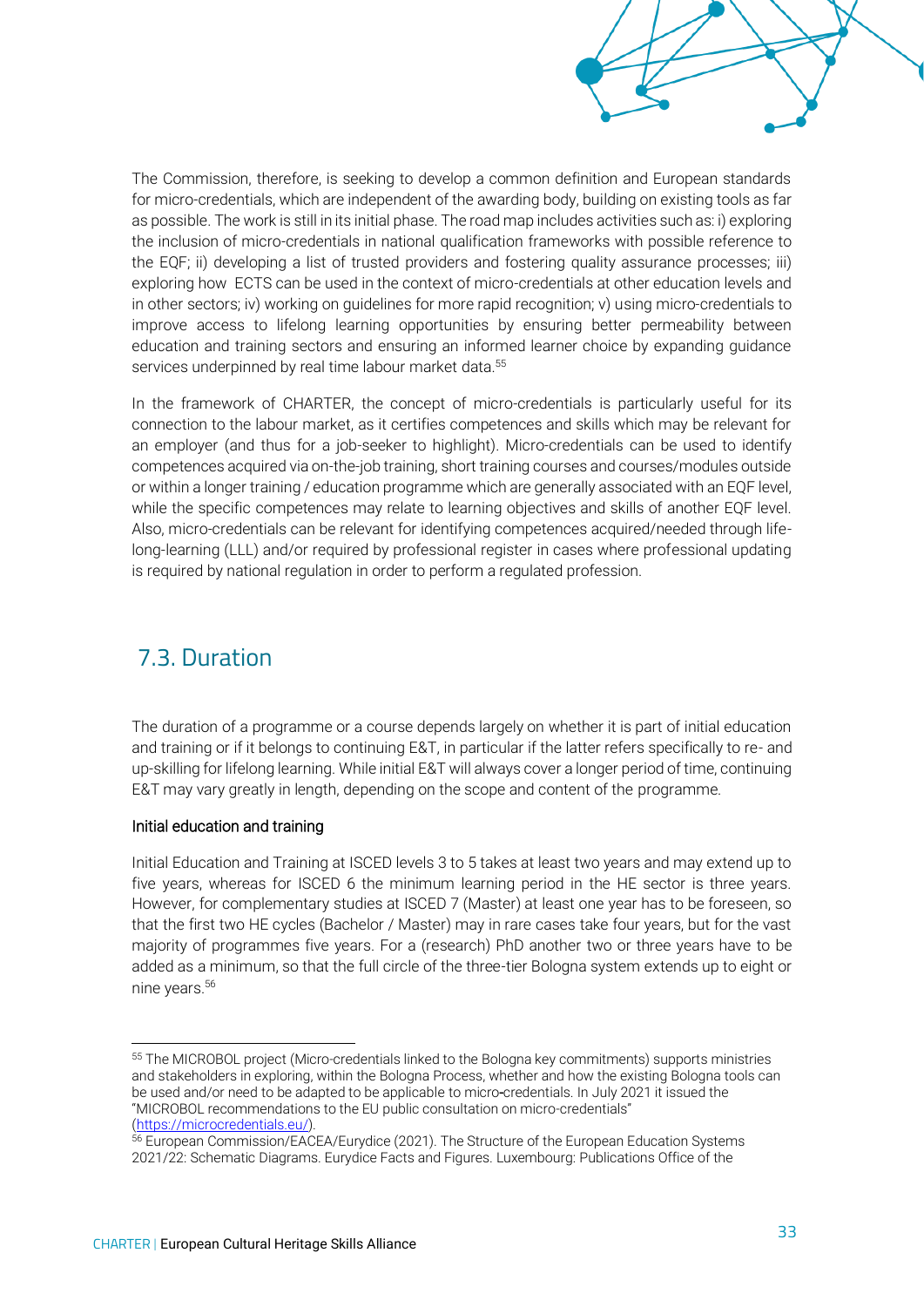With the Bologna Process the conditions for HE have become more coherent within European countries, as the levels of education and training have been defined in terms of EQF levels on the one hand (see chapter 4 above) and on the other hand the European Higher Education Area (EHEA) has also defined each level of the three-tier study cycle.

The currency for these definitions is the nominal student workload expressed in ECTS, the European Credit Transfer System, with the average workload per semester set at 30 ECTS. According to this framework, Bachelor studies ranges from 180 to 240 ECTS, which equals 3 and 4 years, respectively, and Master studies may usually range from 60 to 120 ECTS. The duration of PhD studies differs, because they are by definition research based and therefore less structured than Bachelor or Master studies. Furthermore, very often they are taken up by persons already in full-time employment and therefore often take much more time than formally foreseen. Therefore no range of ECTS has been assigned to Doctoral studies in the Bologna Process.<sup>57</sup>

The system outlined above does give indications as to programme duration, but does not strictly define it. Moreover, one ECTS credit may equal 25 or 30 hours of work, depending on national regulations. It is for these reasons that one and the same qualification may be the result of slightly differing programme durations and student workloads in different countries or even within countries. Nevertheless, the learning outcomes and acquired skills, knowledge and competence should be similar in terms of substance.

Formal programme duration in HE is usually stated in terms of semesters as defined in the curriculum. Many HE institutions have no restrictions concerning the real duration of studies, often the average exceeds the formal duration by 20 percent or more. Nevertheless, there are also universities in Europe where the students are obliged to finish according to the prescribed timetable, or else they fail.

The VET field at ISCED levels 3 to 5, leading to EQF levels 3 to 5, shows diverse tracks, depending on the country and the system applied. There are basically two ways of transmitting knowledge: work- based learning in the setting of a firm or an institution or school-based learning. In a combination of these two paths the German speaking countries follow the dual system of apprenticeship. This foresees learning by apprenticeship within a firm or an institution and combines work-based learning with a defined amount of schooling. The advantage of that system is that the school provides both theory and the latest developments, whereas the practical part is transmitted in real life situations, in which apprentices actively pursue their profession. Usually the proportion between apprenticeship / school is in the range of 75%/25% – 85%/15% while the overall duration is usually three years.

In addition, some countries such as Finland or the UK offer so-called competence-based qualifications. These refer to qualifications that are awarded based on the demonstration of the skills, knowledge and competence required for a certain qualification, regardless of how (formal, non-formal or informal learning) these skills were acquired.<sup>58</sup>

European Union. Available at[: https://eacea.ec.europa.eu/national-policies/eurydice/content/structure](https://eacea.ec.europa.eu/national-policies/eurydice/content/structure-european-education-systems-202122-schematic-diagrams_en)[european-education-systems-202122-schematic-diagrams\\_en](https://eacea.ec.europa.eu/national-policies/eurydice/content/structure-european-education-systems-202122-schematic-diagrams_en) .

<sup>57</sup> See[: http://www.ehea.info/page-three-cycle-system](http://www.ehea.info/page-three-cycle-system) .

<sup>58</sup> See for example[: https://epale.ec.europa.eu/en/content/finnish-competence-based-qualification-system](https://epale.ec.europa.eu/en/content/finnish-competence-based-qualification-system-now-20-years-use)[now-20-years-use](https://epale.ec.europa.eu/en/content/finnish-competence-based-qualification-system-now-20-years-use) .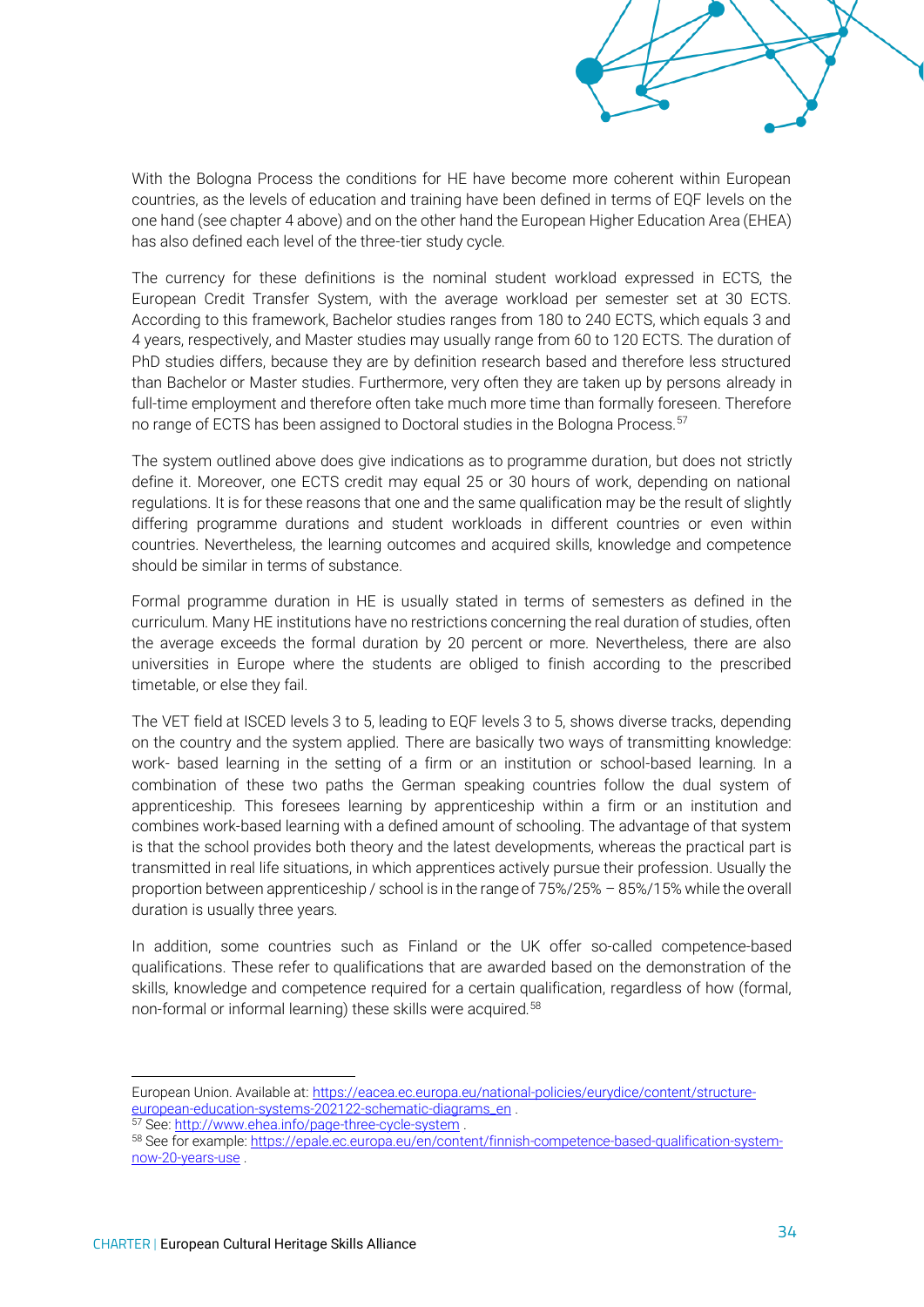

#### Continuing education and training

The duration of continuing E&T in the sense of re-skilling and up-skilling varies largely, due to the great diversity of programmes and courses. The range of time may vary from a few hours to days, weeks, months or even longer, depending on the subject. In the case of re-skilling, continuing E&T is related to learning the latest developments in one´s sector to gain up-to-date knowledge, whereas up-skilling is directed towards a new qualification and new competences, in order to improve the chances on the job market.

Both re-skilling and up-skilling relate to all levels of the EQF and are relevant in the VET sector as well as for HE.

The duration of re-skilling will usually be shorter in comparison to up-skilling, as it will only add to already existing knowledge and skills by refreshing or upgrading outdated information. The aim of up-skilling on the other hand is to add a new qualification to an existing one, which will require a much longer programme duration in most cases.

## <span id="page-36-0"></span>7.4. Study format

In this chapter we will explore different formats of studying, either full-time or part-time as well as online and blended learning.

#### Full-time learning– initial education

Full-time studies are studies which are pursued continuously over longer periods without interruption, except for holidays. In the VET sector as well as in the HE sector, full-time studies are the standard format in initial education. In the VET sector, learning is inextricably linked to working in a firm or an institution or attending a school, and in HE, standard curricula normally demand fulltime physical presence, although blended-learning elements have become available even before the current pandemic. The length and time frame of initial E&T are usually fixed by law.

However, funding problems may represent a major obstacle for many students in HE. The obligation to earn money while studying may derive not only from a personal need but from the necessity to make a living for the family. For students who have children the situation is even more difficult. A number of HE institutions provide free or low-cost childcare for student parents or provide other support. If enough support is given full-time studies are feasible for these groups of students<sup>59</sup>

In the VET sector of ISCED levels 3 to 5, a majority of learners is employed on a fulltime basis, but the provision of E&T in this kind of setting depends on the availability of employment. With unstable economic circumstances as for e.g., in the financial crisis 2008, employment can be unsteady.

<sup>59</sup> For more information, see: [https://ec.europa.eu/education/study-in-europe/news-views/studying-parent](https://ec.europa.eu/education/study-in-europe/news-views/studying-parent-europe_en)[europe\\_en](https://ec.europa.eu/education/study-in-europe/news-views/studying-parent-europe_en)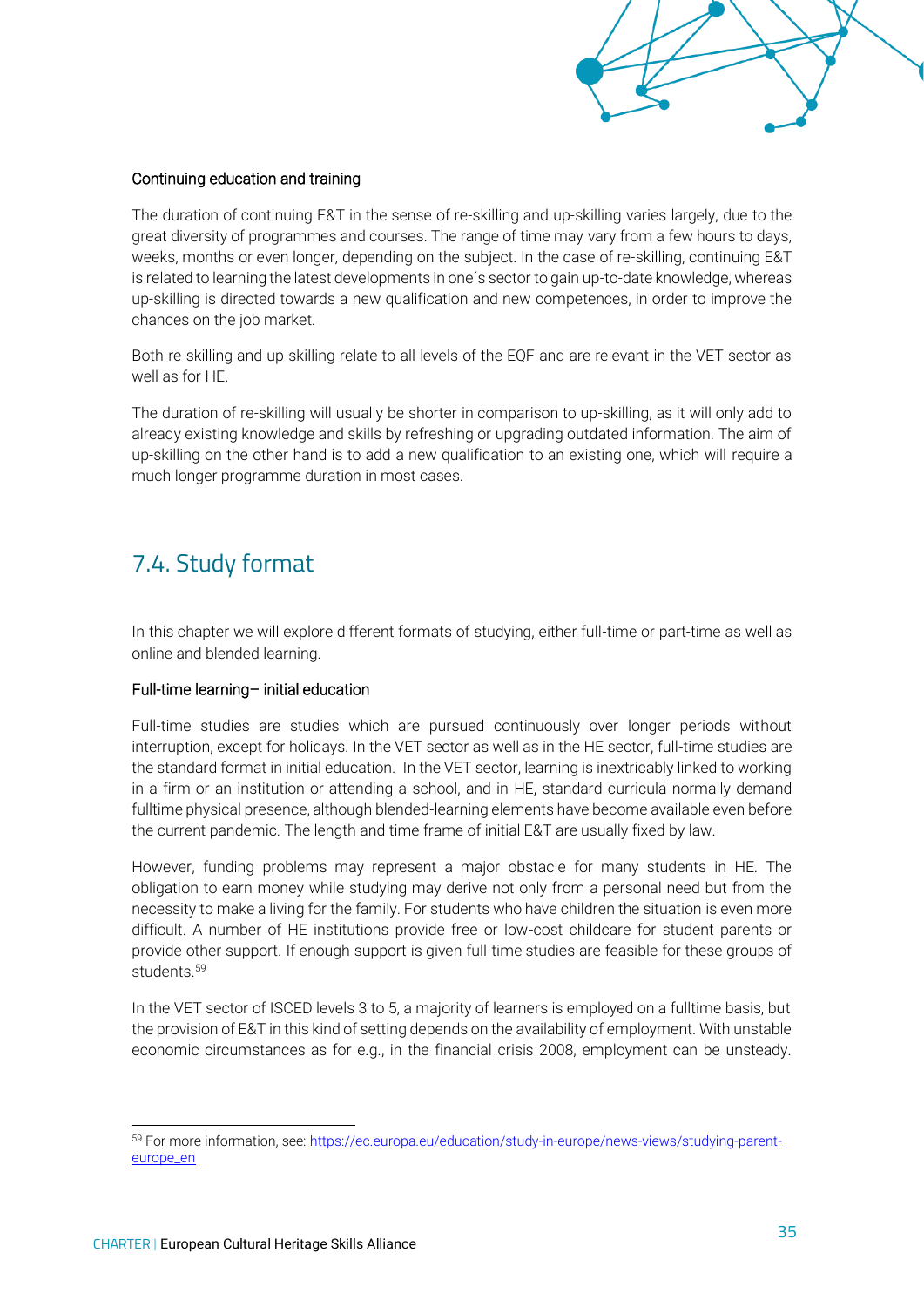Unfortunately, part-time employment is still much more unlikely to provide enough support for E&T.<sup>60</sup>

#### Part-time learning – continuing education

For reasons explained above, initial E&T programmes may be designed to allow for part-time studying instead of full-time, to facilitate financially less supported students to pursue their studies or make allowances for other non-traditional study situations such as students with careresponsibilities, students with special needs or mature students in employment.

In the field of continuing education and training, however, programmes that are designed part-time are the rule, rather than the exception. One reason for this is to facilitate participants to follow the course while still working in their occupation. Yet, many courses are also offered part-time in order to give the participants the possibility fulfilling extensive homework assignments as an essential part of the course. The time frame in these cases is variable: for didactic reasons teaching periods are often extended over some months, so as to provide a framework for access to teachers/trainers for continuous feedback over a longer period.

#### Distance and online learning

The terms "distance learning", "e-learning" and "online learning" are often used as synonyms. Another term used in this context is blended learning. However, these terms are not synonymous, as research by Moore et al. has shown.<sup>61</sup> Concepts for these types of learning vary depending on the geographical location.

As it is difficult to find conclusive definitions, in this report we will use the definition for distance learning as given by Merriam-Webster, which explains the term in a very general way:

"Distance learning: a method of study where teachers and students do not meet in a classroom but use the Internet, email, mail, etc., to have classes." <sup>62</sup>

The terms "e-learning" and "online learning" may or may not include the physical presence of teacher/trainer and students, they may combine traditional class room teaching with computers or other modern media, including the internet. Blended learning usually denotes a mix of presence and distance/online sessions.

Before the Covid-19 pandemic, distance learning and e-learning were mainly used in specific circumstances. With the pandemic making physical meetings difficult or impossible, online teaching has been employed on a large scale, replacing classroom teaching nearly completely with video conference software during lockdowns. This has led to an extremely fast growth of this sector. Although in- person teaching/learning in many circumstances cannot be replaced

<sup>60</sup> CEDEFOP (2020), supra. Page 37.

<sup>61</sup> Moore, Joi L., Camille Dickson-Deane, and Krista Galyen. "E-Learning, online learning, and distance learning environments: Are they the same?" *The Internet and higher education* 14.2 (2011): 129-135. Available at: [https://www.researchgate.net/publication/233751524\\_Designing\\_for\\_E](https://www.researchgate.net/publication/233751524_Designing_for_E-learn_Online_and_Distance_Learning_Environments_Are_They_the_Same)[learn\\_Online\\_and\\_Distance\\_Learning\\_Environments\\_Are\\_They\\_the\\_Same](https://www.researchgate.net/publication/233751524_Designing_for_E-learn_Online_and_Distance_Learning_Environments_Are_They_the_Same) .

<sup>&</sup>lt;sup>62</sup> Merriam-Webster, available at:<https://www.merriam-webster.com/dictionary/distance%20learning>.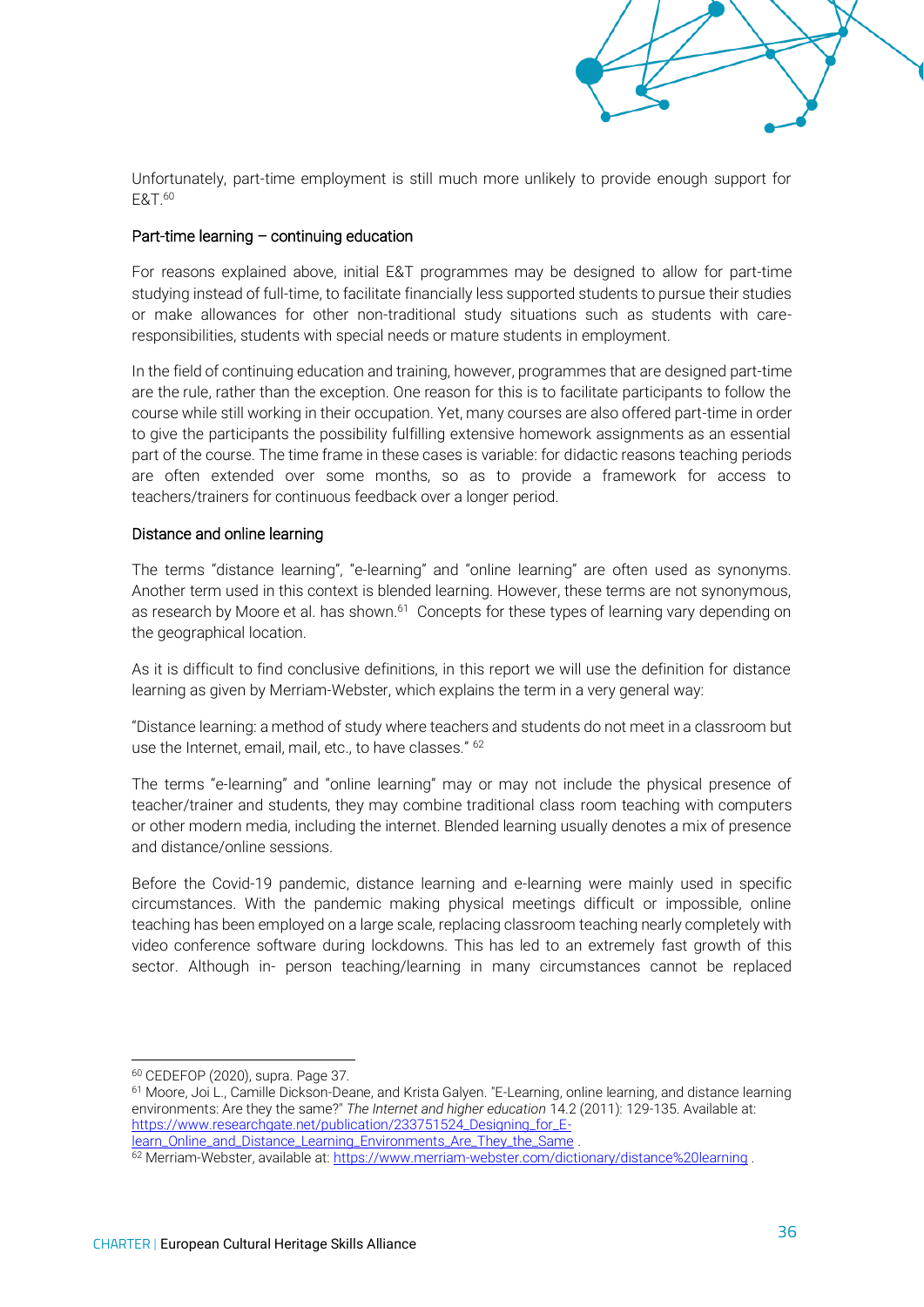

completely by online provision, online teaching has opened up new and interesting didactic possibilities in certain fields, too.<sup>63</sup>

So-called *Massive Open Online Courses* (MOOCs) are a specific type of online learning, usually employed in HE and adult education. The term primarily describes courses offered for free and without any admission requirements other than an internet connection and thus leading to high numbers of participants. However, the degree of openness in terms of costs and admission restrictions can vary. MOOCs require significant learner autonomy and tend to be faced with high drop-out rates.<sup>64</sup>

## <span id="page-38-0"></span>7.5. Access and admission requirements

Access to E&T may require previous knowledge and competence, in some cases even specific formal qualifications. Therefore, access (formal requirements) and admission requirements (usually tested during admission exams focussing on aptitude, cognitive capacities, knowledge and skills, dexterity or other prerequisites, but also soft skills and motivation to embark on a certain programme) are common also in any type of cultural heritage education.

However, actual requirements will differ widely, depending on the education sector (HE or VET), if it concerns initial or continuing education and training, or the actual content of an E&T programme. Therefore, the substance of access and admission requirements tends to be an important information source about the exact nature of any E&T training. Knowing about this is essential both for research on cultural heritage E&T for HE and VET as well as for potential students wishing to embark on a career in the cultural heritage sector.

When viewed together with learning outcomes, access and admission requirements can provide particularly robust facts on the substance of learning that will be required to pass a certain E&T programme and thus put the proverbial flesh on the bones of numerical indicators such as EQF, ISCED, ECTS, ECVET.

<sup>63</sup> For the different sectors, see for instance: European Commission NESET (2021). The impact of COVID-19 on higher education. A review of emerging evidence: analytical report. Available at: [https://op.europa.eu/en/publication-detail/-/publication/876ce591-87a0-11eb-ac4c-](https://op.europa.eu/en/publication-detail/-/publication/876ce591-87a0-11eb-ac4c-01aa75ed71a1/language-en)

[01aa75ed71a1/language-en](https://op.europa.eu/en/publication-detail/-/publication/876ce591-87a0-11eb-ac4c-01aa75ed71a1/language-en) . CEDEFOP (2020). Digital gap during Covid-19 for VET learners at risk in Europe. Available at[: https://www.cedefop.europa.eu/files/digital\\_gap\\_during\\_covid-19.pdf](https://www.cedefop.europa.eu/files/digital_gap_during_covid-19.pdf) . European Commission/EACEA/Eurydice (2021). Adult education and training in Europe: Building inclusive pathways to skills and qualifications. Available at[: https://eacea.ec.europa.eu/national-policies/eurydice/node/11855\\_en](https://eacea.ec.europa.eu/national-policies/eurydice/node/11855_en) . <sup>64</sup> Kennedy, Jolie. (2014). "Characteristics of Massive Open Online Courses (MOOCs): A Research Review, 2009-2012." *Journal of Interactive Online Learning* 13(1) 1-16. Available at[: https://eric.ed.gov/?id=EJ1032981](https://eric.ed.gov/?id=EJ1032981) .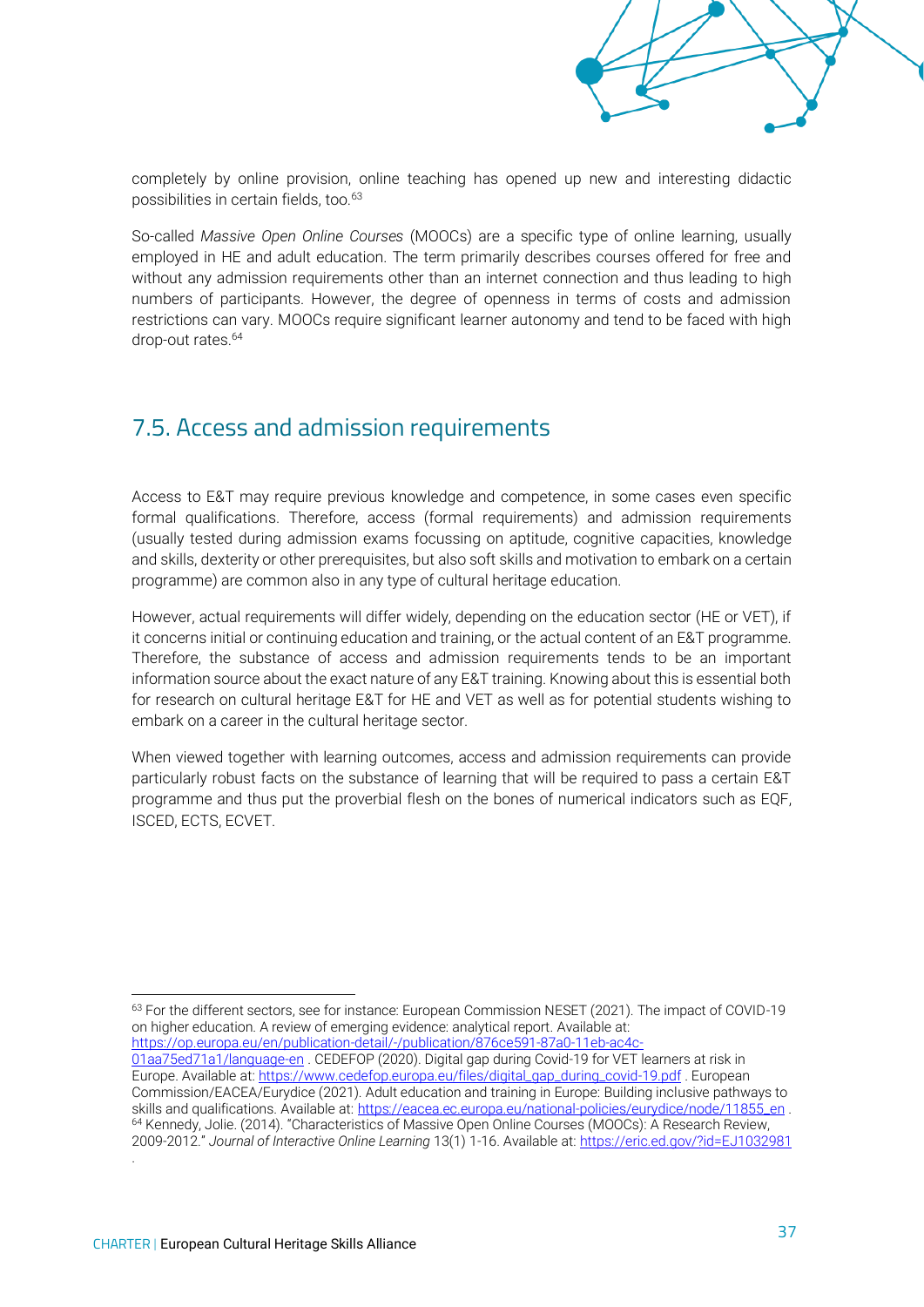## <span id="page-39-0"></span>7.6. Learning outcomes

One of the key actions of the Bologna Process is to define third level educational programmes that allow both students to clearly understand which competences and which qualification they acquire, and educational institutions to clearly define the scope of their offering. Therefore, all Member states are invited to elaborate a strategy fostering third level institutions in (re)writing the programmes in terms of learning outcomes.<sup>65</sup>

The European Commission's glossary on E&T defines the learning outcomes as

"statements of what the individual knows, understands and is able to do on completion of a learning process. The achievement of learning outcomes has to be assessed through procedures based on clear and transparent criteria. Learning outcomes are attributed to individual educational components and to programmesin their entirety. They are also used in European and national qualifications frameworks to describe the level of the individual qualification."<sup>66</sup>

The learning outcomes approach has also been adopted by the European Qualifications Framework. Therefore, an important element of ECTS is the learning outcomes approach: using a combination of this and student workload in programme design and delivery situates the student at the centre of the teaching and learning process. It is therefore essential that all credits are linked to programme components which are described in terms of learning outcomes.

In order to investigate how to include the concept of learning outcomes into WP3's work for CHARTER, we organised a workshop with Dr Declan Kennedy of University College Cork, Republic of Ireland, in the context of the Timisoara meeting in June 2021 (Milestone 6). Dr Kennedy is a renowned expert on learning outcomes and the author of one of the seminal works on the topic.<sup>67</sup>

In terms of writing learning outcomes to an international standard, Declan Kennedy suggested that we use Benjamin Bloom's Taxonomies, which distinguishes between the cognitive, the affective and psychomotor domains.<sup>68</sup> Bloom described the cognitive domain as the "knowing" or "thinking" domain involving thought processes. The affective domain is concerned with value issues and involves attitudes. The third domain stresses physical skills involving co-ordination of the brain and

[01aa75ed71a1/language-en/format-PDF/source-183354043.](https://op.europa.eu/en/publication-detail/-/publication/c90aaf32-4fce-11eb-b59f-01aa75ed71a1/language-en/format-PDF/source-183354043)

<sup>66</sup> European commission's glossary on education and Training, available at [https://ec.europa.eu/assets/eac/education/ects/users-guide/glossary\\_en.htm.](https://ec.europa.eu/assets/eac/education/ects/users-guide/glossary_en.htm)

67 Kennedy, Declan (2006). Writing and Using Learning Outcomes: A Practical Guide. University College Cork: Quality Promotion Unit. Page 5. Available at:<https://cora.ucc.ie/handle/10468/1613>.

<sup>&</sup>lt;sup>65</sup> Cf. The European higher education area in 2020 Bologna Process implementation report (2020). Available at: [https://op.europa.eu/en/publication-detail/-/publication/c90aaf32-4fce-11eb-b59f-](https://op.europa.eu/en/publication-detail/-/publication/c90aaf32-4fce-11eb-b59f-01aa75ed71a1/language-en/format-PDF/source-183354043)

<sup>68</sup> Bloom, B. S., Engelhart, M., D., Furst, E.J, Hill, W. and Krathwohl, D. (1956) .Taxonomy of Educational Objectives. Volume I: The Cognitive Domain. New York: McKay and Bloom, B.S., Masia, B.B. and Krathwohl, D. R. (1964). Taxonomy of Educational Objectives Volume II: The Affective Domain. New York: McKay. There exists an update and revision of this work: Anderson, L., Krathwohl, D. et al. (2001). A Taxonomy for Learning, Teaching, and Assessing. A Revision of Bloom's Taxonomy of Educational Objectives. Complete Edition. New York: Longman.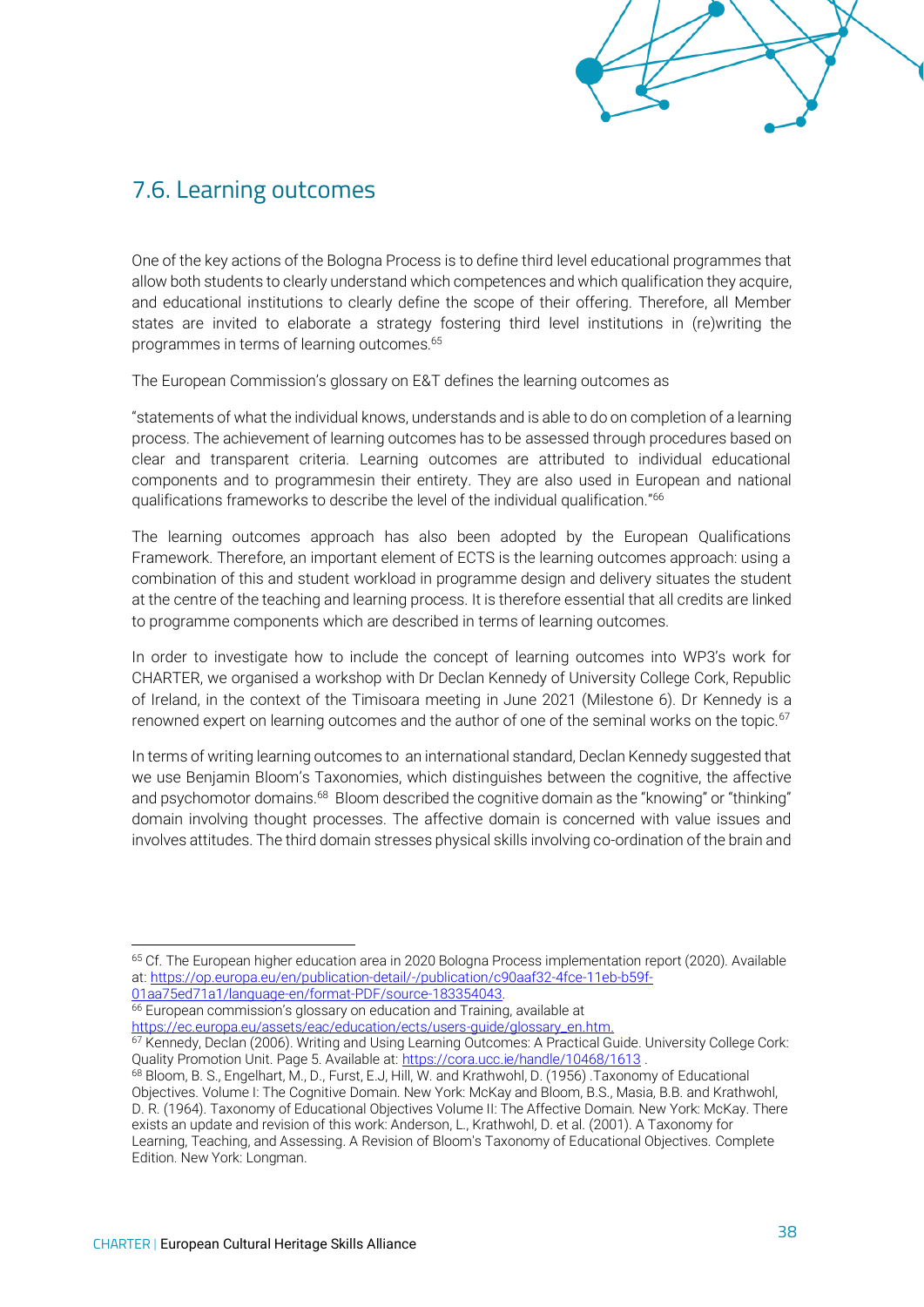muscular activity and is particularly important for writing learning outcomes in the context of skilled crafts<sup>69</sup>

Bloom and other scholars in the field drew up hierarchies of increasingly complex processes for each of the three domains and suggested verbs that characterize the ability to demonstrate these processes. These lists of action verbs provide a tool kit for writing learning outcomes, as they allow us to describe the different levels in each of the three domains in a systematic manner. Moreover, Bloom's Taxonomy stresses that there are areas of overlap between the three domains cognitive, affective and psychomotor.

Using the action verbs provided by Bloom's Taxonomy we were divided into 6 breakout groups in the workshop. Two breakout groups each worked on writing learning outcomes for module of a Master's degree programme in "World heritage and cultural projects for development", a training course on the "Conservation of built heritage" and the training of traditional shingle makers in a Romanian region. These three education and training programmes will be discussed in detail below in the chapter on sample pathways to cultural heritage qualifications and professions.

This practical exercise demonstrated to CHARTER members the benefits of having E&T programmes described in terms of systematic learning outcomes. However, it also clearly illustrated the challenges of writing learning outcomes, with the affective domain standing out as the most difficult to measure. Moreover, group work also showed that learning outcomes can only be written by persons directly involved in or closely affiliated with a certain E&T programme or module/course. Without first-hand experience, it is nearly impossible to effectively write learning outcomes.

## <span id="page-40-0"></span>7.7. Proportion of VET (practice) element and mandatory practical training

VET by definition clearly incorporates a strong practice element, meaning that typical activities of a particular occupation are simulated and trained.

Generally, in HE the ratio between these two factors tends to be exactly the reverse to VET. Yet, cultural heritage E&T is likely to contain more VET elements and (mandatory) practical training than other HE programmes, because a certain amount of VET is necessary for many of these qualifications, even though they are primarily academic in nature.

The CHARTER database on cultural heritage education and training will provide information on the extent of VET elements in E&T programmes and the relation between theoretic and practical content. Moreover, the database will reflect the status of mandatory practical training in cultural heritage E&T.

<sup>&</sup>lt;sup>69</sup> Bloom's work on the psychomotor domain was never finished. Declan Kennedy in his book refers to the following work for this domain: Dave, R. H. (1970). Developing and Writing Behavioural Objectives. (R J Armstrong, ed.) Tucson, Arizona: Educational Innovators Press.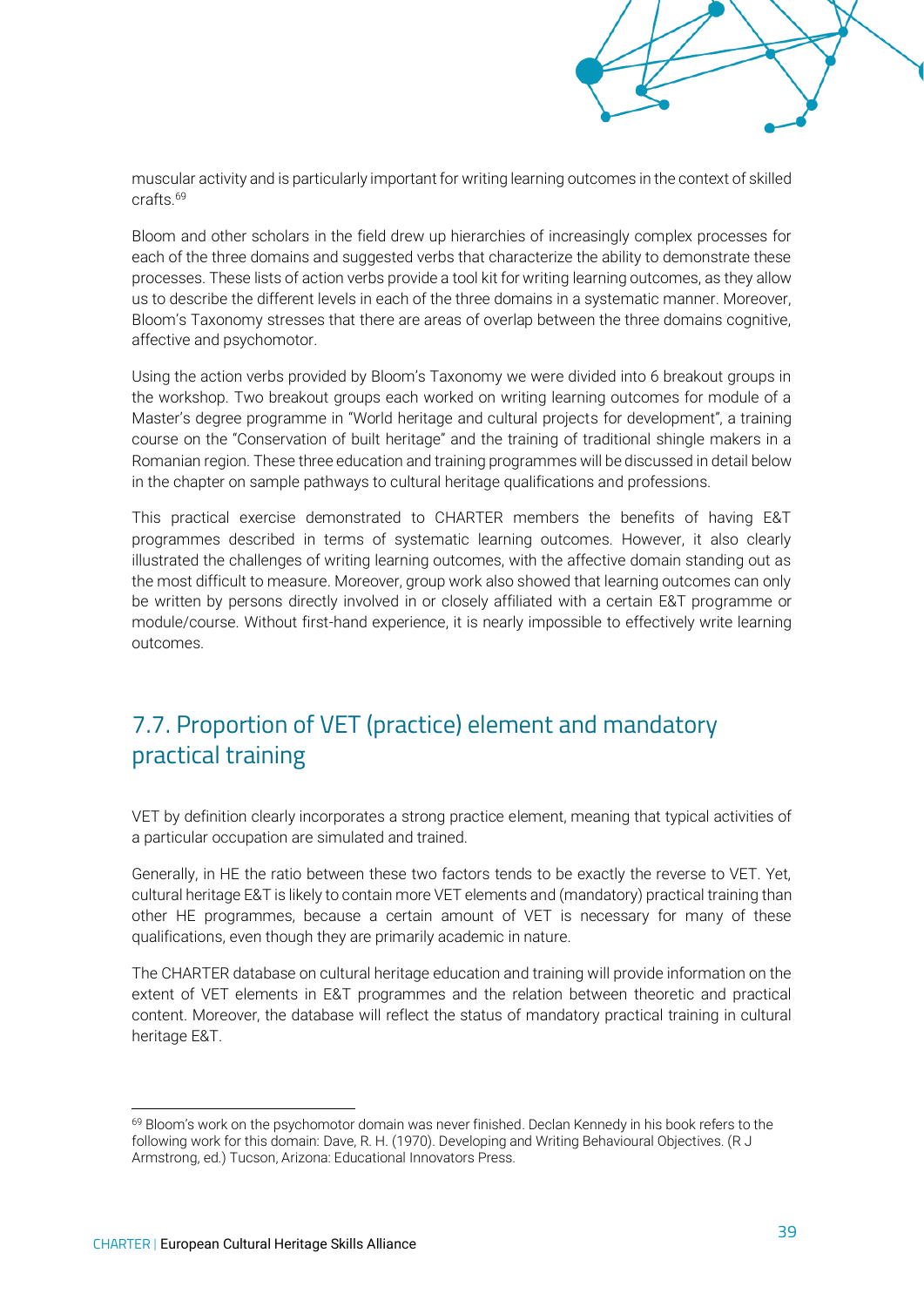## <span id="page-41-0"></span>7.8. Required qualification of teachers/trainers in the core subjects

Combining theory and practice in teaching is a challenge. Still, linking these two elements in cultural heriage E&T is of paramount importance when trying to deliver the values inherent to this field in an informed and conscious way to society and the generations to come.

For example, although E&T for the profession of conservator-restorer takes place in higher education and much of its learning is academic, practice training is a vital component, as noted by ENCoRE: "Practice is the comprehensive activity of providing physical care for cultural heritage, being associated with its interpretation, and representing the core competence of the conservatorrestorer. It is based on the understanding of the appearance, meaning, values, material composition, and condition of the cultural heritage object as interdependent parameters and their relevance to the decision-making process."<sup>70</sup>

The quality of an E&T programme is always directly related to the qualification of those who teach or train in the core subjects, in particular concerning the relation between practice and theory. It is for this reason that the database will ask for this information.

## <span id="page-41-1"></span>7.9. Quality assurance obligations

#### Higher Education – QA and the Bologna Process

Quality assurance (QA) has been at the centre of the Bologna Process rights since its inception. The "promotion of European co-operation in quality assurance with a view to developing comparable criteria and methodologies" was one of the objectives of the original Bologna Declaration in 1999.<sup>71</sup> At their next meeting in Prague,<sup>72</sup> Ministers explicitly called upon HEIs and quality assurance agencies and networks to "to collaborate in establishing a common framework of reference and to disseminate best practice" on quality assurance. Two years later in Berlin, Ministers went further and called upon the main stakeholders in higher education to develop "an agreed set of standards, procedures and guidelines on quality assurance" and "to explore ways of ensuring an adequate peer review system for quality assurance and/or accreditation agencies or bodies."<sup>73</sup>

<sup>70</sup> ENCoRE. On Practice in Conservation-Restoration. W. Baatz, K. Borchersen (ed.). E-newsletter 2/2014. Available at[: http://encore-edu.org/PracticePaper2014.html](http://encore-edu.org/PracticePaper2014.html) .

<sup>71</sup> Bologna Declaration (1999). Available at:

[http://www.ehea.info/Upload/document/ministerial\\_declarations/1999\\_Bologna\\_Declaration\\_English\\_5530](http://www.ehea.info/Upload/document/ministerial_declarations/1999_Bologna_Declaration_English_553028.pdf) [28.pdf](http://www.ehea.info/Upload/document/ministerial_declarations/1999_Bologna_Declaration_English_553028.pdf) .

<sup>72</sup> Prague Communiqué (2001). Available at:

[http://www.ehea.info/Upload/document/ministerial\\_declarations/2001\\_Prague\\_Communique\\_English\\_5534](http://www.ehea.info/Upload/document/ministerial_declarations/2001_Prague_Communique_English_553442.pdf) [42.pdf](http://www.ehea.info/Upload/document/ministerial_declarations/2001_Prague_Communique_English_553442.pdf) .

<sup>73</sup> Berlin Communiqué (2003). Available at:

[http://www.ehea.info/Upload/document/ministerial\\_declarations/2003\\_Berlin\\_Communique\\_English\\_57728](http://www.ehea.info/Upload/document/ministerial_declarations/2003_Berlin_Communique_English_577284.pdf) [4.pdf](http://www.ehea.info/Upload/document/ministerial_declarations/2003_Berlin_Communique_English_577284.pdf) .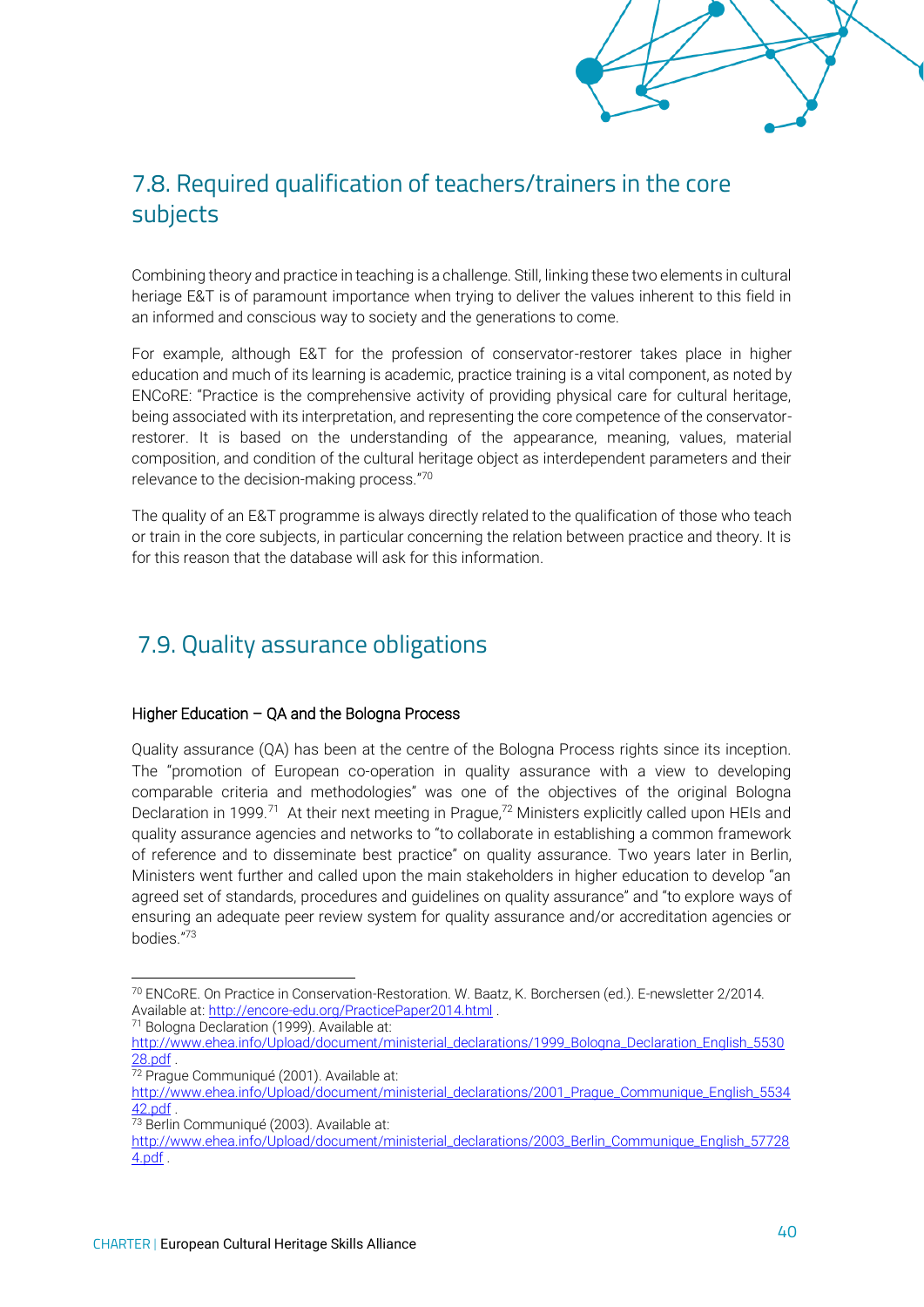

This resulted in the "Standards and Guidelines for Quality Assurance in the European Higher Education Area" (ESG)<sup>74</sup>, a document that provides three sets of standards and quidelines for:

- 1. Internal quality assurance for higher HEIs
- 2. External quality assurance for higher HEIs
- 3. Quality assurance for external quality assurance agencies

The ESG established a cascading system of quality assurance in the European Higher Education Area. The ESG state that, first and foremost, the responsibility for quality assurance lies within higher education institutions which have to establish internal QA systems. These internal systems should then be monitored via external QA mechanisms, undertaken by external QA agencies. To ensure the quality and comparability of the work of these agencies, those, too, have to undergo external QA processes. All QA agencies which successfully passed such cyclical external reviews should then be included into a register.

This system was put into effect by the establishment of the European Quality Assurance Register for Higher Education (EQAR)<sup>75</sup> in 2008. Since then, all QA agencies listed by EQAR are subject to cyclical reviews, organised by EQAR, based on the ESG. These agencies are then obliged to apply the ESG in their regular external reviews of HEIs. In these reviews HEIs have to demonstrate internal QA processes in line with the ESG. While the actual criteria for these QA processes do vary among HE institutions and national/regional QA agencies, the ESG must be observed by all as a common denominator. And while the ESG are not legally binding, most EU countries and many countries belonging to the EHEA but not the EU, have established fully functioning QA systems. This means all HEIs are subject to regular external QA processes by an agency that has successfully demonstrated compliance with the ESG by undergoing an EQAR review.<sup>76</sup>

#### Vocational education and training – QA and the Copenhagen Process

Initiatives on common quality assurance standards in European VET commenced in 2002 with the Copenhagen Process, wherein one of its four main priorities aim at "Promoting cooperation in quality assurance with particular focus on exchange of models and methods, as well as common criteria and principles for quality in vocational education and training."<sup>77</sup> The Maastricht Communiqué paid particular attention to the development of the European Qualifications Framework and described quality assurance mechanisms primarily as support instruments insofar

[http://www.ehea.info/Upload/document/ministerial\\_declarations/2005\\_Bergen\\_Communique\\_english\\_5805](http://www.ehea.info/Upload/document/ministerial_declarations/2005_Bergen_Communique_english_580520.pdf) [20.pdf](http://www.ehea.info/Upload/document/ministerial_declarations/2005_Bergen_Communique_english_580520.pdf) . In 2015, the ESG underwent a revision, in which some details were changed, but the system as such remained the same, see: Standards and Guidelines for Quality Assurance in the European Higher Education Area (2015). Available at: [http://www.ehea.info/media.ehea.info/file/ESG/00/2/ESG\\_2015\\_616002.pdf](http://www.ehea.info/media.ehea.info/file/ESG/00/2/ESG_2015_616002.pdf) . <sup>75</sup> See[: https://www.eqar.eu/](https://www.eqar.eu/) .

<sup>74</sup> Standards and Guidelines for Quality Assurance in the European Higher Education Area (2005). Available at: [http://www.ehea.info/media.ehea.info/file/ENQA/05/3/ENQA-Bergen-Report\\_579053.pdf](http://www.ehea.info/media.ehea.info/file/ENQA/05/3/ENQA-Bergen-Report_579053.pdf) . The ESG were adopted by ministers through the Bergen Communiqué (2005). Available at:

<sup>76</sup> See the list of registered agencies at[: https://www.eqar.eu/register/agencies/](https://www.eqar.eu/register/agencies/) .

<sup>77</sup> Copenhagen Declaration (2002). Available at:

[https://www.cedefop.europa.eu/files/copenahagen\\_declaration\\_en.pdf](https://www.cedefop.europa.eu/files/copenahagen_declaration_en.pdf) .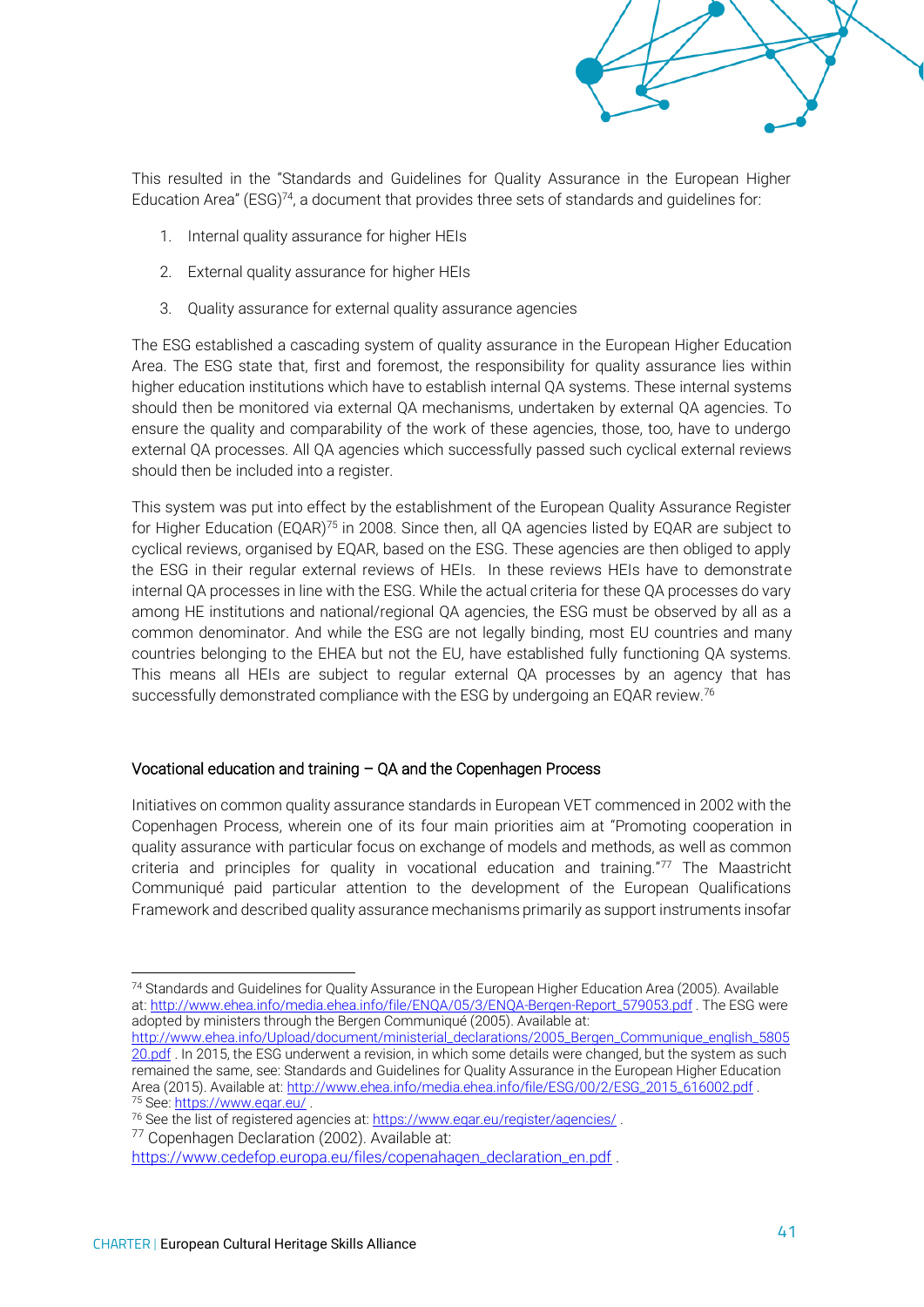as they would enhance mutual trust into VET systems and qualification frameworks.<sup>78</sup> The 2006 Helsinki Communiqué<sup>79</sup> did not elaborate on quality assurance, but just mentioned the topic in its review of priorities referencing EU documents. It supported the strengthening of quality assurance in national VET and called for increased European cooperation in the field.

In parallel to these ministerial meetings and communiqués, the process has been driven by EU recommendations and resolutions, the first of which was the Council Resolution of 19 December 2002 on the promotion of enhanced European cooperation in vocational education and training.<sup>80</sup> Moreover, the first set of European quality assurance standards for VET, the so-called Common Quality Assurance Framework (CQAF), was developed under the leadership of the EU commission with support from CEDEFOP in 2007.<sup>81</sup>

The next step in European cooperation in VET quality assurance was the establishment of EQAVET, which was based on the Recommendation of the European Parliament and Council on the establishment of a European Quality Assurance Reference Framework for vocational education and training in 2009.<sup>82</sup> Both CQAF and as EQAVET address two levels: the EU member states' system level of VET and the individual VET providers. EQAVET created a basic quality cycle and formulated what it called "indicative descriptors" for the two levels.<sup>83</sup>

The Council recommendation on VET for sustainable competitiveness, social fairness and resilience in the EU in 2020, pointed out that the original EQAVET did not contribute significantly to the improvement of transparency of quality assurance arrangements and was mostly applied in school-based initial VET. Therefore, the Council updated the EQAVET descriptors and complemented them with EU level peer reviews of quality assurance at system level.<sup>84</sup>

Although the Copenhagen Process has sometimes been called the VET equivalent to the Bologna Process, these two processes cannot be compared in terms of structure, scope or substance. The main structural difference between the two is that the former is an EU initiative derived from the Lisbon Strategy (established in 2000) whereas the latter is a supranational process that now encompasses 49 countries far beyond the reach of the EU and its applicant countries. Moreover, in terms of quality assurance for VET, it has to be stressed that no European quality assurance mechanism that would be comparable to the ESG/EQAR model exists. This corresponds to what we have noted above regarding VET education and training in general: VET and its quality assurance are still highly individualistic systems steeped in national/regional traditions with very few European reference points. If a system for the peer review of national VET systems at EU level

[https://www.cedefop.europa.eu/files/communique\\_maastricht\\_priorities\\_vet.pdf](https://www.cedefop.europa.eu/files/communique_maastricht_priorities_vet.pdf).

<sup>78</sup> Maastricht Communiqué (2004). Available at:

<sup>79</sup> Helsinki Communiqué (2006). Available at: [https://www.cedefop.europa.eu/files/helsinkicom\\_en.pdf](https://www.cedefop.europa.eu/files/helsinkicom_en.pdf) . 80 European Council (2002). Resolution of 19 December 2002 on the promotion of enhanced European cooperation in vocational education and training. Available at: [https://eur-lex.europa.eu/legal](https://eur-lex.europa.eu/legal-content/EN/TXT/?uri=CELEX%3A32003G0118%2801%29)[content/EN/TXT/?uri=CELEX%3A32003G0118%2801%29](https://eur-lex.europa.eu/legal-content/EN/TXT/?uri=CELEX%3A32003G0118%2801%29) .

<sup>81</sup> CEDEFOP (2007). Fundamentals of a common quality assurance framework (CQAF) for VET in Europe. Available at[: https://www.cedefop.europa.eu/files/5168\\_3a.pdf.](https://www.cedefop.europa.eu/files/5168_3a.pdf)

<sup>82</sup> Parliament and Council (2009). Recommendation on the establishment of a European Quality Assurance Reference Framework for Vocational Education and Training. Available at: [https://eur-lex.europa.eu/legal](https://eur-lex.europa.eu/legal-content/EN/TXT/?uri=CELEX:32009H0708(01)&qid=1611571795661)[content/EN/TXT/?uri=CELEX:32009H0708\(01\)&qid=1611571795661](https://eur-lex.europa.eu/legal-content/EN/TXT/?uri=CELEX:32009H0708(01)&qid=1611571795661) .

<sup>83</sup> For more information on EQAVET se[e https://ec.europa.eu/social/main.jsp?catId=1536&langId=en](https://ec.europa.eu/social/main.jsp?catId=1536&langId=en).

<sup>84</sup> European Council (2020). Recommendation on vocational education and training (VET) for sustainable competitiveness, social fairness and resilience, supra.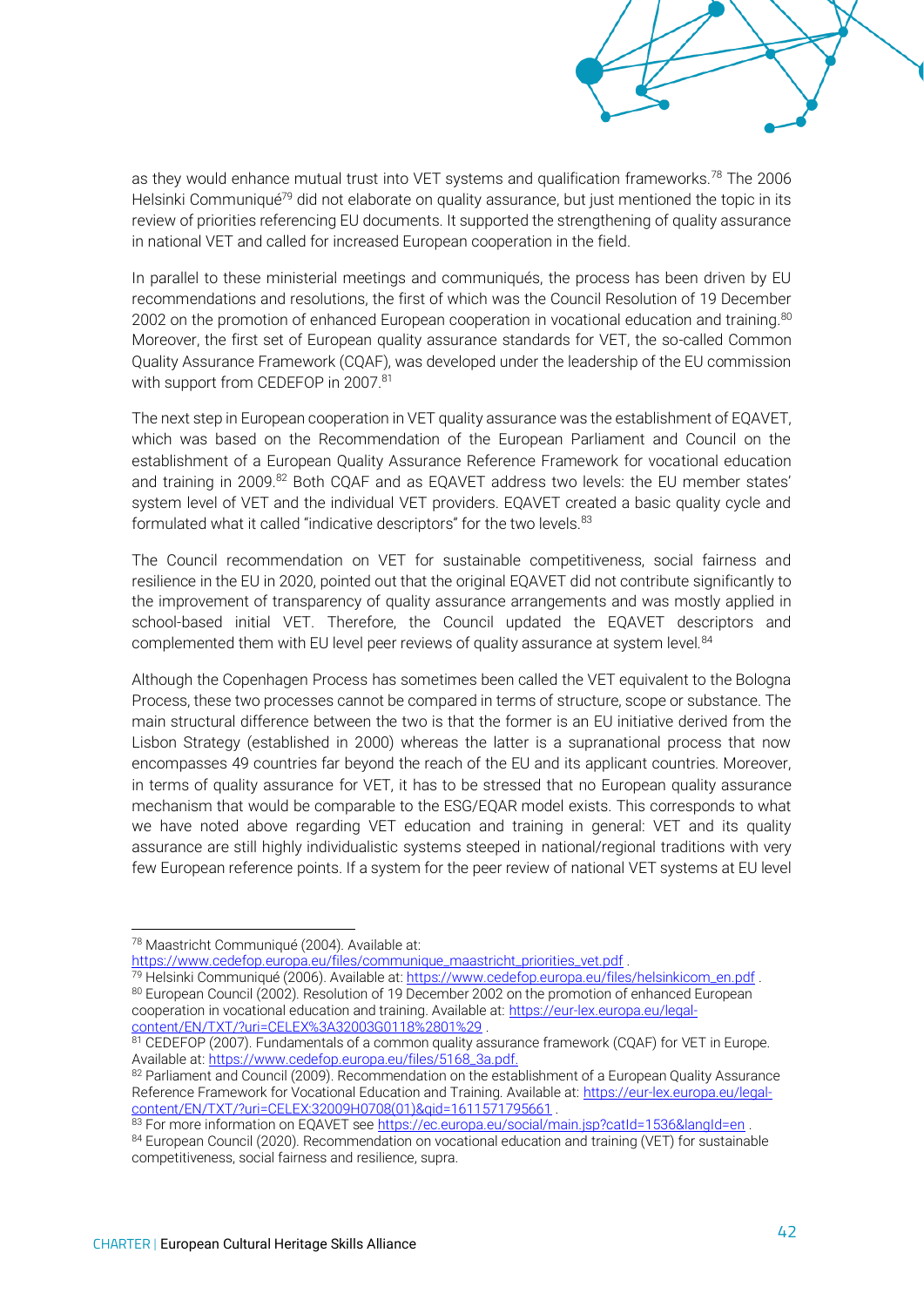

is to be developed, it remains to be seen whether it will ultimately turn out to be comparable in function to the ESG/EQAR system of higher education.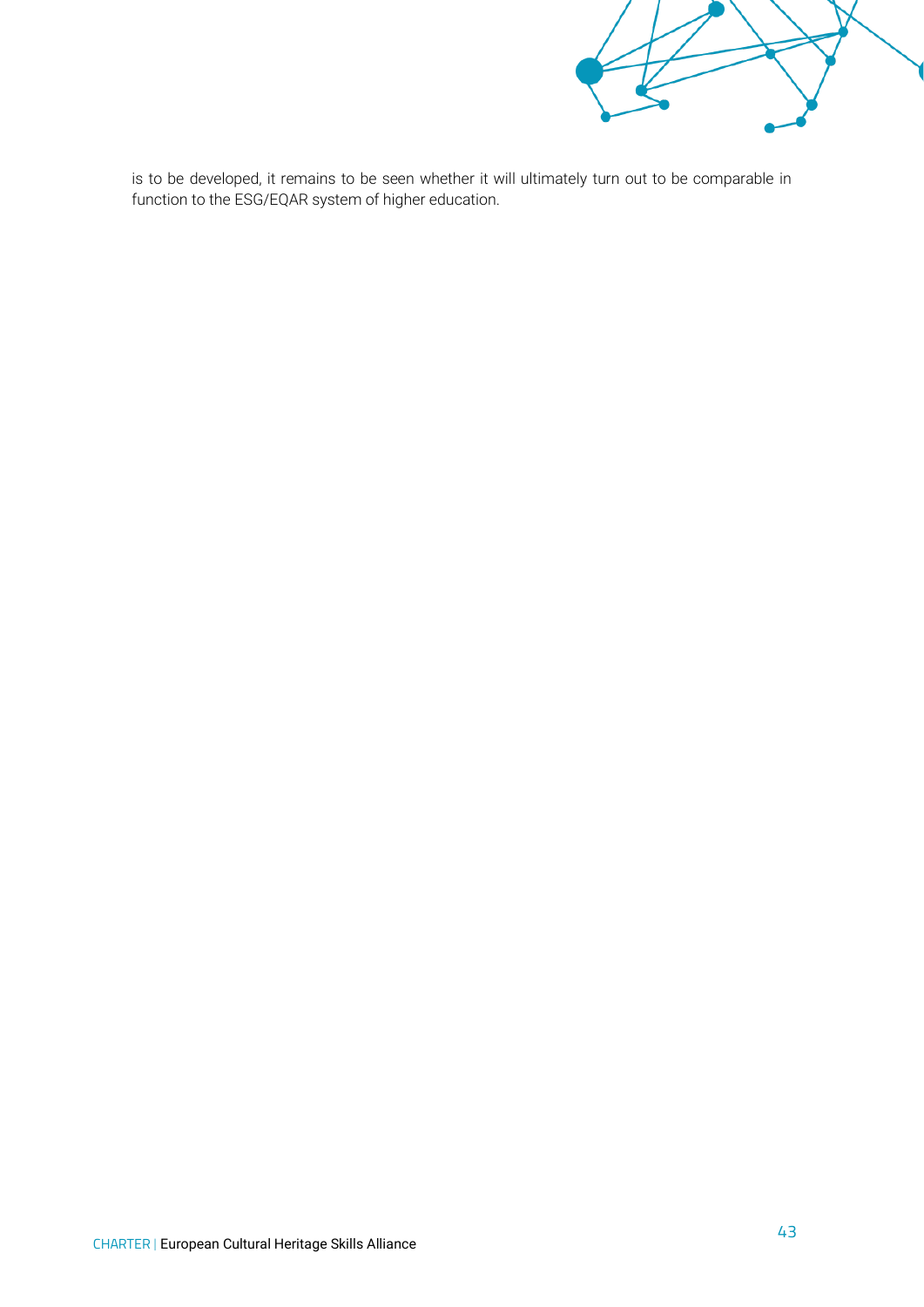# <span id="page-45-0"></span>8. Pathways to cultural heritage qualifications and professions

In this chapter we outline four different cultural heritage E&T programmes and the qualifications and professions they lead to. These examples illustrate the complexity of educational provision for the sector and our task in CHARTER. Three of these examples were tested in the section on learning outcomes at the Timisoara workshop, and one example emerged during the CHARTER Bilbao meeting.

#### 1. Master's degree in "World heritage and cultural projects for development"<sup>85</sup>

This international qualification -temporarily suspended due to the pandemic situation- is gained by successfully completing the higher education study programme of the same name at the University of Barcelona. The minimum requirement for access is a three year higher education degree of at least 180 ECTS. This is a formal qualification organised as a double degree by the University of Barcelona and the University of Torino leading to a master's degree situated on EQF level 7. Teaching takes place as blended learning, combining online and face-to face instruction lasting for one academic year with a student workload of 60 ECTS. The University of Barcelona is subject to regular reviews by AQU - Catalan University Quality Assurance Agency, which in turn has been registered with EQAR, the European Quality Assurance Register and thus has demonstrated substantial compliance with the ESG.

The programme website explains that combining both theoretical and practical perspectives, the study programme analyses the social and economic impact of diverse strategies, cause-effect relationships which enhance the sustainability of projects, rooted in the respective communities. One of the main sectors of analysis is tangible and intangible heritage, with particular emphasis on those declared by the UNESCO as world heritage. Graduates of the programme will be able to work in public and private cultural heritage institutions, both on the national as well as international level (UNESCO, NGOs etc.), which require the skills transmitted through this educational programme.

This Master's degree is an example of a "classic" formal higher education study programme in cultural management. Hence, information and indicators on the institution, the programme and the qualification it leads to will be easily identified and reflected in the database (EQF, NQF, ISCED level and field). However, this will be different for any kind of employment-related indicators such as ESCO, ISCO or NOC. Given the wide range of potential occupations graduates of this programme will work in, it will be difficult to link it to one or a few specific occupation(s).

<sup>85</sup> See[: https://www.ub.edu/cultural/master-en-patrimoni-mundial-i-projectes-culturals-per-al](https://www.ub.edu/cultural/master-en-patrimoni-mundial-i-projectes-culturals-per-al-desenvolupament-2/?lang=en)[desenvolupament-2/?lang=en](https://www.ub.edu/cultural/master-en-patrimoni-mundial-i-projectes-culturals-per-al-desenvolupament-2/?lang=en) .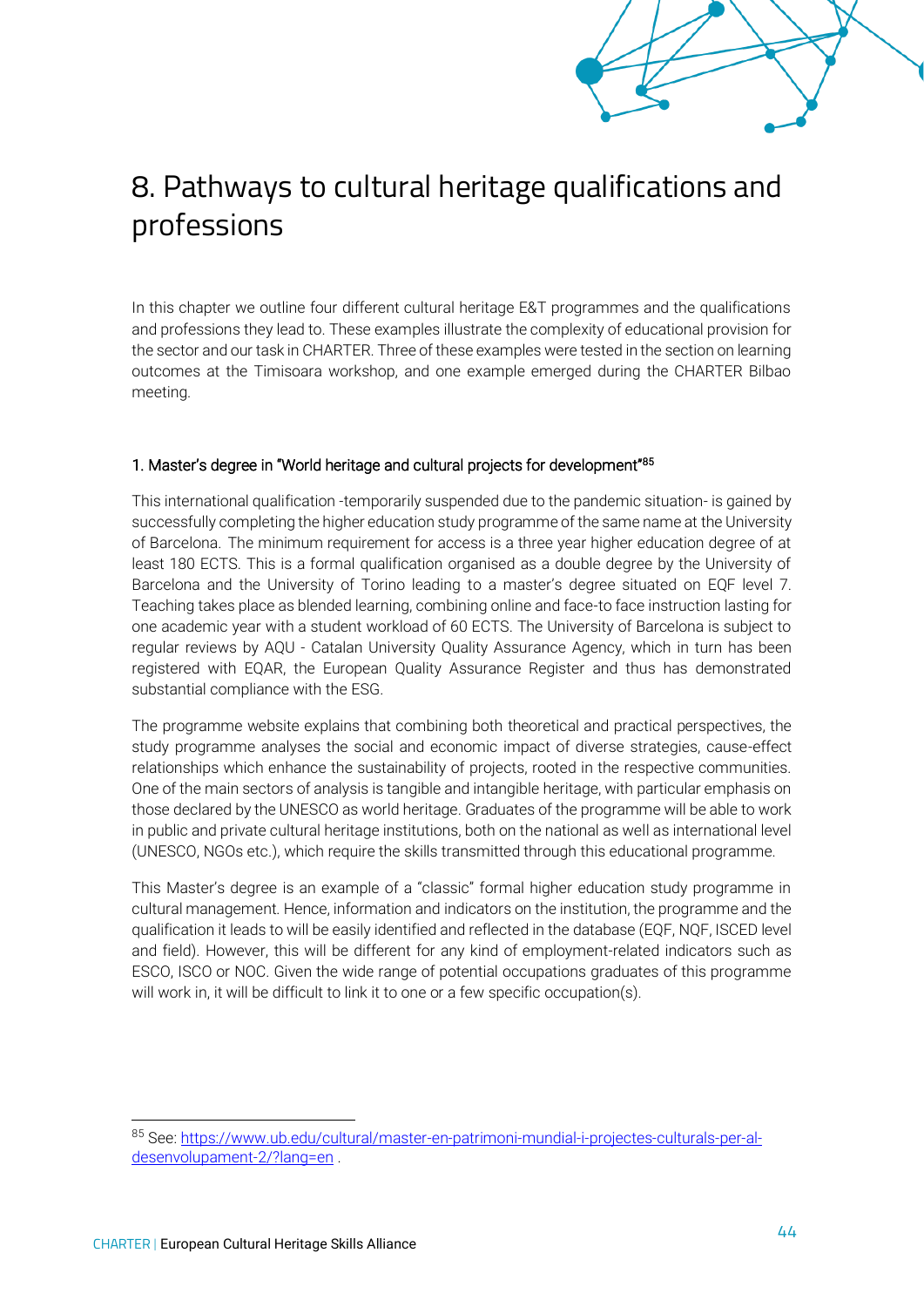## 2. Training course on the "Conservation of built heritage"<sup>86</sup>

This training course is organised in Italy by ICCROM, the International Centre for the Study of the Preservation and Restoration of Cultural Property. Upon successful completion, ICCROM will issue a certificate of attendance. The access requirements for this E&T programme include at least four years of professional experience in the conservation of built heritage. Therefore, participants must have already completed their initial education in fields such as architecture, archaeology, engineering etc. before embarking on this training course. The course lasts for two months and requires in-person attendance by participants. Given these parameters, we can state that the ICCROM training course leads to a non-formal qualification that is part of continuing education. Participants need to have a prior qualification at EQF level 7.

The public information available does not include anything on quality assurance. Nevertheless, given ICCROM's reputation and standing in the cultural heritage sector, the qualification "Conservation of built heritage" is well known and well regarded. According to the website, the programme's graduates will have a better understanding of critical processes in conservation in order to apply them professionally at the macro/micro levels. Through this educational programme, they will improve their strategic planning skills relevant to heritage management. Moreover, they will expand their awareness, knowledge, and understanding of current principles and practices in conservation of the built heritage and enhance skills, judgments, and experience.

This is a relatively short programme which provides E&T mainly in transferable skills to participants coming from very different cultural heritage professions. Information on the programme and its provider are easily identifiable, and the learning outcomes can be cleary defined. Yet more detailed educational descriptors (credits, contact hours, teacher qualification) are lacking. Moreover, because it is a non-formal programme that has not been validated, we cannot link it to a specific qualification or ISCED level/field. Similarly, given the different occupations graduates of this programme will work in, establishing a clear link to one or a few ESCO, ISCO or NOC occupations will most likely be difficult, too.

#### 3. Shingle making, Apuseni Mountains / Western Carpathian Mountains, Romania<sup>87</sup>

Education and training in shingle making is organized by families and family groups (e.g. Vasile Negrea and his family, Albac, Alba County; see pictures below) via continuous traditional transmission and is based on a master to apprentice model. This skilled craft includes all steps of the production process, from sourcing of the wood (identification of suitable trees, according to location, exposure, morphology, biology of the tree), the harvesting of the trees (moment of harvesting in relation to seasons, calendar), cutting the logs to size, splitting the logs in raw shingles, the finishing of the shingles and laying the shingle roofing.

Given this situation, we would characterize the kind of learning through which these shingle makers are being trained as non-formal with some informal elements. Even though it is informally organised, it is certainly a planned activity, and the learning is intentional. Since there is no formal

<sup>86</sup> See[: https://www.iccrom.org/courses/conservation-built-heritage](https://www.iccrom.org/courses/conservation-built-heritage) .

<sup>87</sup> The authors would like to thank CHARTER partner Stefan Bâlici of the National Institute of Heritage in Romania for providing the description of this qualification.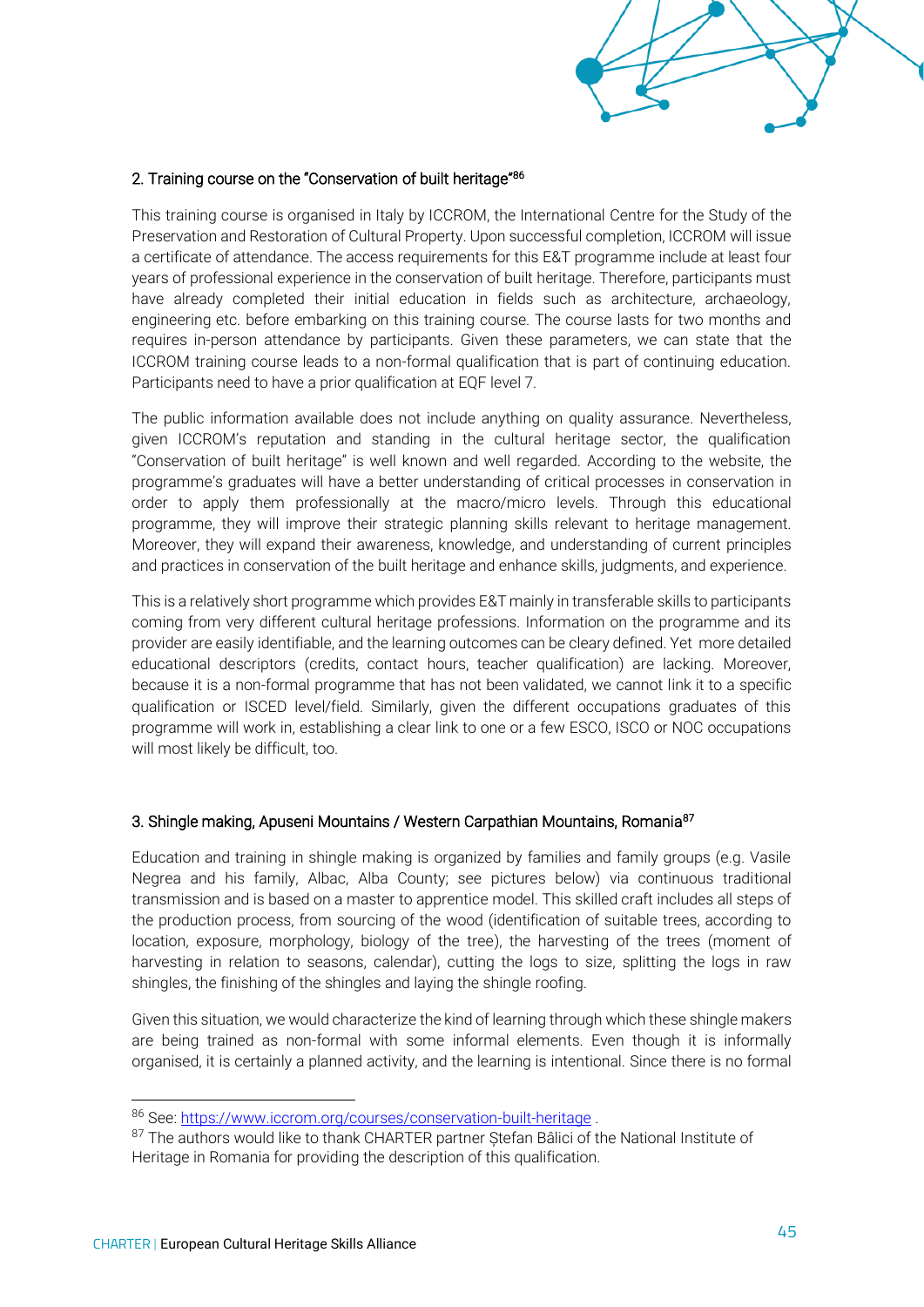qualification provider and, so far, no validation or inclusion in the National Qualifications Framework of Romania has taken place, we cannot say that this E&T leads to a qualification in the sense of the EQF definition. However, it certainly does lead to a profession and there are clear job requirements. Hence, it is a qualification if we apply the wider meaning of the term suggested by CEDEFOP as outlined in chapter 3 of this report. If we were to validate it, our suggestion would be to place it on EQF 4, which is the level of many formal skilled crafts apprenticeship programmes in Europe. There is no standard duration for this initial E&T programme, but the skills, knowledge and competence required practicing this profession seem to be clear (see the above paragraph): They include all the steps from sourcing the wood, making the shingles to laying the roofing.

Unfortunately, the number of active craftspeople in shingle making is diminishing, even though there is a good market for their skills in both restoration and architecture for tourism and holiday homes in Romania and other European countries which also have traditional buildings with shingle roofs. Due to the non-formal nature of the education and lack of validation, shingle makers only have limited access to publicly funded cultural heritage work. Moreover, they tend to be employed without official work contracts and hence have no corresponding social or medical insurance in Romania. In light of these conditions, it does not come as a surprise that shingle making may soon become an endangered craft, despite the fact that there is sufficient demand for these skills in the market.

Although this is a non-formal E&T programme with many informal elements, it could be reasonably linked to ESCO 7121.1 Roofer, which also offers "roofing carpenter" as an alternative label. In the German version of ESCO, this is translated as "Schindeldachdecker," which is even more to the point. Moreover, the skills, knowledge and competence that are used to describe this occupation in ESCO come very close to the description of what the Aouseni Mountains shingle makers have to know, understand and be able to do. From this it follows that a link to ISCO 7121 (Roofer) would be possible, too. However, since this programme is in no way formalised in Romania, we can safely assume that there is no link to its NOC or NQF/EQF.

While establishing connections to ESCO and ISCO could be done in a fairly straightforward manner, this E&T programme would pose many challenges with regards to educational descriptors and indicators due to its non-formal/informal nature. It would be difficult to pin down a conclusive list of education providers (local families), contact hours, even duration of the programme. And there would be certainly no way to link it to ISCED classifications. Despite of this, we hope that the database would -both through the fields that can be filled out as well as those which would necessarily remain unanswered – adequately reflect the nature of E&T programmes like this and their value for cultural heritage.

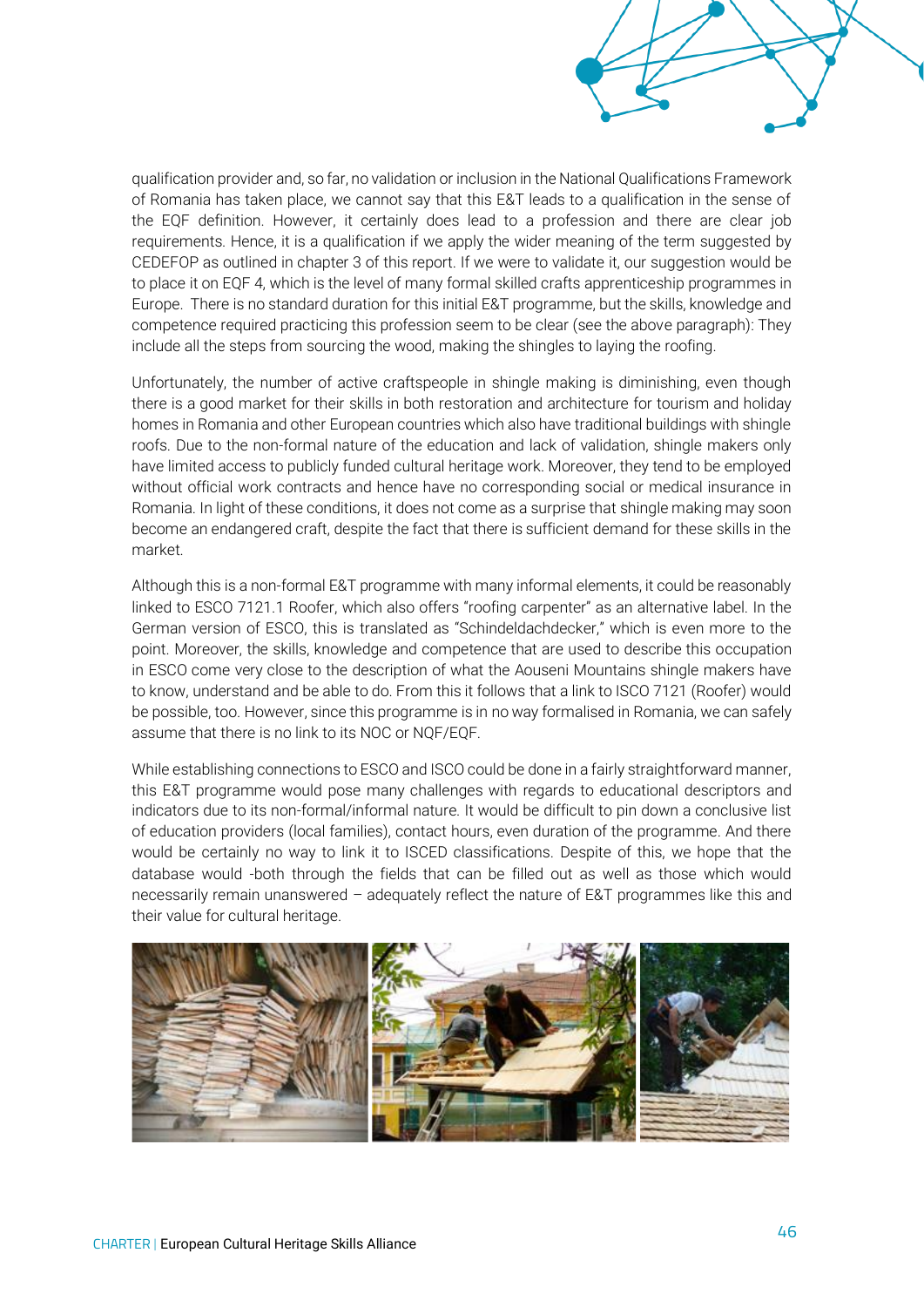

#### 4. Industrial cultural heritage mediator/community engagement professional/restorer

On the occasion of the Bilbao workshop in October 2021, CHARTER members visited La Encartada Fabrika Museoa in Balmaseda, a premier example for an industrial cultural heritage site in Europe.<sup>88</sup> From 1892 to 1992 this textile factory produced mainly the traditional Basque berets, but also other wool items such as blankets, gloves and socks.

There is one person in this museum who is responsible for leading tours, operating the historical machinery and demonstrating its usage to visitors by creating some of the same products that the factory was originally used for. He also repairs broken parts or replaces them with duplicates, which he makes using a 3D printer. Mr. Joaquin Marco is a musician and luthier by training, so he does have some professional background in cultural heritage. But regarding his work at this museum he is largely self-trained with the help of former employees of the factory who have instructed him on how to operate and repair the machines and shared their experiences of working there. Mr. Marco has also been very successful in engaging the local community for his work on a site that for 100 years was an important employer in the area.

We have included this individual in this report to illustrate the challenges that the mapping of E&T for cultural heritage may hold in individual cases. We could characterise Mr Marco's E&T as being non-formal (because it has been intentional) VET with many informal elements (because it has taken place mainly via informal exchanges between him and former factory workers). It is continuing education, but it would probably be difficult to suggest an EQF level for this. The skills, knowledge and competence required for this profession go far beyond those of the individuals who worked at this factory and actually encompass all of their individual tasks, in addition to advanced communication skills. Again, without validation, it is not possible to say that he holds a qualification in the narrow (EQF) sense, but there are clear job requirements and learning outcomes for this profession.

<sup>88</sup> Se[e https://www.bizkaikoa.bizkaia.eus/detalleContenido.asp?id=65&t=1&idioma=IN](https://www.bizkaikoa.bizkaia.eus/detalleContenido.asp?id=65&t=1&idioma=IN)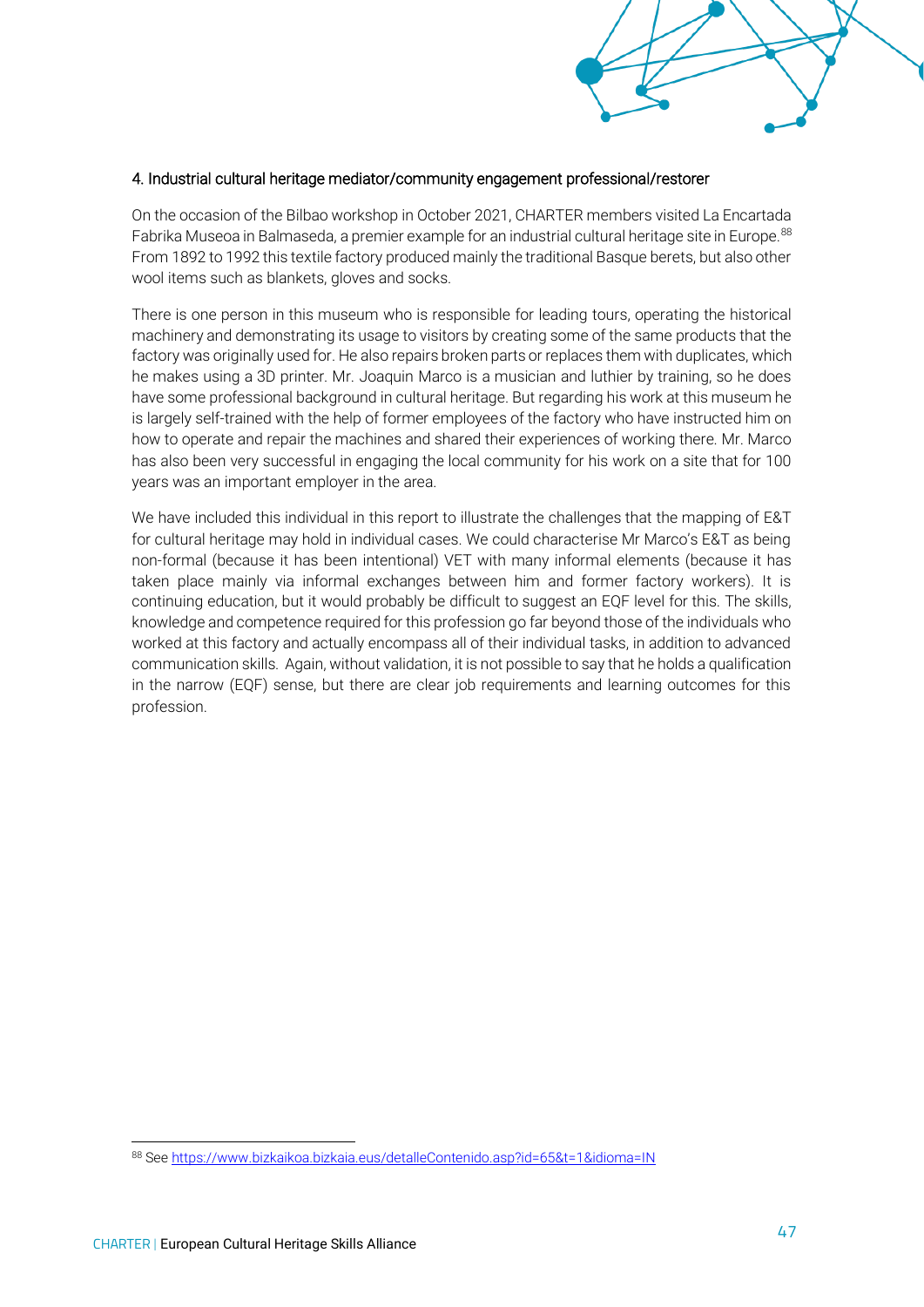# <span id="page-49-0"></span>9. Next steps – CHARTER database for cultural heritage education and training

The next major step of WP 3 will be to implement a database for cultural heritage E&T (CHARTER Task 3.1), which will be directly informed by the research we have undertaken for this report and the many discussions we have had with CHARTER partners throughout the first 10 months of the project.

The main purpose of the database will be to collect information on cultural heritage education and training programmes in Europe. Initially, the database will be used mainly for research purposes within CHARTER in order to complete the tasks that WP3 has taken on in this project. Through it, we hope to identify innovative/emerging curricula in the field, strengthen our analysis of quality standards and certification schemes and identify gaps and needs in cultural heritage E&T. Furthermore, we hope that the database will support us in linking our work on education and training to WP2's work on occupational profiles.

Once a sufficient number of entries have been added to the database, it is also meant to provide information on the various cultural heritage education and training offerings in Europe to the general public. For instance, it would allow prospective students to search for cultural heritage E&T opportunities in certain locations or based on content, education sector, type of programmes etc.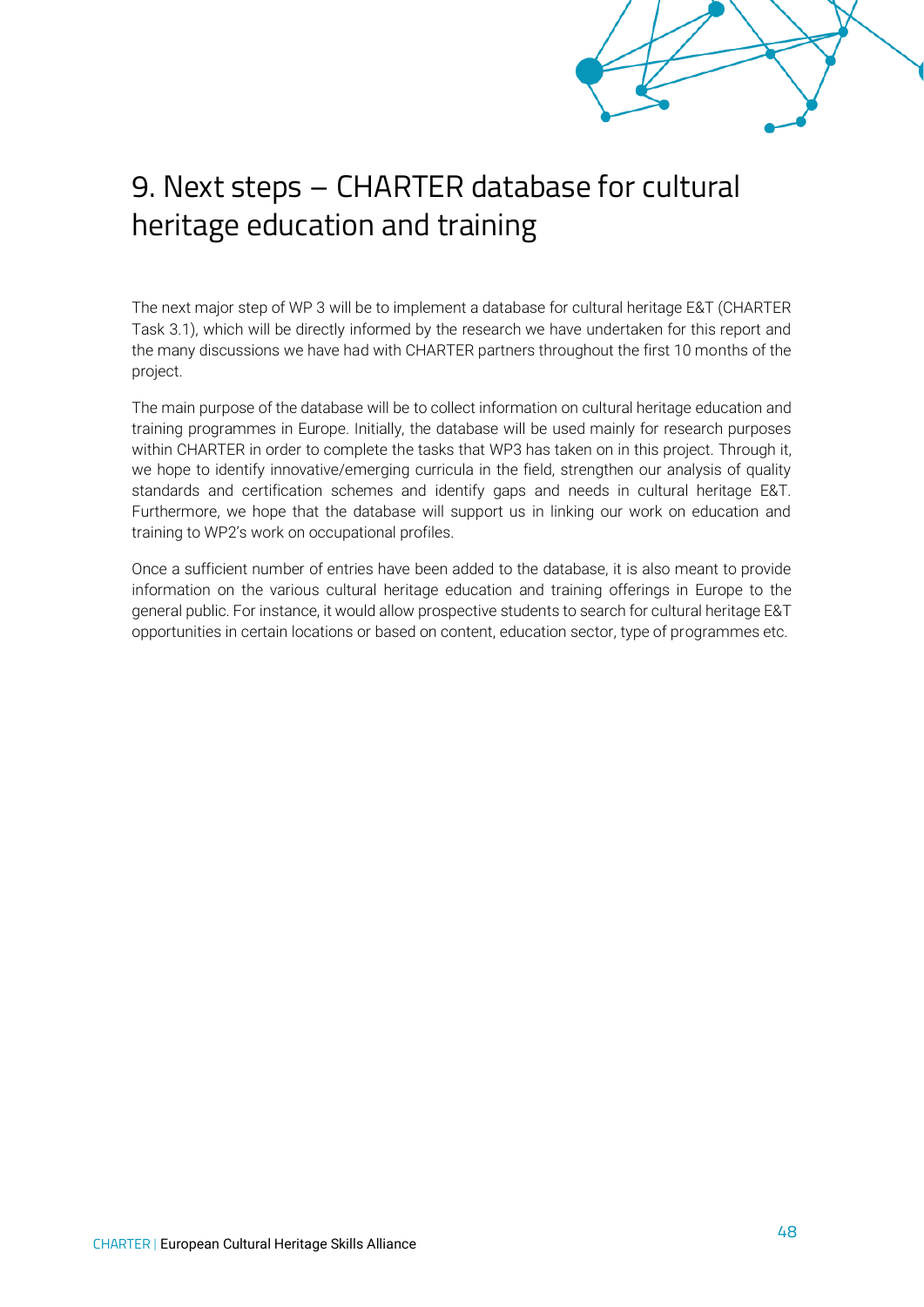

# <span id="page-50-0"></span>10. References

Anderson, L., Krathwohl, D. et al. (2001). A Taxonomy for Learning, Teaching, and Assessing. A Revision of Bloom's Taxonomy of Educational Objectives. Complete Edition. New York: Longman.

Bloom, B.S., Engelhart, M., D., Furst, E.J, Hill, W. and Krathwohl, D. (1956) Taxonomy of Educational Objectives. Volume I: The Cognitive Domain. New York: McKay.

Bloom, B.S., Masia, B.B. and Krathwohl, D. R. (1964). Taxonomy of Educational Objectives Volume II: The Affective Domain. New York: McKay.

CEDEFOP (2007). Fundamentals of a common quality assurance framework (CQAF) for VET in Europe. Available at[: https://www.cedefop.europa.eu/files/5168\\_3a.pdf.](https://www.cedefop.europa.eu/files/5168_3a.pdf)

CEDEFOP (2014). Terminology of European Education and Training Policy, Second Edition. Available at: [https://www.cedefop.europa.eu/files/4117\\_en.pdf](https://www.cedefop.europa.eu/files/4117_en.pdf) .

CEDEFOP (2020). Vocational education and training in Europe, 1995-2035. Available at: [https://www.cedefop.europa.eu/files/3083\\_en.pdf](https://www.cedefop.europa.eu/files/3083_en.pdf) .

CEDEFOP (2020). Digital gap during Covid-19 for VET learners at risk in Europe. Available at: [https://www.cedefop.europa.eu/files/digital\\_gap\\_during\\_covid-19.pdf](https://www.cedefop.europa.eu/files/digital_gap_during_covid-19.pdf) .

CHARTER WP2 (2021). A new landscape for heritage professions – preliminary findings D2.1*.*  Available at:<https://charter-alliance.eu/results/> .

Danish Ministry of Science, Technology and Innovation (2005). A Framework for Qualifications of the European Higher Education Area. Bologna Working Group Report on Qualifications Frameworks. Available at:

[http://www.ecahe.eu/w/images/7/76/A\\_Framework\\_for\\_Qualifications\\_for\\_the\\_European\\_Higher](http://www.ecahe.eu/w/images/7/76/A_Framework_for_Qualifications_for_the_European_Higher_Education_Area.pdf) [\\_Education\\_Area.pdf](http://www.ecahe.eu/w/images/7/76/A_Framework_for_Qualifications_for_the_European_Higher_Education_Area.pdf) .

Dave, R. H. (1970). Developing and Writing Behavioural Objectives. (R J Armstrong, ed.) Tucson, Arizona: Educational Innovators Press.

Directive 2005/36/EC of the European Parliament and of the Council of 7 September 2005 on the Recognition of Professional Qualifications. Available at: [https://ec.europa.eu/growth/single](https://ec.europa.eu/growth/single-market/services/free-movement-professionals/policy/legislation_en)[market/services/free-movement-professionals/policy/legislation\\_en](https://ec.europa.eu/growth/single-market/services/free-movement-professionals/policy/legislation_en) .

ENCoRE. On Practice in Conservation-Restoration. W. Baatz, K. Borchersen (ed.). E-newsletter 2/2014. Available at:<http://encore-edu.org/PracticePaper2014.html> .

ESSnet‐CULTURE (2012). European Statistical System Network on Culture - FINAL REPORT. Available at: [https://ec.europa.eu/assets/eac/culture/library/reports/ess-net-report\\_en.pdf](https://ec.europa.eu/assets/eac/culture/library/reports/ess-net-report_en.pdf) .

European Commission (2008). Explaining the European Qualifications Framework for Lifelong Learning. Available at: <https://europa.eu/europass/system/files/2020-05/EQF-Archives-EN.pdf>.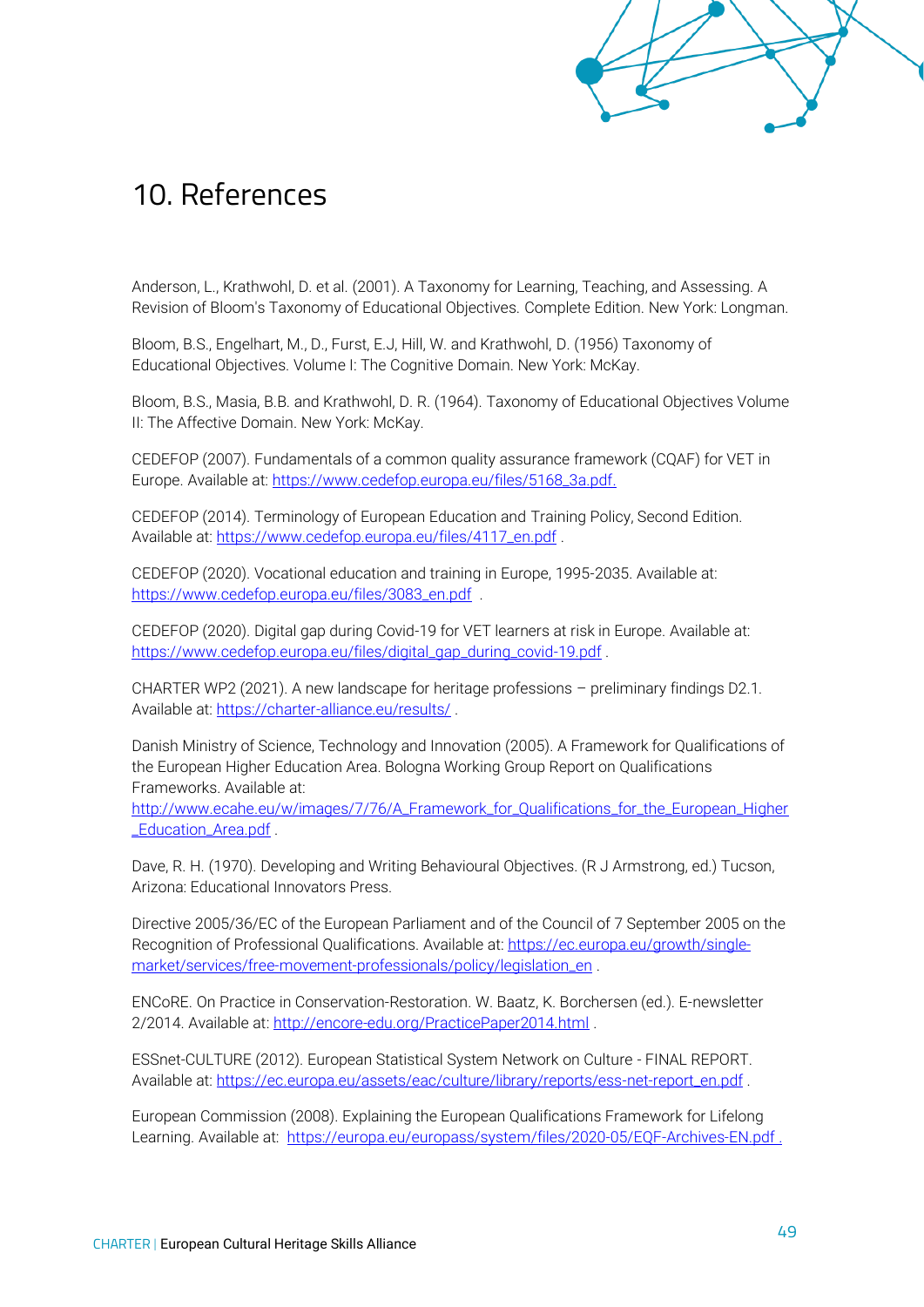

European Commission (2021). Recommendation 2021/1970 of 10 November 2021 on a common European data space for cultural heritage. Available at: [https://eur-lex.europa.eu/legal](https://eur-lex.europa.eu/legal-content/EN/TXT/?uri=CELEX:32021H1970)[content/EN/TXT/?uri=CELEX:32021H1970.](https://eur-lex.europa.eu/legal-content/EN/TXT/?uri=CELEX:32021H1970)

European Commission/EACEA/Eurydice (2021). The Structure of the European Education Systems 2021/22: Schematic Diagrams. Eurydice Facts and Figures. Luxembourg: Publications Office of the European Union. Available at: [https://eacea.ec.europa.eu/national](https://eacea.ec.europa.eu/national-policies/eurydice/content/structure-european-education-systems-202122-schematic-diagrams_en)[policies/eurydice/content/structure-european-education-systems-202122-schematic](https://eacea.ec.europa.eu/national-policies/eurydice/content/structure-european-education-systems-202122-schematic-diagrams_en)[diagrams\\_en](https://eacea.ec.europa.eu/national-policies/eurydice/content/structure-european-education-systems-202122-schematic-diagrams_en) .

European Commission NESET (2021). The impact of COVID-19 on higher education. A review of emerging evidence: analytical report. Available at: [https://op.europa.eu/en/publication-detail/-](https://op.europa.eu/en/publication-detail/-/publication/876ce591-87a0-11eb-ac4c-01aa75ed71a1/language-en) [/publication/876ce591-87a0-11eb-ac4c-01aa75ed71a1/language-en](https://op.europa.eu/en/publication-detail/-/publication/876ce591-87a0-11eb-ac4c-01aa75ed71a1/language-en) .

European Commission/EACEA/Eurydice (2021). Adult education and training in Europe: Building inclusive pathways to skills and qualifications. Available at: [https://eacea.ec.europa.eu/national](https://eacea.ec.europa.eu/national-policies/eurydice/node/11855_en)[policies/eurydice/node/11855\\_en](https://eacea.ec.europa.eu/national-policies/eurydice/node/11855_en) .

European Council (2002). Resolution of 19 December 2002 on the promotion of enhanced European cooperation in vocational education and training. Available at: [https://eur](https://eur-lex.europa.eu/legal-content/EN/TXT/?uri=CELEX%3A32003G0118%2801%29)[lex.europa.eu/legal-content/EN/TXT/?uri=CELEX%3A32003G0118%2801%29](https://eur-lex.europa.eu/legal-content/EN/TXT/?uri=CELEX%3A32003G0118%2801%29) .

European Council (2020). Recommendation of 24 November 2020 on vocational education and training (VET) for sustainable competitiveness, social fairness and resilience 2020/C 417/01 2020/C 417/01, [https://eur-lex.europa.eu/legal](https://eur-lex.europa.eu/legal-content/EN/TXT/?uri=CELEX%3A32020H1202%2801%29)[content/EN/TXT/?uri=CELEX%3A32020H1202%2801%29](https://eur-lex.europa.eu/legal-content/EN/TXT/?uri=CELEX%3A32020H1202%2801%29) .

European Parliament and Council (2008). Recommendation on the Establishment of the European Qualifications Framework for Lifelong Learning. Available at: [https://eur](https://eur-lex.europa.eu/LexUriServ/LexUriServ.do?uri=OJ:C:2008:111:0001:0007:EN:PDF)[lex.europa.eu/LexUriServ/LexUriServ.do?uri=OJ:C:2008:111:0001:0007:EN:PDF](https://eur-lex.europa.eu/LexUriServ/LexUriServ.do?uri=OJ:C:2008:111:0001:0007:EN:PDF) .

European Parliament and Council (2009). Recommendation of 18 June 2009 on the establishment of a European Credit System for Vocational Education and Training (ECVET) <https://eur-lex.europa.eu/legal-content/EN/ALL/?uri=CELEX:32009H0708%2802%29>.

European Parliament and of the Council (2009) Recommendation on the establishment of a European Quality Assurance Reference Framework for Vocational Education and Training (2009). Available at: [https://eur-lex.europa.eu/legal](https://eur-lex.europa.eu/legal-content/EN/TXT/?uri=CELEX:32009H0708(01)&qid=1611571795661)[content/EN/TXT/?uri=CELEX:32009H0708\(01\)&qid=1611571795661](https://eur-lex.europa.eu/legal-content/EN/TXT/?uri=CELEX:32009H0708(01)&qid=1611571795661)

European Parliament and Council (2016). Regulation (EU) 2016/589 of the European Parliament and of the Council of 13 April 2016 on a European network of employment services (EURES), workers' access to mobility services and the further integration of labour markets, and amending Regulations (EU) No 492/2011 and (EU) No 1296/2013. Available at: [https://eur](https://eur-lex.europa.eu/legal-content/EN/TXT/?uri=uriserv:OJ.L_.2016.107.01.0001.01.ENG&toc=OJ:L:2016:107:TOC)[lex.europa.eu/legal](https://eur-lex.europa.eu/legal-content/EN/TXT/?uri=uriserv:OJ.L_.2016.107.01.0001.01.ENG&toc=OJ:L:2016:107:TOC)[content/EN/TXT/?uri=uriserv:OJ.L\\_.2016.107.01.0001.01.ENG&toc=OJ:L:2016:107:TOC.](https://eur-lex.europa.eu/legal-content/EN/TXT/?uri=uriserv:OJ.L_.2016.107.01.0001.01.ENG&toc=OJ:L:2016:107:TOC)

Kennedy, Declan (2006). Writing and Using Learning Outcomes: A Practical Guide. University College Cork: Quality Promotion Unit. Available at:<https://cora.ucc.ie/handle/10468/1613>.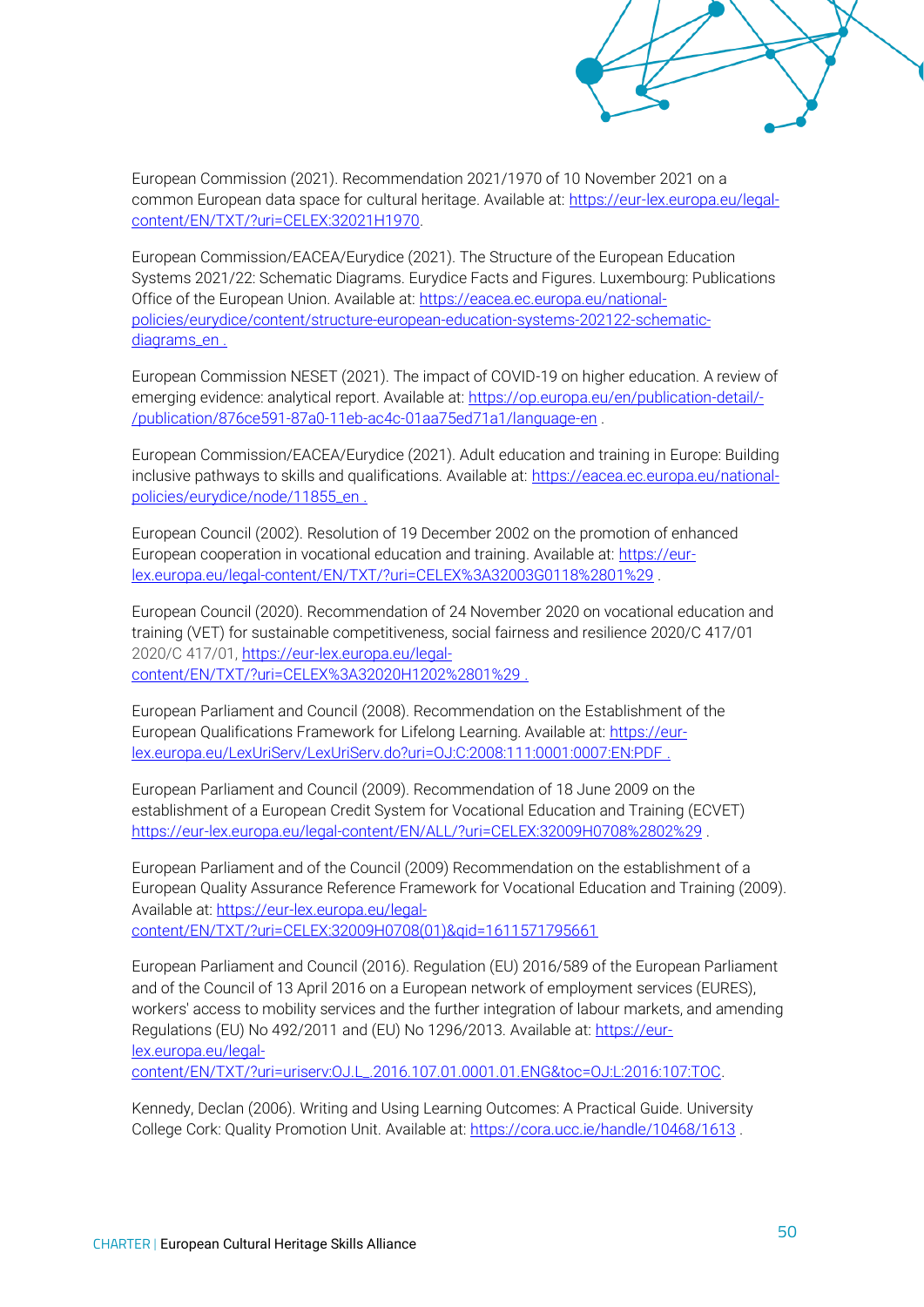

Kennedy, Jolie. (2014). "Characteristics of Massive Open Online Courses (MOOCs): A Research Review, 2009-2012." *Journal of Interactive Online Learning* 13(1) 1-16. Available at: <https://eric.ed.gov/?id=EJ1032981> .

Moore, Joi L., Camille Dickson-Deane, and Krista Galyen. "E-Learning, online learning, and distance learning environments: Are they the same?" *The Internet and higher education* 14.2 (2011): 129- 135. Available at: [https://www.researchgate.net/publication/233751524\\_Designing\\_for\\_E](https://www.researchgate.net/publication/233751524_Designing_for_E-learn_Online_and_Distance_Learning_Environments_Are_They_the_Same)learn Online and Distance Learning Environments Are They the Same .

OECD (2015). Frascati Manual 2015. Guidelines for Collecting and Reporting Data on Research and Experimental Development. Available at: [https://www.oecd](https://www.oecd-ilibrary.org/docserver/9789264239012-en.pdf?expires=1635429255&id=id&accname=guest&checksum=0E660B64D3EFC046860DDDC3ADA9C71E)[ilibrary.org/docserver/9789264239012](https://www.oecd-ilibrary.org/docserver/9789264239012-en.pdf?expires=1635429255&id=id&accname=guest&checksum=0E660B64D3EFC046860DDDC3ADA9C71E) [en.pdf?expires=1635429255&id=id&accname=guest&checksum=0E660B64D3EFC046860DDDC](https://www.oecd-ilibrary.org/docserver/9789264239012-en.pdf?expires=1635429255&id=id&accname=guest&checksum=0E660B64D3EFC046860DDDC3ADA9C71E)

[3ADA9C71E.](https://www.oecd-ilibrary.org/docserver/9789264239012-en.pdf?expires=1635429255&id=id&accname=guest&checksum=0E660B64D3EFC046860DDDC3ADA9C71E)

OMC (2018). Fostering cooperation in the European Union on skills, training and knowledge transfer in cultural heritage professions. Report available at: [https://op.europa.eu/pt/publication%20detail/-/publication/e38e8bb3-867b-11e9-9f05-](https://op.europa.eu/pt/publication%20detail/-/publication/e38e8bb3-867b-11e9-9f05-01aa75ed71a1) [01aa75ed71a1](https://op.europa.eu/pt/publication%20detail/-/publication/e38e8bb3-867b-11e9-9f05-01aa75ed71a1) .

Ryan, C., Berger, M., Titze, S. and W. Ruf. (2018). "ECVET and ECTS credit equivalency in higher education – A bridge too far?" *European Journal of Education* 53(115): 1-11. Available at: [https://www.researchgate.net/publication/328285464\\_ECVET\\_and\\_ECTS\\_credit\\_equivalency\\_in\\_](https://www.researchgate.net/publication/328285464_ECVET_and_ECTS_credit_equivalency_in_higher_education_-_A_bridge_too_far) [higher\\_education\\_-\\_A\\_bridge\\_too\\_far](https://www.researchgate.net/publication/328285464_ECVET_and_ECTS_credit_equivalency_in_higher_education_-_A_bridge_too_far).

Standards and Guidelines for Quality Assurance in the European Higher Education Area (2015). Available at: [http://www.ehea.info/media.ehea.info/file/ESG/00/2/ESG\\_2015\\_616002.pdf](http://www.ehea.info/media.ehea.info/file/ESG/00/2/ESG_2015_616002.pdf) .

The European higher education area in 2020 Bologna Process implementation report (2020). Available at: [https://op.europa.eu/en/publication-detail/-/publication/c90aaf32-4fce-11eb-b59f-](https://op.europa.eu/en/publication-detail/-/publication/c90aaf32-4fce-11eb-b59f-01aa75ed71a1/language-en/format-PDF/source-183354043)[01aa75ed71a1/language-en/format-PDF/source-183354043.](https://op.europa.eu/en/publication-detail/-/publication/c90aaf32-4fce-11eb-b59f-01aa75ed71a1/language-en/format-PDF/source-183354043)

UNESCO (2011). International Standard Classification of Education ISCED 2011. Available at: [http://uis.unesco.org/sites/default/files/documents/international-standard-classification-of](http://uis.unesco.org/sites/default/files/documents/international-standard-classification-of-education-isced-2011-en.pdf)[education-isced-2011-en.pdf](http://uis.unesco.org/sites/default/files/documents/international-standard-classification-of-education-isced-2011-en.pdf) .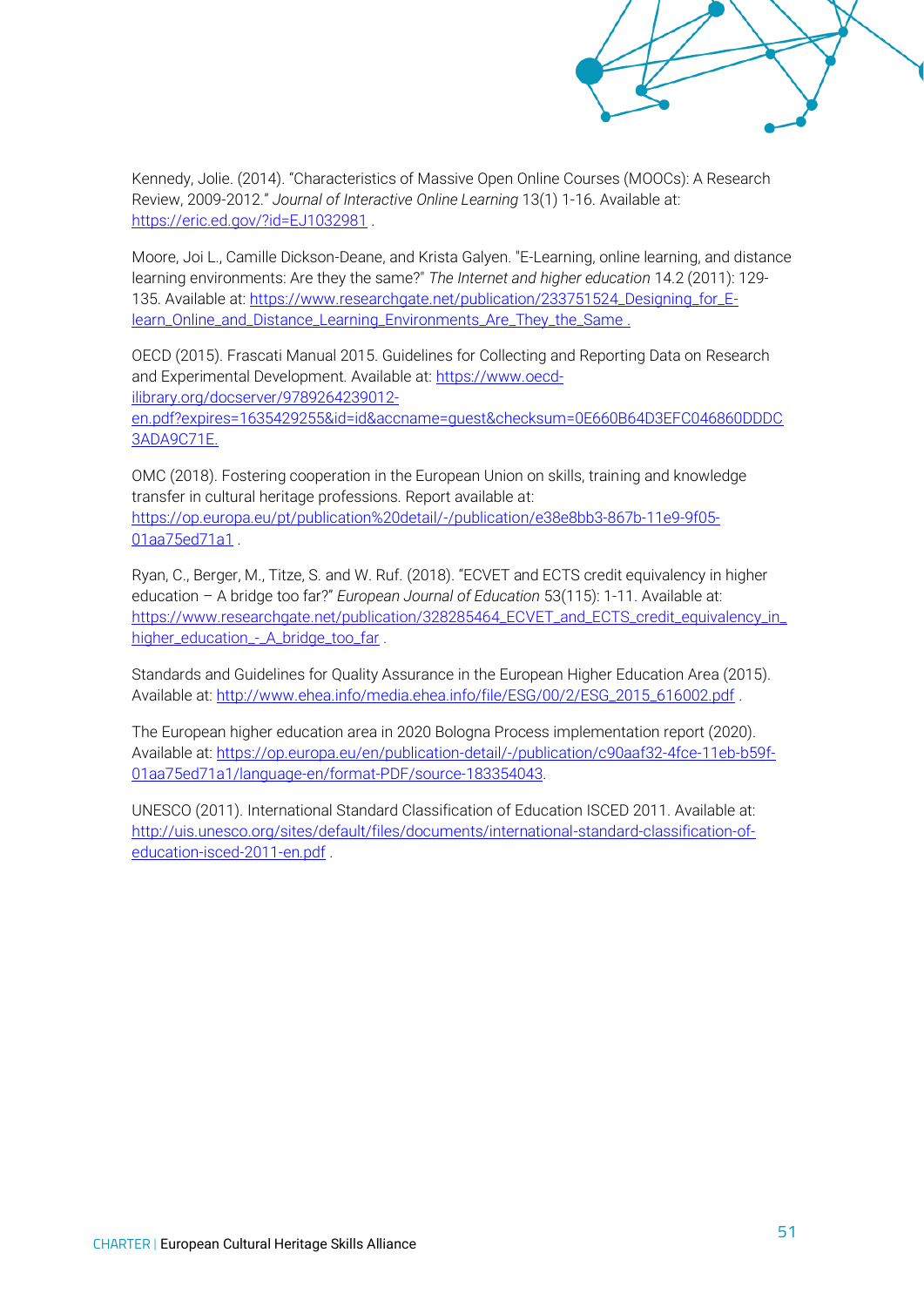# Annex – Summary of Sector Skills Alliances 2016-2020

<span id="page-53-0"></span>

| Call                                           | Project title                                                                                                                     | Sector                                   | Implementation<br>status                                                  | Link / resources                                                                                                         | Short description                                                                                                                                                                                                                                                                                                                                                                                                                                                                                                                                                                                                                                                                                                                                                                                                                                                                                                                                                                                                                                                        |
|------------------------------------------------|-----------------------------------------------------------------------------------------------------------------------------------|------------------------------------------|---------------------------------------------------------------------------|--------------------------------------------------------------------------------------------------------------------------|--------------------------------------------------------------------------------------------------------------------------------------------------------------------------------------------------------------------------------------------------------------------------------------------------------------------------------------------------------------------------------------------------------------------------------------------------------------------------------------------------------------------------------------------------------------------------------------------------------------------------------------------------------------------------------------------------------------------------------------------------------------------------------------------------------------------------------------------------------------------------------------------------------------------------------------------------------------------------------------------------------------------------------------------------------------------------|
| Sector Skills<br>alliance 2016<br>EAC/A04/2015 | EU textile clothing<br>& footwear (TCLF)<br>skills council:<br>analysis of<br>emerging<br>occupations in a<br>digital environment | Manufacturing                            | 1 <sup>St</sup> December<br>$2016 -$<br>28 <sup>th</sup> February<br>2019 | https://euroleather.com/index.<br>php/homepage/list-of-news-<br>releases/192-new-project-for-<br>the-tclf-skills-council | After identifying and characterizing the profiles of 9 emerging digital occupations<br>and the correspondent required skills sets, the Partners created a harmonized<br>matrix, in coherence with ESCO format, for these 9 occupations.<br>In order to provide a detailed prediction of the future impact of these emerging<br>occupations, in terms of European employment and strategic development of the<br>TCLF sectors, a survey was conducted to a relevant category of stakeholders in<br>the Textile, Clothing, Leather and Footwear sectors.<br>On the basis of the occupations and skills identified and the questionnaire results,<br>the emerging gaps between the current VET and Training offer and the<br>requirements of the 9 emerging digital occupations were analysed.<br>Results of the project: http://digitaltclf.eu/news/#output-results:<br><b>Emerging Digital Occupations</b><br>Market Potential for Emerging Digital Occupations in the TCLF sectors<br>Is the TCLF training offer ready for the digital era?<br>A proposal for the future |
|                                                | A European Sector<br>Skills Alliance for<br>Sport (ESSA-Sport)                                                                    | Arts,<br>entertainment<br>and recreation | November 2016 -<br>November 2019                                          | https://www.essa-sport.eu                                                                                                | The project is aimed at delivering the first EU wide Employment and Skills map of<br>the sport and physical activity sector across the 28 Member States. ESSA-Sport<br>will analyse the situation and challenges facing the sector and finalise a European<br>strategic action plan with detailed and concrete priorities and recommendations<br>to create the conditions for change and ensure education, training and<br>qualifications are geared towards the realities of the sector.<br>Activities: Desk research and wide consultation activities will take place with the<br>active support of EU network organisations and national sector representatives<br>finalise<br>European<br>Strategic<br>Plan<br>a<br>Action<br>skills<br>on<br>to<br>(priorities/recommendations) to help ensure education, training and                                                                                                                                                                                                                                              |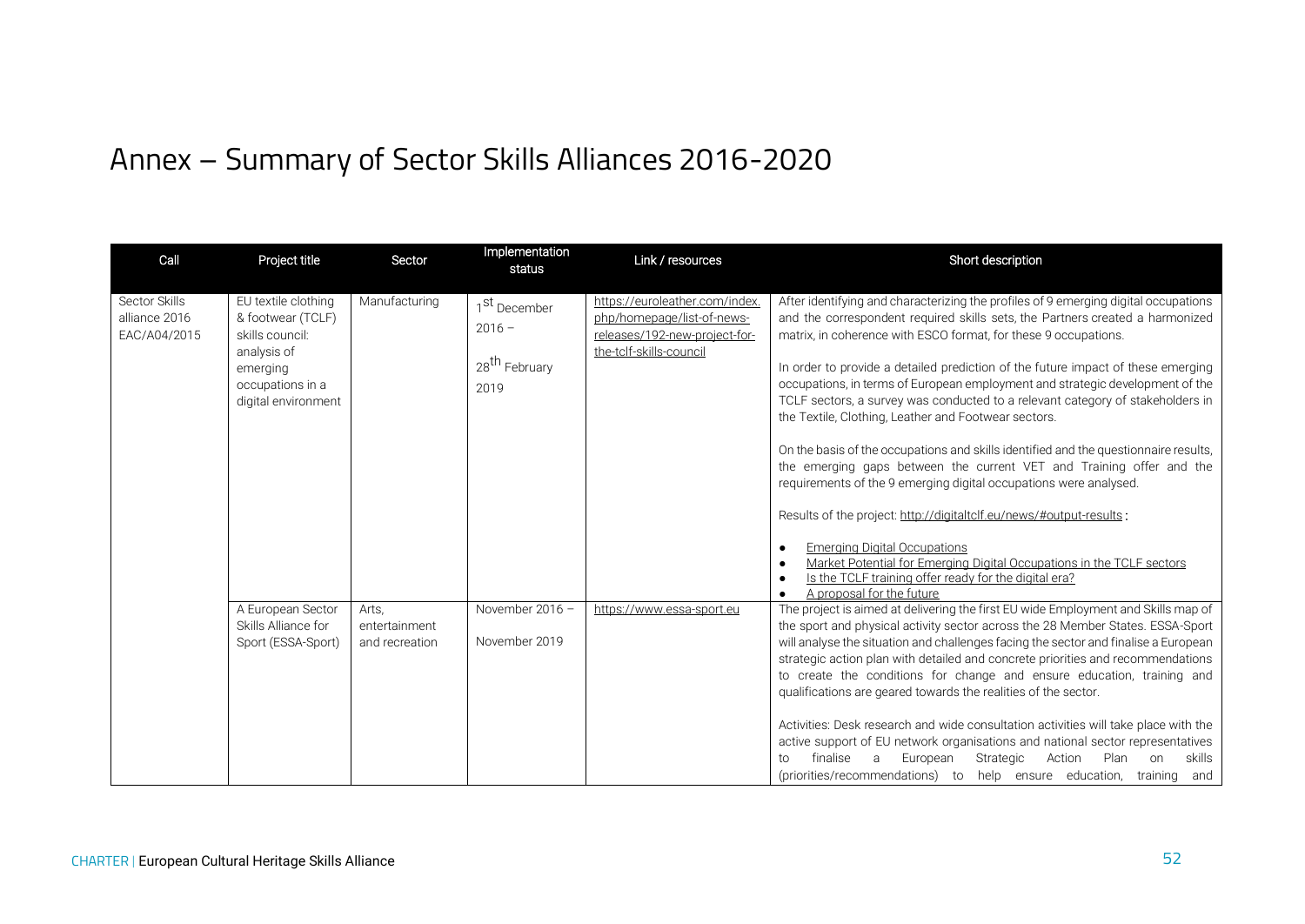|                                                                                                                                                                 |                                         |                               |                       | qualifications are geared to the realities of the sector, and to inform employment<br>and career advisers of the real employment opportunities and skills needed in the<br>sector.<br>Project outcomes:<br>28 National Reports To describe sport and education systems in each<br>country; To propose concrete conclusions and recommendations/priority<br>actions for implementation at the national level<br>The European Report presenting the main findings To: describe sport and<br>education systems across the European Union; present new knowledge<br>gathered for the sector in terms of employment and skills; propose<br>concrete conclusions and recommendations/priority actions for<br>implementation at the European level<br>European Fact Sheet<br><b>National Fact Sheets</b><br>Project outcomes:<br>https://www.essa-sport.eu/essa-sport-outcomes-are-now-available/ |
|-----------------------------------------------------------------------------------------------------------------------------------------------------------------|-----------------------------------------|-------------------------------|-----------------------|--------------------------------------------------------------------------------------------------------------------------------------------------------------------------------------------------------------------------------------------------------------------------------------------------------------------------------------------------------------------------------------------------------------------------------------------------------------------------------------------------------------------------------------------------------------------------------------------------------------------------------------------------------------------------------------------------------------------------------------------------------------------------------------------------------------------------------------------------------------------------------------------|
| Fostering growth in<br>the Blue Economy<br>by developing an<br>action plan for<br>Innovative<br>European<br>Aquaculture VET<br>and harmonized<br>qualifications | Agriculture,<br>forestry and<br>fishing | December 2016<br>January 2019 | http://www.blueedu.eu | The BlueEDU mission is to help the cage farming sector of the aquaculture<br>industry to find ways of developing the workforces' knowledge, skills and<br>qualifications more effectively and efficiently.<br>Project outcomes: http://www.blueedu.eu/findings/project-deliverables/<br>D2.1 - BlueEDU initial opinion study<br>D3.1 - Analysis and investigations of existing studies and research-based data<br>on skills gaps in aguaculture industry and VET supply<br>$D4.1$ – An evaluation of the derivation and application of occupational<br>definitions to VET design and delivery in the aquaculture sector<br>D4.2 - Occupational standards for European cage farmed salmon, correlated to<br>cage based production in the Mediterranean area.                                                                                                                                |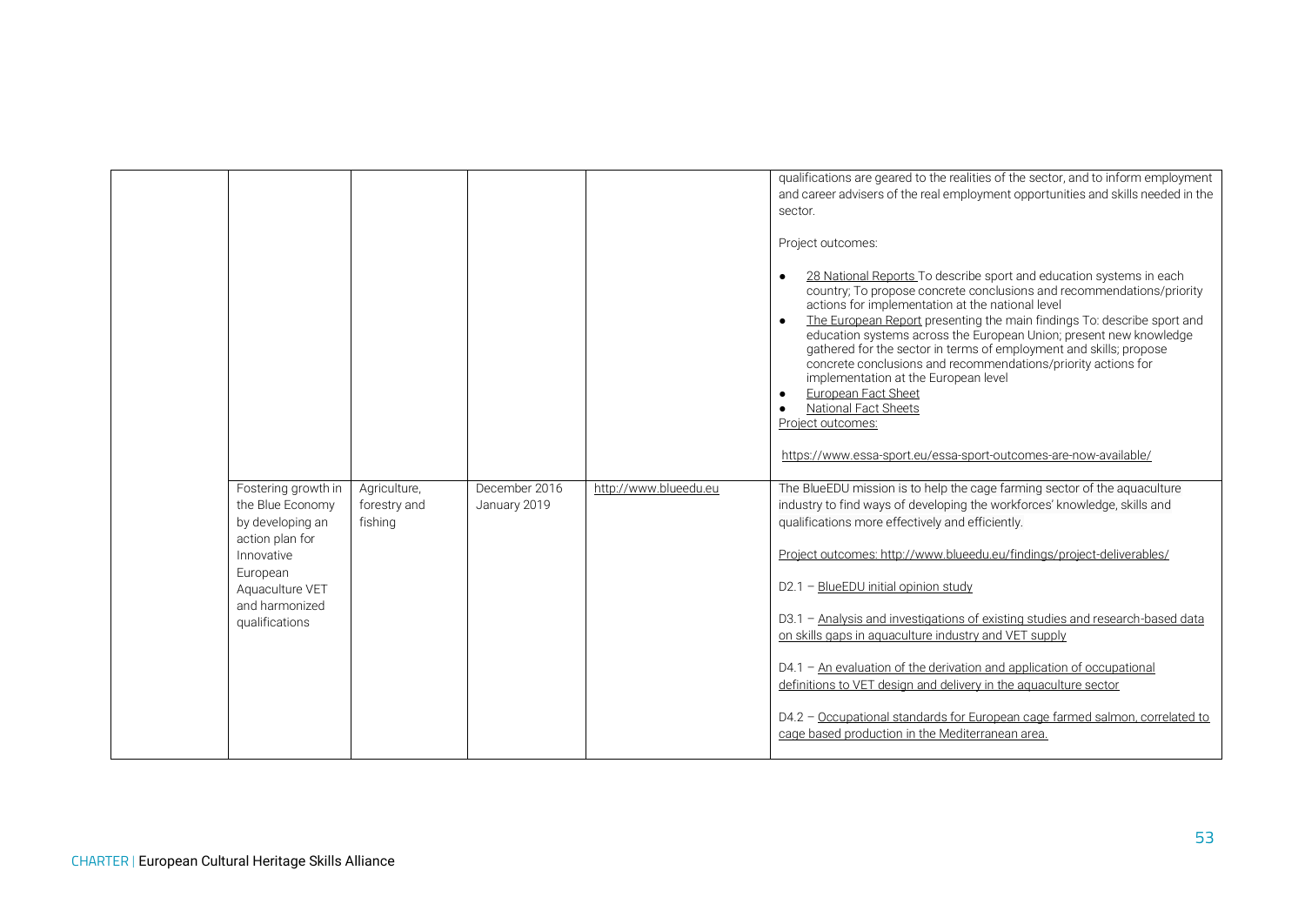|                                                   |                                                                             |                                         |                                         |                                               | D5.1 - BlueEDU European aguaculture VET inventory description of the VET<br>system in a number of countries<br>D5.2 - European aquaculture VET, identification of best practice<br>D6.1 - Qualitative analysis of skill gaps and VET needs<br>D6.2 - European salmon farming industry's VET needs<br>D6.3 - An analysis of the European aquaculture industry's VET needs                                                                                                                                                                                                                                                                                                                                                                                                                                                                                                                                                                                                  |
|---------------------------------------------------|-----------------------------------------------------------------------------|-----------------------------------------|-----------------------------------------|-----------------------------------------------|---------------------------------------------------------------------------------------------------------------------------------------------------------------------------------------------------------------------------------------------------------------------------------------------------------------------------------------------------------------------------------------------------------------------------------------------------------------------------------------------------------------------------------------------------------------------------------------------------------------------------------------------------------------------------------------------------------------------------------------------------------------------------------------------------------------------------------------------------------------------------------------------------------------------------------------------------------------------------|
|                                                   | <b>Mapping Skills</b><br>Needs and Supply<br>in the Dairy Sector<br>(AEDIL) | Agriculture,<br>forestry and<br>fishing | December 2016<br>December 2019          | https://dairysectorskills.com                 | The objective is to provide the sector with consolidated recommendations on<br>training provision to meet the skills required by the labour market<br>The project is composed of four major processes:<br>Development of a framework for research of skills needs and supply in the<br>$\bullet$<br>dairy sector.<br>Research in 13 countries with interviews of educational institutions, dairies<br>and ex-students.<br>Analysis and interpretation of the data collected.<br>Recommendations on how to close the gaps and even out mismatches<br>found in the research.<br>The project produced:<br>Recommendations on how to close the gap between the educational<br>$\bullet$<br>institutions and the needs of the labour market.<br>Forecasts on skills needs and trends five years ahead.<br>$\bullet$<br>A collection of Best Practices on Work Based Learning from the dairy<br>industry.<br>Project outcomes: https://dairysectorskills.com/project/documents/ |
| Sectors Skills<br>Alliances 2017<br>EACEA 04/2017 | S4TCLF - Skills 4<br>Smart TCLF<br>Industries 2030                          | Textile                                 | November 2018<br>December<br>31/12/2021 | https://s4tclfblueprint.eu/proje<br><u>ct</u> | The project aims to enhance the modernisation and competitiveness of the EU<br>Textile, Clothing, Leather, and Footwear (TCLF) sectors through the<br>development of a sustainable upskilling and reskilling strategy, which is                                                                                                                                                                                                                                                                                                                                                                                                                                                                                                                                                                                                                                                                                                                                           |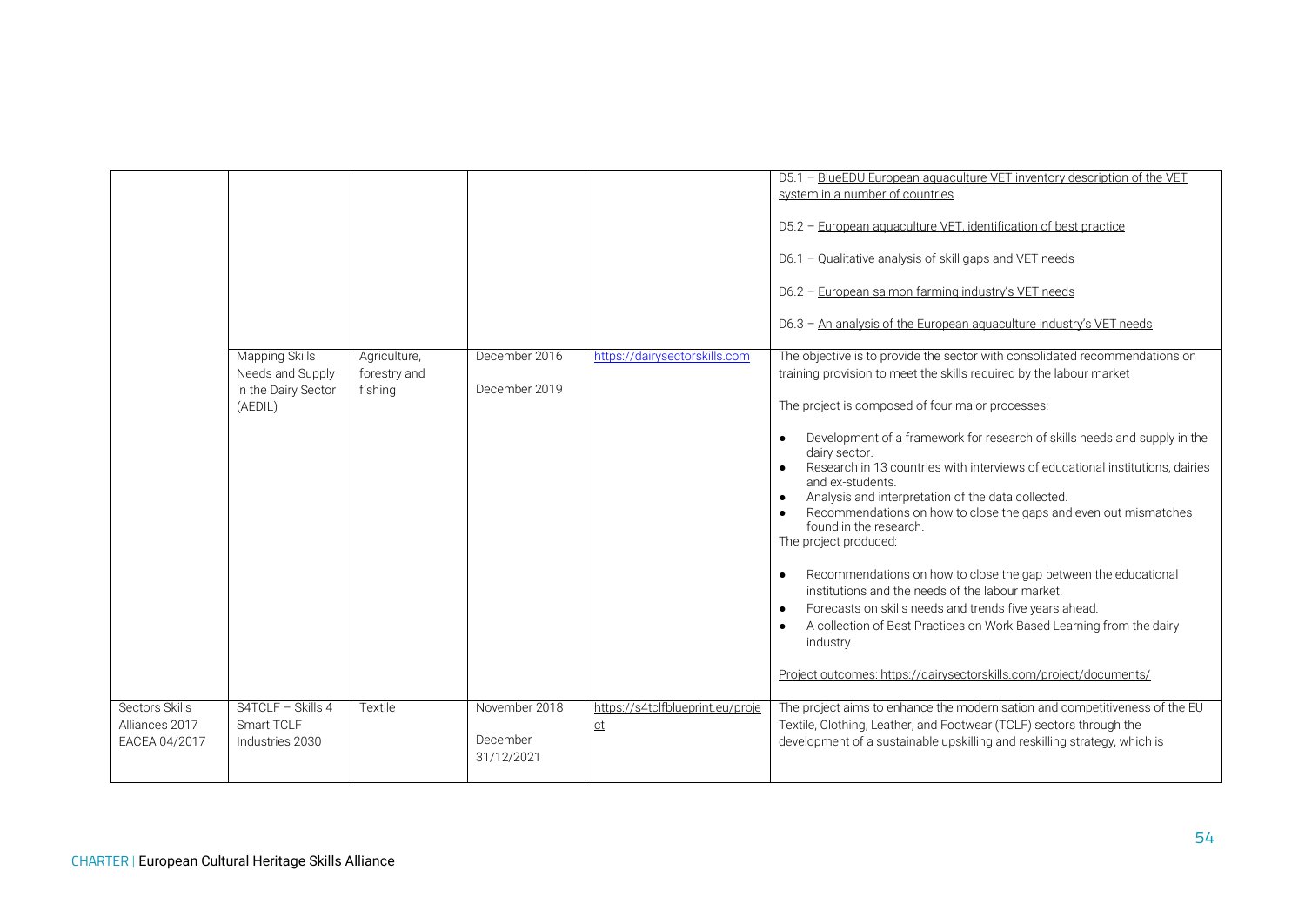|                                                                                                  |            |                               |                                              | supported by a communication campaign to attract social, economic and<br>political actors.<br>Main outputs:                                                                                                                                                                                                                                                                                                                                                                                                                                                                                                                                                                                                                                                                                                                                                                                                                                                                                                                                                    |
|--------------------------------------------------------------------------------------------------|------------|-------------------------------|----------------------------------------------|----------------------------------------------------------------------------------------------------------------------------------------------------------------------------------------------------------------------------------------------------------------------------------------------------------------------------------------------------------------------------------------------------------------------------------------------------------------------------------------------------------------------------------------------------------------------------------------------------------------------------------------------------------------------------------------------------------------------------------------------------------------------------------------------------------------------------------------------------------------------------------------------------------------------------------------------------------------------------------------------------------------------------------------------------------------|
|                                                                                                  |            |                               |                                              | 2018: Analysis of skills gaps in over 200 companies and 50 training<br>institutes<br>2019: Design of 8 new MOOCs<br>2020-21: Pilot and Validation of the new training courses<br>2018-2021: Develop a Sustainability Action Plan through: i) Network of<br>VET providers across EU; ii) Engagement of regions and other stakeholders                                                                                                                                                                                                                                                                                                                                                                                                                                                                                                                                                                                                                                                                                                                           |
| DRIVES-<br>Development and<br>Research on<br>Innovative<br>Vocational<br><b>Education Skills</b> | Automotive | January 2018<br>December 2021 | https://www.project-<br>drives.eu/en/aboutus | <b>DRIVES objectives</b><br>SECTORAL INTELLIGENCE<br>Analyse key trends in the automotive, covering the whole value chain<br>٠<br>Define the skills and job roles needed in the future<br>$\bullet$<br>Analyse offer side currently available for the trainings/upskilling<br>Identify skills gaps for foreseen changes<br><b>RECOGNITION</b><br>Ensure mutual recognition of the skills and job roles across the EU<br>$\bullet$<br>Create an EU-wide framework that can be used throughout the EU and<br>implemented in the EU regions - based on commonly used definitions<br>Regularly deliver policy recommendations reflecting the needs of the<br>automotive sector to the European Commission<br>TRAINING OFFER<br>Create trainings for selected skills and job roles in the automotive sector<br>$\bullet$<br>Provide as a pilot 1100 trainings across the EU and across the education<br>and training institutions<br>Provide clear guidance for the education and training providers on skills<br>needs of the automotive industry<br>Main outputs: |
|                                                                                                  |            |                               |                                              |                                                                                                                                                                                                                                                                                                                                                                                                                                                                                                                                                                                                                                                                                                                                                                                                                                                                                                                                                                                                                                                                |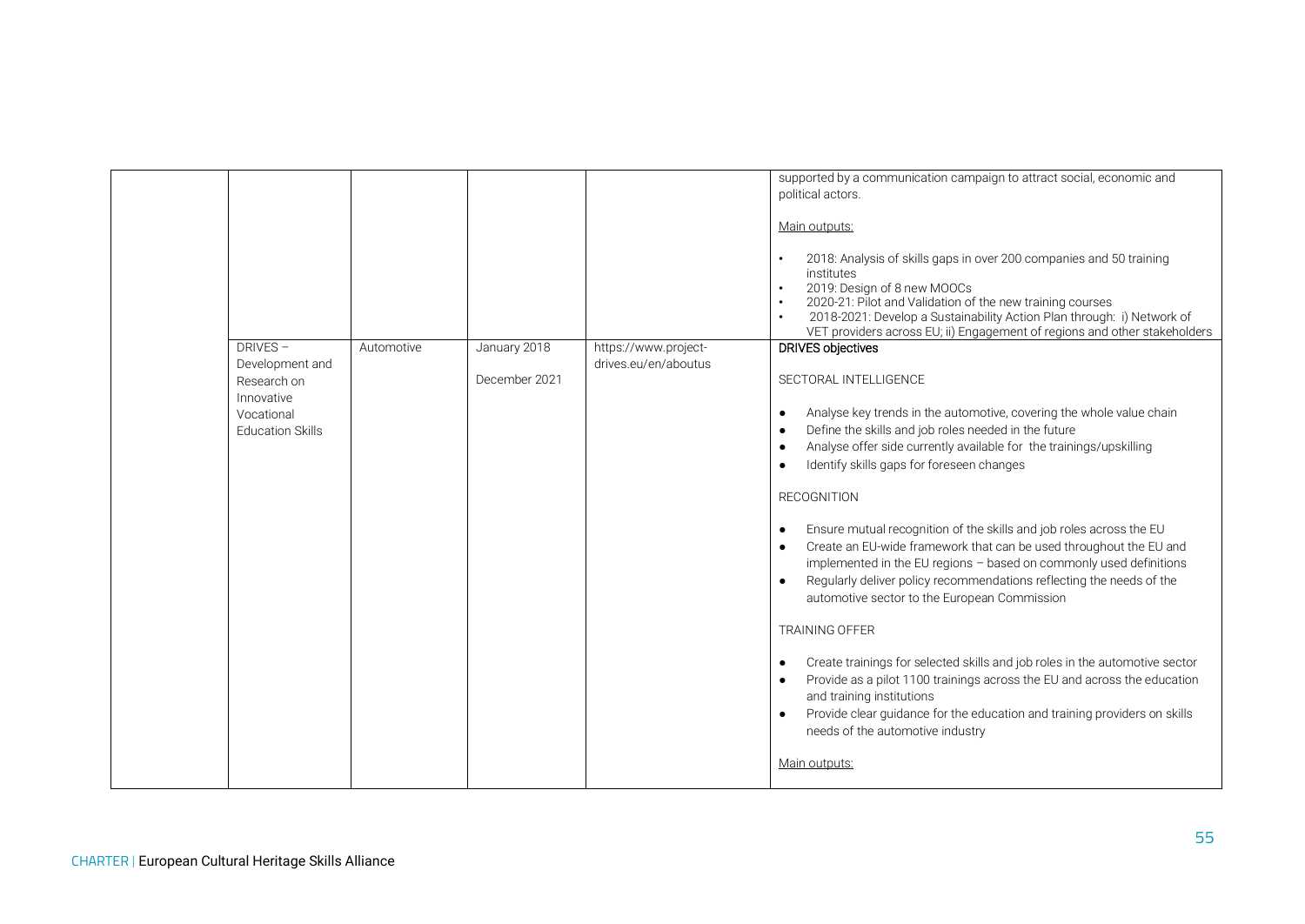|                                                                                                                                      |          |                               |                                     | https://www.project-drives.eu/en/results                                                                                                                                                                                                                                                                                                                                                                                                                                                                                                                                                                                                                                                                                                                                                                                                                                                                                                                                                                                                                                                                                                                                                                                                                                                                                                                                                                                                                                                                                                                |
|--------------------------------------------------------------------------------------------------------------------------------------|----------|-------------------------------|-------------------------------------|---------------------------------------------------------------------------------------------------------------------------------------------------------------------------------------------------------------------------------------------------------------------------------------------------------------------------------------------------------------------------------------------------------------------------------------------------------------------------------------------------------------------------------------------------------------------------------------------------------------------------------------------------------------------------------------------------------------------------------------------------------------------------------------------------------------------------------------------------------------------------------------------------------------------------------------------------------------------------------------------------------------------------------------------------------------------------------------------------------------------------------------------------------------------------------------------------------------------------------------------------------------------------------------------------------------------------------------------------------------------------------------------------------------------------------------------------------------------------------------------------------------------------------------------------------|
| MATES - Maritime<br>Alliance for<br>fostering the<br>European Blue<br>economy through<br>a Marine<br>Technology Skilling<br>Strategy | Maritime | January 2018 -<br>April 2022  | https://www.projectmates.eu         | MATES' objective is to develop a skills strategy that addresses the main drivers<br>of change to the maritime industry, in particular shipbuilding and offshore<br>renewable energy.<br>As a transversal line of action, MATES will carry out a robust dissemination and<br>outreach plan. This aims to increase the attractiveness of the maritime industry,<br>particularly careers in the shipbuilding and offshore renewable energy sectors,<br>while also ensuring future adoption of the strategy.<br>MATES will validate actions and priorities suggested by the skills strategy<br>through the setup of 11 pilot case studies. These case studies will test<br>the MATES concepts on digital skills, green skills, mobility, innovation<br>management, curricula development and ocean literacy.<br>Furthermore, the project will widen perceptions of Ocean Literacy initiatives by<br>embedding an appropriate industrial perspective. It will spread an updated<br>image for the maritime industry and send out a convincing message concerning<br>the high-tech and long-term future of the maritime sector.<br>Main outputs: https://www.projectmates.eu/results/<br>D2.1 Baseline Report on Present Skill Gaps<br>D2.3 Foresight scenarios identifying future skills needs and trends<br>D3.1 Identification of Priorities and Lines of Actions<br>D3.2 Baseline Strategy: identifying priorities, action lines and how MATES<br>Pilot Experiences will contribute to the strategy<br>D4.2 Compilation of Pilot Experience Layman Reports |
|                                                                                                                                      |          |                               |                                     | D5.2 Maritime Technology Skills Strategy<br>D5.3 MATES Sustainability and Long-term Action Plan                                                                                                                                                                                                                                                                                                                                                                                                                                                                                                                                                                                                                                                                                                                                                                                                                                                                                                                                                                                                                                                                                                                                                                                                                                                                                                                                                                                                                                                         |
| NGT - The Next<br>Tourism<br><b>Generation Alliance</b>                                                                              | Tourism  | January 2018<br>December 2021 | https://nexttourismgeneration<br>eu | The Next Tourism Generation Alliance (NTG) is the first European partnership<br>and alliance for improving a collaborative and productive relationship between<br>education and industry. The NTG Alliance will provide employees, employers,                                                                                                                                                                                                                                                                                                                                                                                                                                                                                                                                                                                                                                                                                                                                                                                                                                                                                                                                                                                                                                                                                                                                                                                                                                                                                                           |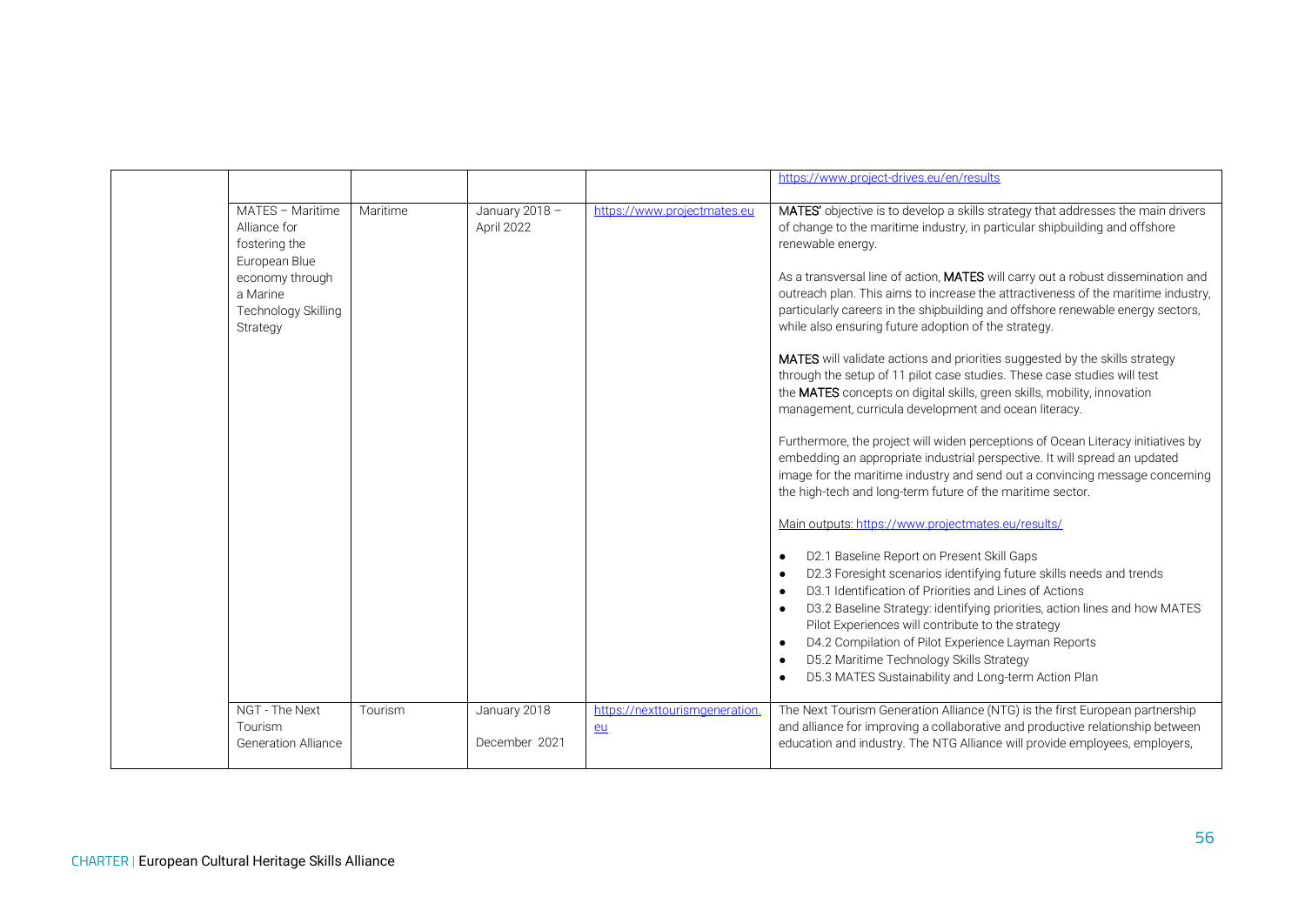|                                                   |                                                                                                                                                                                        |                           |                               |                                                                                                                                                | entrepreneurs, teachers, trainers and students with a set of Core NTG modules<br>in digital, green and social skills.<br>The NTG approach, modules and learning methods will be integrated into the<br>current European VET system and Industry, providing a benchmark, tools and<br>good practice for green and social skills to support sustainable development<br>and digital and technological innovation within 5 sub-sectors operations.<br>Main outputs: https://nexttourismgeneration.eu/research-and-insights/<br>NTG Skills reports: research insights reports written to paint a fuller picture<br>$\bullet$<br>of current skills gaps and future skills needs from primary desk research<br>as well as relevant secondary information from surveys and expert<br>interviews<br>The NTG Skills Resources HUB is a specialist library providing tools and<br>$\bullet$<br>resources to educational providers, industry representatives, students and<br>the general public. |
|---------------------------------------------------|----------------------------------------------------------------------------------------------------------------------------------------------------------------------------------------|---------------------------|-------------------------------|------------------------------------------------------------------------------------------------------------------------------------------------|---------------------------------------------------------------------------------------------------------------------------------------------------------------------------------------------------------------------------------------------------------------------------------------------------------------------------------------------------------------------------------------------------------------------------------------------------------------------------------------------------------------------------------------------------------------------------------------------------------------------------------------------------------------------------------------------------------------------------------------------------------------------------------------------------------------------------------------------------------------------------------------------------------------------------------------------------------------------------------------|
|                                                   | EO4GEO - Towards<br>an innovative<br>strategy for skills<br>development and<br>capacity building in<br>the space geo-<br>information sector<br>supporting<br>Copernicus User<br>Uptake | Space Geo                 | January 2018<br>December 2021 | https://www.copernicus.eu/en<br>/eo4geo-towards-innovative-<br>strategy-skills-development-<br>and-capacity-building-space-<br>geo-information | The EO4GEO project is an alliance for sectoral cooperation dedicated to skills<br>development and capacity building in the Space and geo information sector<br>which in turn supports the Copernicus programme to unleash its full potential in<br>terms of benefits for the EU economy and for its citizens. EO4GEO aims "to<br>improve the use of Copernicus data and services by helping to bridge the gap<br>between the skills demand and supply in the fields of Earth Observation and<br>Geographic Information".<br>Main outputs: https://www.copernicus.eu/en/library/library                                                                                                                                                                                                                                                                                                                                                                                                |
| Sector Skills<br>Alliances 2018 -<br>EAC/A05/2017 | Sector Skills<br>Strategy in Additive<br>Manufacturing                                                                                                                                 | Additive<br>Manufacturing | January 2019<br>December 2022 | https://www.skills4am.eu                                                                                                                       | <b>SAM Project Objectives</b><br>Build a sector skills strategy in AM;<br>$\bullet$<br>Assess and anticipate skills (gaps and shortages) in AM;<br>$\bullet$<br>Support with data the AM European Qualification System and foster<br>$\bullet$<br>wideness of its scope;<br>(Re)design professional profiles according to the industry requirements;<br>Develop specific relevant qualifications to be delivered for the AM Sector;                                                                                                                                                                                                                                                                                                                                                                                                                                                                                                                                                   |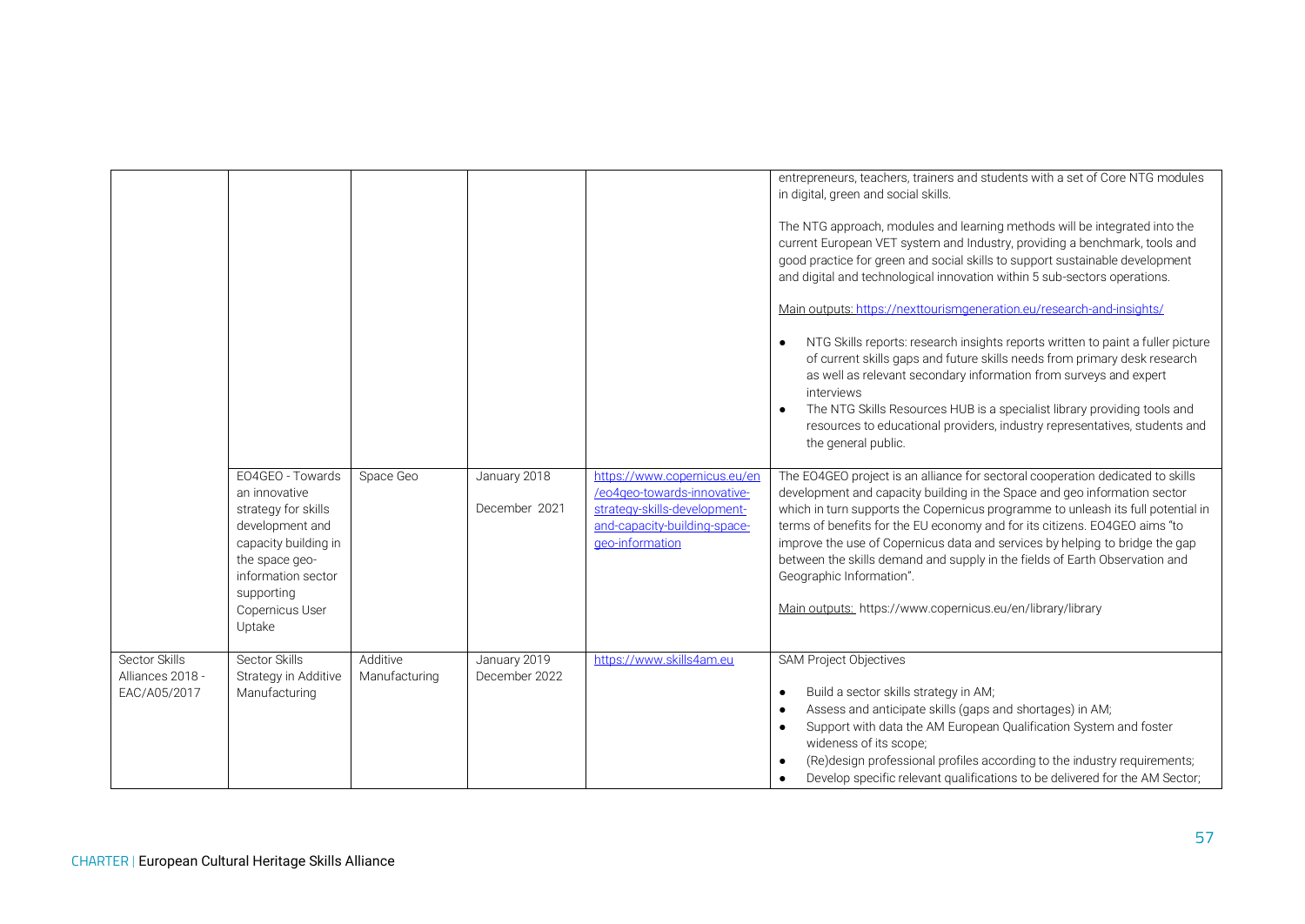|                                                      |              |                               |                                                 | Increase the attractiveness of the sector to young people, whilst promoting<br>gender balance;<br>Strengthen education-research-industry partnerships and encourage<br>creativity "in companies and relevant educational and scientific<br>institutions";<br>Track students, trainees and job seekers and promote match making<br>between job offer and search.<br>By doing these, SAM ambitious challenge is to develop a Sector Skills<br>Strategy in Additive Manufacturing by establishing a platform for AM skills<br>at European, National and Regional levels.<br>Main outputs: https://www.skills4am.eu/results.html<br>D1.4 Professional Profiles/Set of Skills Roadmap<br>Assessment of current and future skills in AM<br>Methodology for developing and revising professional profiles and skills<br>D4.5 Reports on the Analysis and Validation of Needs<br>D4.9 Mapping of projects in AM<br>D4.10 Sector Skills Strategy Roadmap<br>Piloting of the methodology for developing and revising professional<br>profiles and skills<br>D6.5 New Professional Profiles /Qualifications and Units of Learning<br>Outcomes<br>D6.7 AM Updated Catalogue |
|------------------------------------------------------|--------------|-------------------------------|-------------------------------------------------|-----------------------------------------------------------------------------------------------------------------------------------------------------------------------------------------------------------------------------------------------------------------------------------------------------------------------------------------------------------------------------------------------------------------------------------------------------------------------------------------------------------------------------------------------------------------------------------------------------------------------------------------------------------------------------------------------------------------------------------------------------------------------------------------------------------------------------------------------------------------------------------------------------------------------------------------------------------------------------------------------------------------------------------------------------------------------------------------------------------------------------------------------------------------|
| Skills Blueprint for<br>the Construction<br>Industry | Construction | January 2019<br>December 2022 | https://constructionblueprint.e<br>u/it/home-2/ | This Blueprint will define a Sectoral Skills Strategy. The project includes the<br>following activities:<br>Collecting good practices at national and regional level to illustrate<br>and promote other initiatives addressing skill gaps, integrated in an<br>Interactive Map.<br>Designing and piloting training curricula for Energy Efficiency, Circular<br>Economy and Digitalisation for the construction industry; also<br>different online trainings (Massive Open Online Course -MOOC-) on                                                                                                                                                                                                                                                                                                                                                                                                                                                                                                                                                                                                                                                             |
|                                                      |              |                               |                                                 | these topics will be available.<br>Creating a tool (Observatory) to provide valuable information about<br>particular skill needs at regional/national level.                                                                                                                                                                                                                                                                                                                                                                                                                                                                                                                                                                                                                                                                                                                                                                                                                                                                                                                                                                                                    |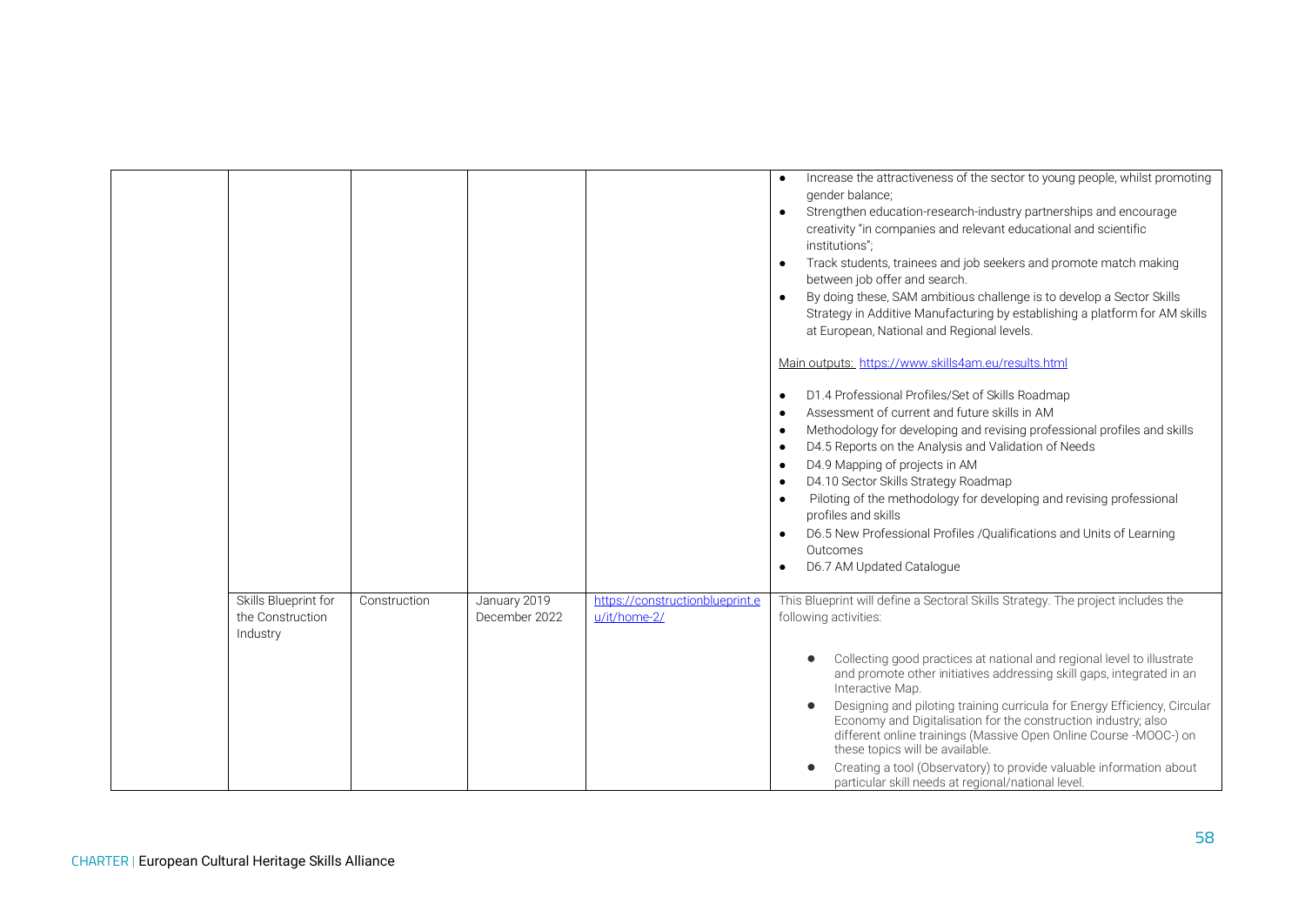|                                                                   |          |                               |                         | Identificating and selecting occupational profiles that should be<br>updated in terms of Energy Efficiency, Circular Economy and<br>Digitalisation.<br>Carrying out an outreach campaign for the Construction industry to<br>promote its attractiveness among youngsters and women, identifying<br>and promoting solutions to facilitate mobility of construction workers<br>in Europe.<br>Creating a new virtual tool (website) where all project outputs will be<br>available for stakeholders, as well as a Sector Skills Alliance platform<br>for collaborative work.<br>Blueprint will be starting deployed by getting main market players involved<br>(Education-Economic-Political-Environment-Civil Society/Cultural) taking up<br>opportunities to make the best of their talents. They will constitute together with<br>the partnership, the Sector Skills Alliance, the necessary driver to push a<br>sustainable sectoral strategy and Blueprint implementation.<br>Main outputs: https://constructionblueprint.eu/results/                                                                                                            |
|-------------------------------------------------------------------|----------|-------------------------------|-------------------------|----------------------------------------------------------------------------------------------------------------------------------------------------------------------------------------------------------------------------------------------------------------------------------------------------------------------------------------------------------------------------------------------------------------------------------------------------------------------------------------------------------------------------------------------------------------------------------------------------------------------------------------------------------------------------------------------------------------------------------------------------------------------------------------------------------------------------------------------------------------------------------------------------------------------------------------------------------------------------------------------------------------------------------------------------------------------------------------------------------------------------------------------------|
| Futureproof Skills<br>for the Maritime<br><b>Transport Sector</b> | Maritime | January 2019<br>December 2022 | https://www.skillsea.eu | SKILLSEA aims at ensuring that the region's maritime professionals possess<br>key digital, green and soft management skills for the rapidly changing maritime<br>labour market. It seeks to not only produce a sustainable skills strategy for<br>European maritime professionals, but also to increase the number of these<br>professionals - enhancing the safety and efficiency of this vital sector.<br>The future-proof project is developed by the industry's social partners,<br>the European Community Shipowners' Associations (ECSA) and the European<br>Transport Workers' Federation (ETF) and is comprised of a consortium from<br>national maritime authorities, shipping companies, shipowners' associations,<br>maritime trade unions and maritime education providers from 16 countries in<br>Europe.<br>Key aims and objectives include:<br>Analysing the effect of technological developments on the industry's skills<br>requirements<br>An even better match between the industry's skills needs and the<br>education and training of maritime professionals<br>Overcoming barriers to the mobility of maritime professionals |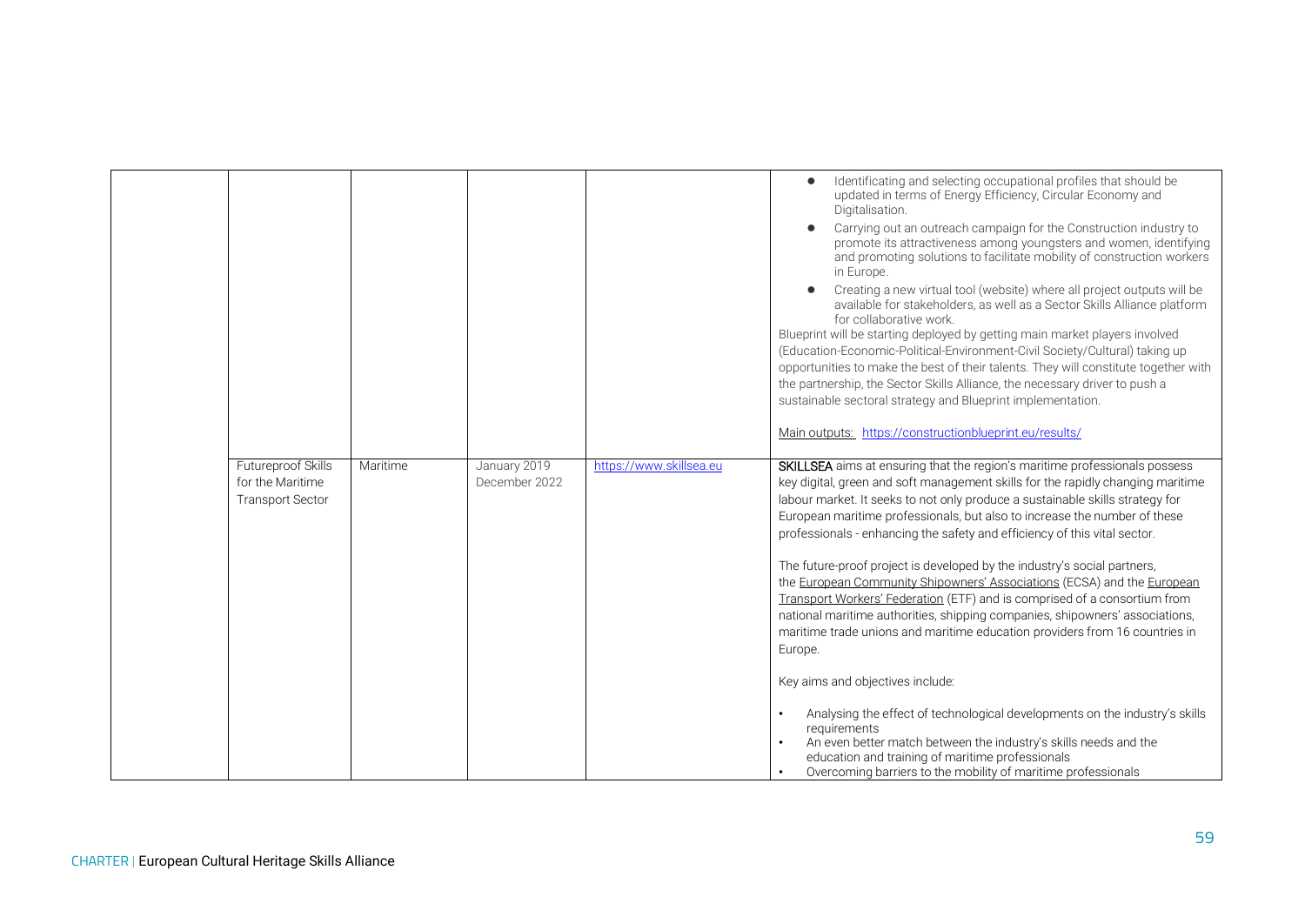|                                                   |                                                                                               |                                                       |                                |                                               | Improving cooperation and synergy between education providers, maritime<br>authorities and the industry<br>Ensuring that Europe retains a world-leading access to maritime skills and<br>$\bullet$<br>experience for improved competitiveness<br>Main outputs: https://www.skillsea.eu/index.php/results/public-deliverables<br>D1.1.2 Current and skills needs (Reality & Mapping)<br>D1.1.3 Future Skills and competence needs (Possible future development)<br>D2.2 Educational Packages for specified skills<br>D2.4 Guide on Business/Education Partnerships<br>D3.1 Strategy Plan Framework - Summary<br>D3.2 Measuring evaluation strategies in MET<br>D3.3 Employability, Anticipating Skills needs and GAP measurement<br>$\bullet$<br>D3.4 Internationalized Strategies in Maritime Education Training<br>D3.5 Maritime Education Training and its stakeholders: interconnections<br>and strategies<br>D3.6 BLUEPRINT Maritime Shipping Portal<br>D3.7 Strategy key findings<br>$\bullet$<br>D5.2 The Roadmap towards a sustainable skills strategy |
|---------------------------------------------------|-----------------------------------------------------------------------------------------------|-------------------------------------------------------|--------------------------------|-----------------------------------------------|---------------------------------------------------------------------------------------------------------------------------------------------------------------------------------------------------------------------------------------------------------------------------------------------------------------------------------------------------------------------------------------------------------------------------------------------------------------------------------------------------------------------------------------------------------------------------------------------------------------------------------------------------------------------------------------------------------------------------------------------------------------------------------------------------------------------------------------------------------------------------------------------------------------------------------------------------------------------------------------------------------------------------------------------------------------|
|                                                   | <b>Blueprint "New</b><br>Skills Agenda<br>Steel": Industry-<br>driven sustainable<br>European | <b>Steel Skills</b><br>Agenda and<br>Strategy - Steel | January 2019<br>December 2022  | https://www.estep.eu/essa/                    | ESTEP's mission aims to engage in collaborative EU actions and projects on<br>technology, which are tackling EU challenges (notably on renewable energy,<br>climate change (low-carbon emission), circular economy) in order to create a<br>sustainable EU steel industry. This is namely done by disseminating results of<br>projects, by facilitating a supportive environment for collaborative projects, by<br>the Strategic Research Agenda and by the active network of ESTEP's<br>community.<br>https://www.estep.eu/library/publications/<br>Main outputs:                                                                                                                                                                                                                                                                                                                                                                                                                                                                                            |
| Sector Skills<br>Alliances 2019 -<br>EAC/A03/2018 | Alliance for<br><b>Batteries Training</b><br>and Skills                                       | <b>Batteries for</b><br>electro-mobility              | December 2019<br>December 2023 | https://www.project-<br>albatts.eu/en/aboutus | The Alliance for Batteries Technology, Training and Skills (ALBATTS) aims to be<br>a major contribution to the green mobility in Europe. As the European battery<br>value chain is being developed, organisations from the demand and supply side<br>of skills/competences are brought together, to establish a Blueprint for<br>preparedness of future skills across Europe.<br>VET providers and Universities will work in coordination with the demand side in<br>order to identify and develop the relevant competences required to fulfil their<br>economic activity. The bridging with national authorities will be permanent to                                                                                                                                                                                                                                                                                                                                                                                                                        |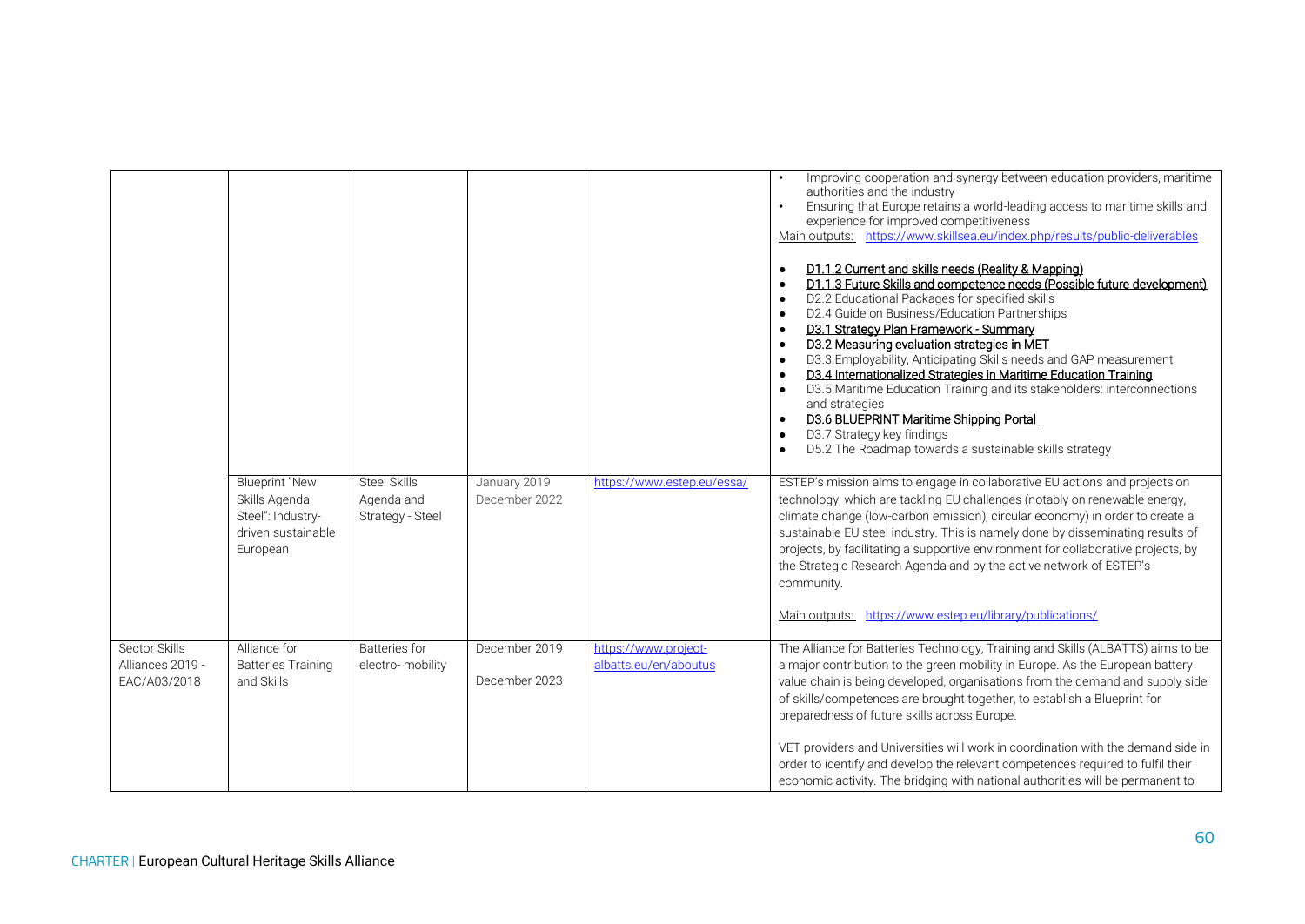|                                                                                                                                                                                     |                                                                    |                                |                                         | assure inclusion of produced curricula and learning materials into the national<br>qualification frameworks. Appropriate measures and education and training<br>materials are to be prepared according to local or horizontal context.<br>Main outputs https://www.project-albatts.eu/en/results<br>D3.3 - Desk Research and Data Analysis of the sector as a whole-Release<br>$\bullet$<br>D3.4 - Survey results for Battery sector<br>$\bullet$<br>D3.5 - Analysis of Future Needs<br>$\bullet$<br>D4.1 - Desk research and data analysis for subsector ISIBA - Release 1<br>D4.2 - Survey results for sub-sector Stationary and Industrial Battery<br>$\bullet$<br>Applications<br>D4.3 - Future Needs Definition for sub-sector<br>$\bullet$<br>D4.5 Sectoral Intelligence definition for sub-sector ISIB - Release 1<br>D6.1 - Report on State-of-Art of job roles and education in sector<br>$\bullet$                |
|-------------------------------------------------------------------------------------------------------------------------------------------------------------------------------------|--------------------------------------------------------------------|--------------------------------|-----------------------------------------|-----------------------------------------------------------------------------------------------------------------------------------------------------------------------------------------------------------------------------------------------------------------------------------------------------------------------------------------------------------------------------------------------------------------------------------------------------------------------------------------------------------------------------------------------------------------------------------------------------------------------------------------------------------------------------------------------------------------------------------------------------------------------------------------------------------------------------------------------------------------------------------------------------------------------------|
| Addressing the<br>current and Future<br>skill needs for<br>sustainabilty,<br>digitalization, and<br>the bio-Economy in<br>AgricuLture:<br>European skills<br>agenDa and<br>Strategy | Bio-economy, new<br>technologies &<br>innovation in<br>agriculture | December 2019<br>December 2023 | https://www.erasmus-<br>fields.eu/home/ | FIELDS will rely on previous activities and competences represented in the large<br>consortium to define a sectoral skills strategy. FIELDS project will also rely on<br>two on-going activities led by BIC (Bio-Based Industries Consortium) and CEPI<br>(Confederation of European Paper Industrie), which aim at identifying skills<br>needs and skill gaps in the bio-economy sector and the forestry sector as well<br>as soft skills, sustainability and digitalization.<br>The projects database provides information on the state of the art of the<br>European projects with reference of agriculture, forest and related sectors (Bio-<br>economy, Digitalisation, Soft skills and Sustainability).<br>Main outputs https://www.erasmus-fields.eu/articoli-test/<br>Stakeholder strategic plan and analysis report<br><b>Trend and scenario analysis</b><br>Curricula<br>$\bullet$<br>Best practices<br>$\bullet$ |
| Assets+ Alliance<br>for Strategic Skills<br>addressing                                                                                                                              | Defence<br>technologies                                            | January 2020<br>December 2023  | https://assets-plus.eu                  | The ASSETs+ project aspires to build a sustainable human resources<br>supply chain which allows defence sector companies to innovate by<br>both attracting highly-skilled young workers and upskilling their                                                                                                                                                                                                                                                                                                                                                                                                                                                                                                                                                                                                                                                                                                                |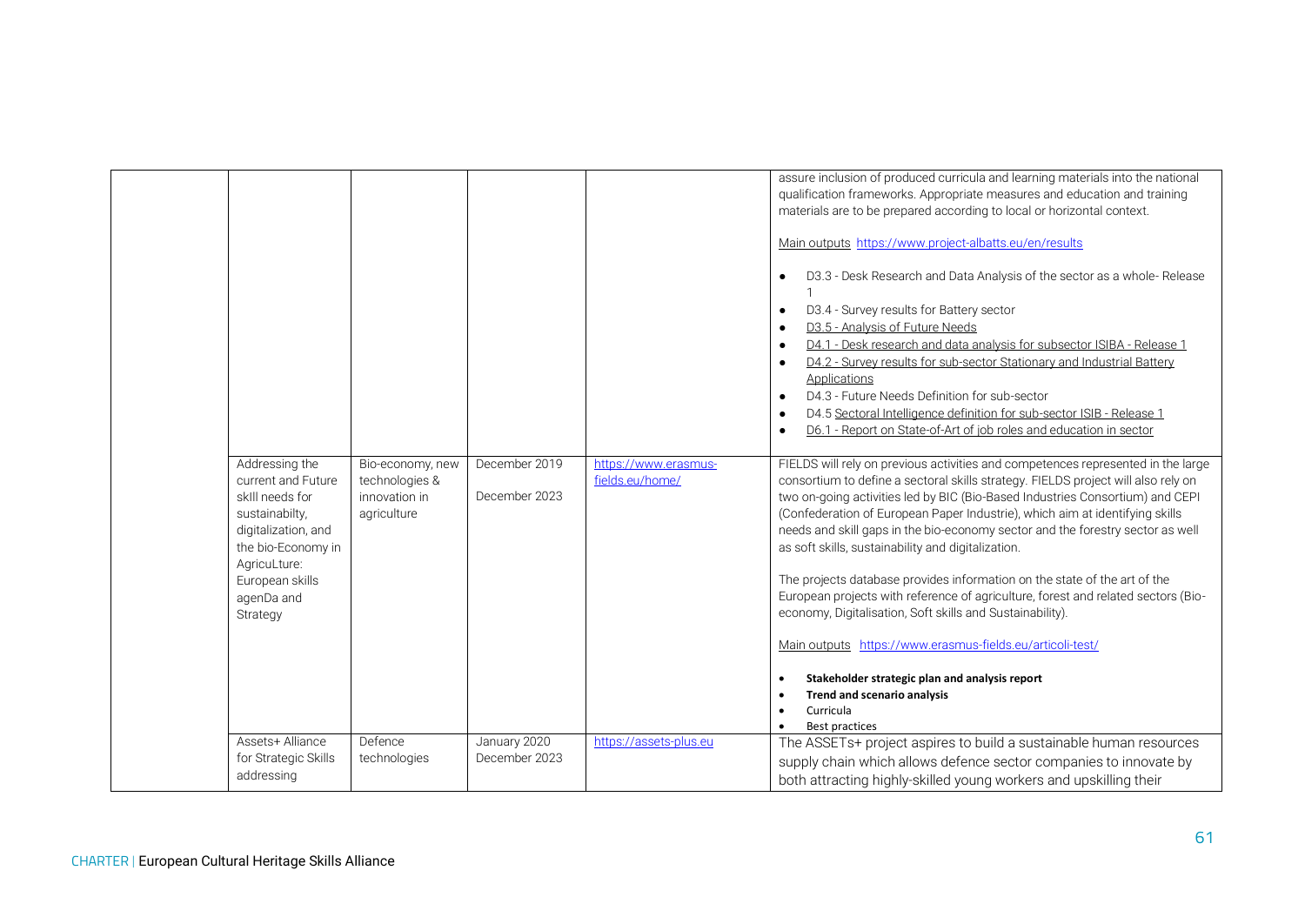| Emerging<br>Technologies in<br>Defence              |                                                |                               |                                             | employees thanks to customised, complementary education & training<br>programmes addressing these main<br>technologies: Robotics/Autonomous Systems/Artificial Intelligence,<br>Cyber Security and C4ISTAR.<br>The ASSETs+ project will focus on 4 main activities:<br>Skill Strategy to translate the selected technologies into actionable sets of<br>1.<br>relevant fine-grained skills to be (potentially) transformed into new job<br>profiles<br>2.<br>Design of three training programmes to address high-school students,<br>university students, employees<br>E&T programme realisation and improvement<br>3.<br>Development of community of practice (i) and body of knowledge (ii) to<br>4.<br>promote new skills acquisition, development and retention<br>Main outputs https://assets-plus.eu/results/<br>Technologies Roadmap.                             |
|-----------------------------------------------------|------------------------------------------------|-------------------------------|---------------------------------------------|--------------------------------------------------------------------------------------------------------------------------------------------------------------------------------------------------------------------------------------------------------------------------------------------------------------------------------------------------------------------------------------------------------------------------------------------------------------------------------------------------------------------------------------------------------------------------------------------------------------------------------------------------------------------------------------------------------------------------------------------------------------------------------------------------------------------------------------------------------------------------|
|                                                     |                                                |                               |                                             | Skills Blueprint.<br>Body of Knowledge.                                                                                                                                                                                                                                                                                                                                                                                                                                                                                                                                                                                                                                                                                                                                                                                                                                  |
| <b>EDucation for</b><br>Digitalisation of<br>Energy | Digitalisation of<br>the energy value<br>chain | January 2020<br>December 2023 | https://www.edsoforsmartgrid<br>s.eu/eddie/ | EDDIE is aimed to create a Sector Skill Alliance by bringing together all the<br>relevant stakeholders in the Energy value chain, from industry, education and<br>training providers until legal authorities.<br>The main objective of this SSA is to develop a long -driven Blueprint for the<br>digitalisation of the European Energy sector to enable the matching between the<br>current and future demand of skills necessary for the digitalisation of the energy<br>sector and the supply of improved Vocational Education and Training (VET). An<br>interdisciplinary approach is also sought, including green and soft skills with a<br>high collaborations of workers by using participatory approaches through<br>Information and Communication Technologies (ICT) methodologies.<br>Main outputs: https://www.edsoforsmartgrids.eu/category/position-papers/ |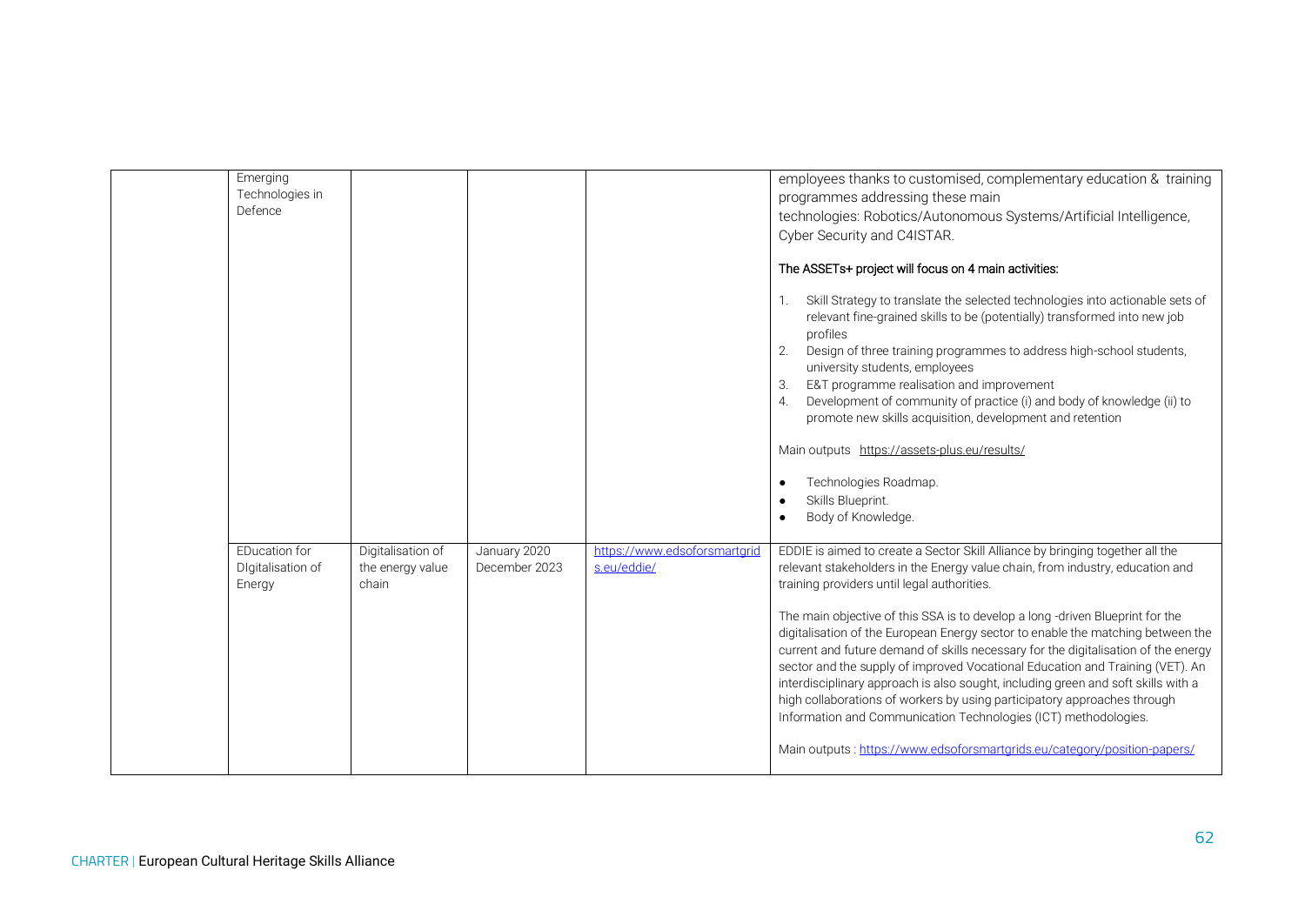|                                                                                                                                            |                                                             |                                |                                                       | https://www.edsoforsmartgrids.eu/type-of-project/technical-expertise/                                                                                                                                                                                                                                                                                                                                                                                                                                                                                                                                                               |
|--------------------------------------------------------------------------------------------------------------------------------------------|-------------------------------------------------------------|--------------------------------|-------------------------------------------------------|-------------------------------------------------------------------------------------------------------------------------------------------------------------------------------------------------------------------------------------------------------------------------------------------------------------------------------------------------------------------------------------------------------------------------------------------------------------------------------------------------------------------------------------------------------------------------------------------------------------------------------------|
| SPIRE-SAIS - Skills<br>Alliance for<br>Industrial<br>Symbiosis - A<br>Cross-sectoral<br>Blueprint for a<br>Sustainable<br>Process Industry | Energy intensive<br>industries /<br>industrial<br>symbiosis | November 2019<br>November 2023 | https://www.spire2030.eu/sai<br>S                     | The SPIRE-SAIS project aims to develop an industry-driven and proactive skills<br>strategy that will assist the wider implementation and exploitation of industrial<br>symbiosis and energy efficiency across the energy intensive industrial sectors<br>represented in SPIRE: chemicals, steel, engineering, non-ferrous metals, minerals,<br>water, cement, and ceramics. The new skills developed will help unfold the<br>potential of digital transformation within SPIRE companies and beyond. The<br>project will build on the existing coordination, projects and activities of SPIRE in<br>a truly cross-sectoral approach. |
|                                                                                                                                            |                                                             |                                |                                                       | Educational modules and tools for greater awareness of the needs and<br>opportunities provided by improved industrial symbiosis and energy efficiency<br>will be developed. New skills, including digital skills, for the practical<br>implementation of industrial symbiosis in globally competitive industries will be<br>identified that anticipate the skills requirements of industry and allow proactive<br>practical activities to meet the future skills needs of the Energy Intensive<br>Industries in Europe and beyond.                                                                                                  |
|                                                                                                                                            |                                                             |                                |                                                       | Main outputs: https://www.spire2030.eu/sais<br>D2.1 Industrial Symbiosis and Energy Efficiency in European Process<br>Industry: State of Art and Future Scenario<br>Factsheet - WP2 Technological Development<br>Factsheet - WP3 Skills Requirements<br>Factsheet - WP4 VET Systems                                                                                                                                                                                                                                                                                                                                                 |
| METIS-<br>MicroElectronics<br>Training, Industry<br>and Skill                                                                              | Microelectronic<br>manufacturing &<br>design                | November 2019<br>October 2023  | https://www.metis4skills.eu/t<br>ag/microelectronics/ | METIS implements a new strategic approach to sectoral cooperation on skills for<br>microelectronics by involving the key players across industry, education &<br>training and regulatory/certification bodies. To this end, METIS will:<br>Develop the Microelectronics Sector Skills Strategy<br>Define and refine occupational profiles based on existing competence<br>frameworks and the ESCO classification system of skills, competences,<br>qualifications and occupations.<br>Introduce innovative learning-outcome-based VET<br>curricula jointly<br>developed by industry & education                                     |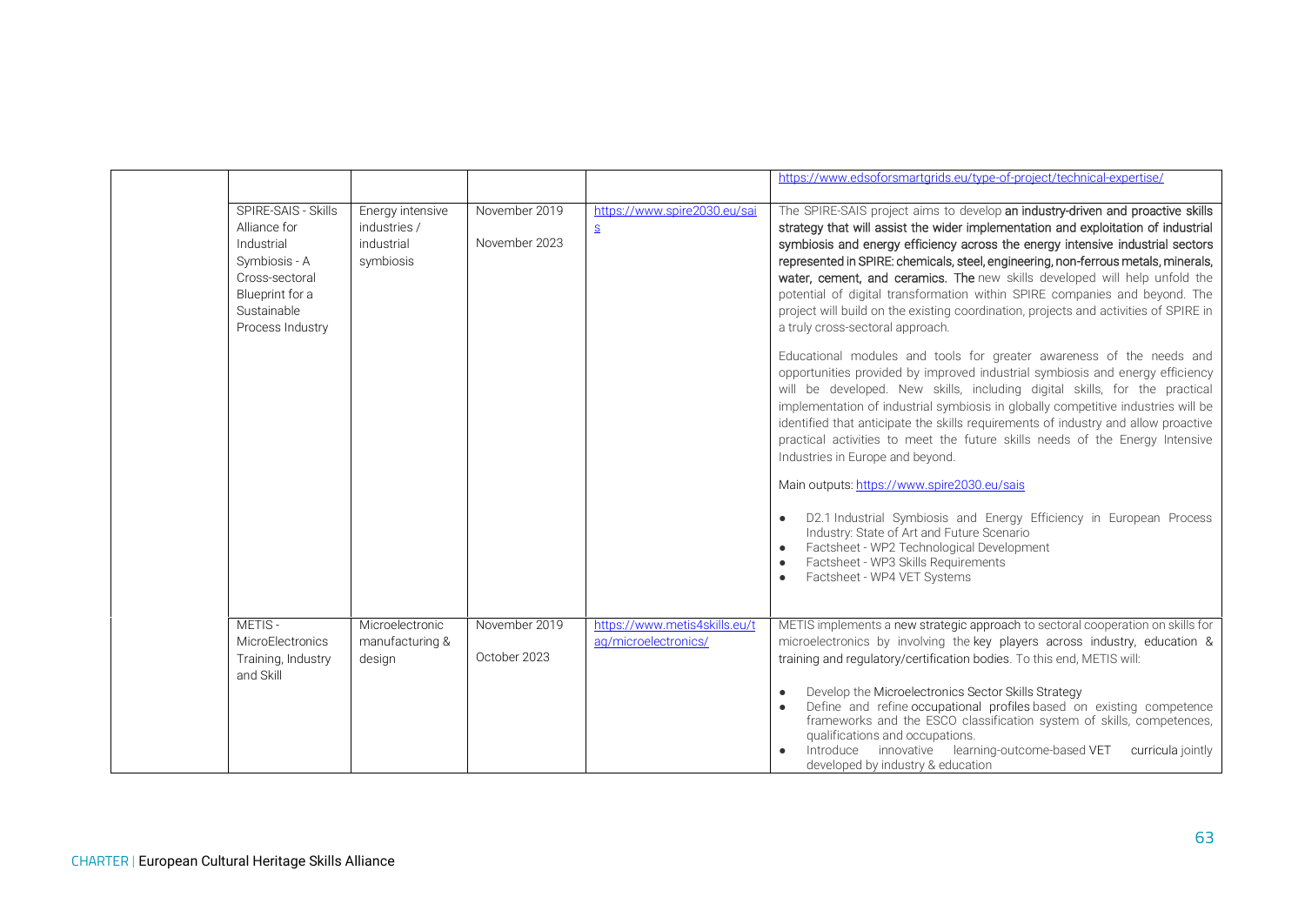|                                                   |                                                                                                            |                   |                               |                                        | Benchmark and align the METIS curricula and training with ESCO, EQF and<br>EQVET principles of quality and relevance.<br>Enhance the visibility of the microelectronics sector as a professional<br>$\bullet$<br>option.<br>Establish the Microelectronics Observatory & Skills Council.<br>$\bullet$<br>Main outputs: https://www.metis4skills.eu/deliverables/                                                                                                                                                                                                                                                                                                                                                                                                                                                                                                                                                                                                                                   |
|---------------------------------------------------|------------------------------------------------------------------------------------------------------------|-------------------|-------------------------------|----------------------------------------|----------------------------------------------------------------------------------------------------------------------------------------------------------------------------------------------------------------------------------------------------------------------------------------------------------------------------------------------------------------------------------------------------------------------------------------------------------------------------------------------------------------------------------------------------------------------------------------------------------------------------------------------------------------------------------------------------------------------------------------------------------------------------------------------------------------------------------------------------------------------------------------------------------------------------------------------------------------------------------------------------|
| Sector Skills<br>Alliances 2020<br>- EAC/A02/2019 | CHAISE - A<br><b>Blueprint</b> for<br>Sectoral<br>Cooperation on<br><b>Blockchain Skill</b><br>Development | Blockchain        | November 2020<br>October 2024 | https://chaise-<br>blockchainskills.eu | As a Sector Skills Alliance, CHAISE addresses the growing demand for blockchain<br>and distributed ledger technologies (DLTs) skills in Europe. The core mission of<br>CHAISE is to develop a strategic approach on blockchain skills development for<br>Europe. CHAISE will deliver future-proof training solutions, in order to tackle<br>blockchain skill shortages and to respond to the current and future skill needs of<br>the European Blockchain workforce.<br>Main intended Results:<br>A European Blockchain Skills Strategy<br>$\bullet$<br>A 5-semester Blockchain VET Programme<br>The first-ever "blockchain specialist" occupational profile<br>$\bullet$<br>National & European Blockchain Skills Ecosystems<br>$\bullet$<br>Transnational mobility schemes for Blockchain students & professionals<br>$\bullet$<br>A forecasting mechanism to anticipate future blockchain skill needs<br>$\bullet$<br>Main outputs https://chaise-blockchainskills.eu/publications-and-reports/ |
|                                                   | CHARTER-<br>Cultural Heritage<br>Actions to Refine<br>Training, Education<br>and Roles                     | Cultural Heritage | January 2021<br>December 2024 | https://charter-alliance.eu            | <b>CHARTER,</b> the European Cultural Heritage Skills Alliance, brings together and<br>represents the whole range of the cultural heritage sector in Europe. Charter<br>strives towards making apparent the value of cultural heritage and creating a<br>resilient and responsive sector.<br>CHARTER works towards creating a lasting, comprehensive strategy that will<br>guarantee Europe has the necessary cultural heritage skills to support<br>sustainable societies and economies.<br>Main outputs https://charter-alliance.eu/results/                                                                                                                                                                                                                                                                                                                                                                                                                                                     |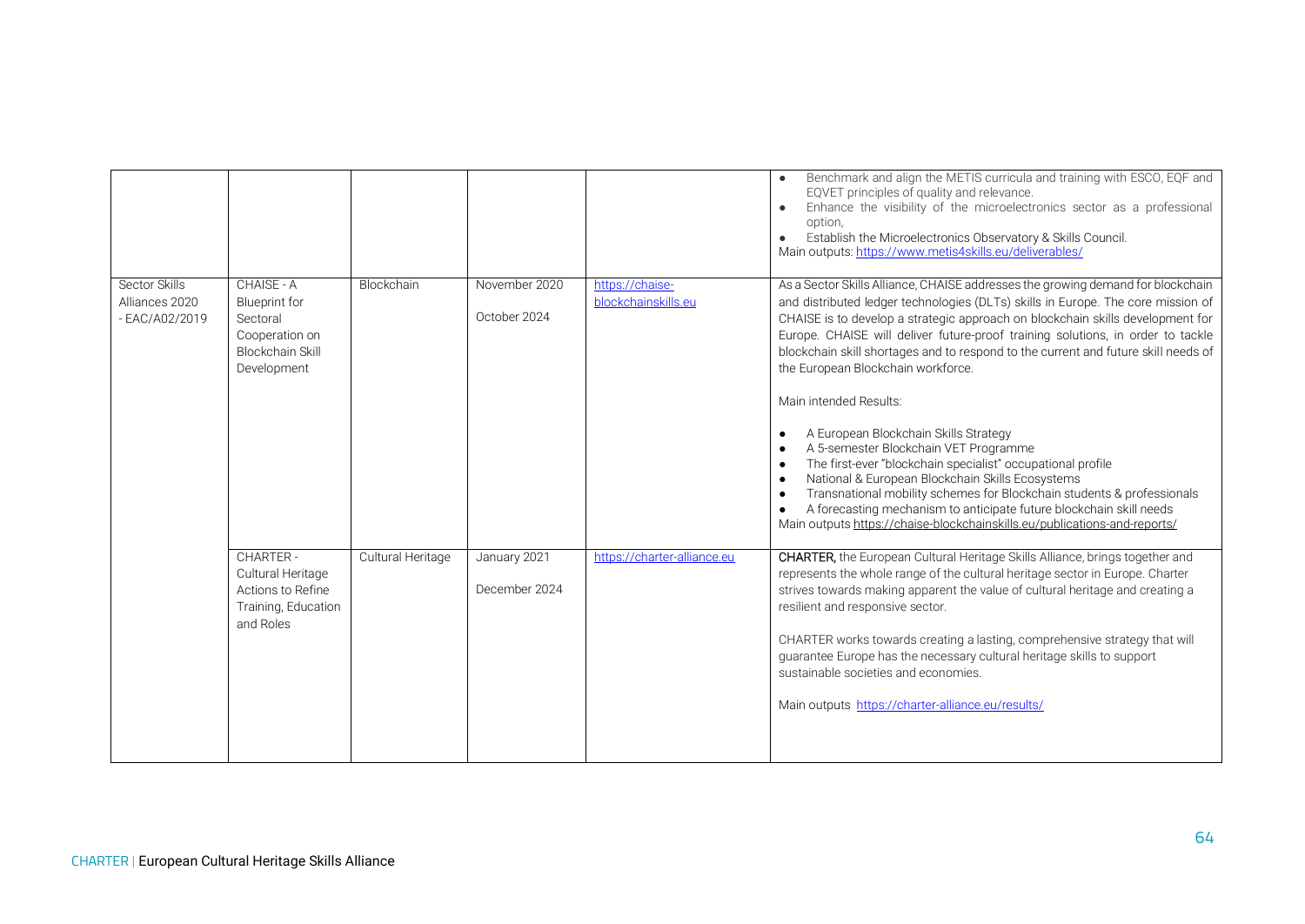| <b>REWIRE -</b>             | Cybersecurity   | November 2020 | https://rewireproject.eu/about | The Cybersecurity Skills Alliance - New Vision for Europe - REWIRE project                |
|-----------------------------|-----------------|---------------|--------------------------------|-------------------------------------------------------------------------------------------|
| <b>Cybersecurity Skills</b> |                 |               |                                | develops a Blueprint for the Cybersecurity industry and a concrete European               |
| Alliance - A New            |                 | October 2024  |                                | Cybersecurity Skills Strategy. It brings together 25 partners from academia and           |
| Vision for Europe           |                 |               |                                | VET, cybersecurity industry, non-cyber industries, certification partners and             |
|                             |                 |               |                                | umbrella organizations. Its work builds upon four pilot projects: CONCORDIA,              |
|                             |                 |               |                                | SPARTA, ECHO, CyberSec4Europe implemented with the support of the European                |
|                             |                 |               |                                | Union's Horizon 2020 research and innovation programme.                                   |
|                             |                 |               |                                |                                                                                           |
|                             |                 |               |                                | Main outputs https://rewireproject.eu/results/#1585668826964-d63cf46d-                    |
|                             |                 |               |                                | 9bc0                                                                                      |
|                             |                 |               |                                |                                                                                           |
|                             |                 |               |                                | R2.1.1 PESTLE Analysis results                                                            |
|                             |                 |               |                                | R2.2.2 Cybersecurity Skills Needs Analysis                                                |
|                             |                 |               |                                | R2.2.3 Methodology to anticipate future needs                                             |
|                             |                 |               |                                | R2.3.1 Cybersecurity Skills Strategy                                                      |
|                             |                 |               |                                | R3.2.1 European Cybersecurity Blueprint                                                   |
|                             |                 |               |                                | R3.3.1 Cybersecurity skills Framework                                                     |
|                             |                 |               |                                | R3.4.1 Mapping the framework to existing courses and schemes                              |
|                             |                 |               |                                | R3.5.1 Cybersecurity career pathway analysis                                              |
|                             |                 |               |                                | R3.6.1 European Cybersecurity Blueprint                                                   |
|                             |                 |               |                                | Blueprint Toolbook (for educational providers)                                            |
| <b>STAFFER - Skill</b>      | Rail supply and | November 2020 | https://www.railstaffer.eu     | STAFFER is a four-year, European Commission-funded Blueprint project focused              |
| <b>Training Alliance</b>    | transport       |               |                                | on the topic of skills in the rail sector. A large share of the workforce is expected     |
| For the Future              | industries      | October 2024  |                                | to retire in the next 10 years and the sector is currently experiencing both a severe     |
| European Rail               |                 |               |                                | skill shortage and a need for re/upskilling. STAFFER will deliver human capital           |
| System                      |                 |               |                                | solutions for all levels of the rail value chain, gaining the holistic view of the sector |
|                             |                 |               |                                | as a system of systems, unifying the European rail world                                  |
|                             |                 |               |                                |                                                                                           |
|                             |                 |               |                                | Project objectives                                                                        |
|                             |                 |               |                                |                                                                                           |
|                             |                 |               |                                | Identifying skills needs: staffer will help operators, infrastructure managers            |
|                             |                 |               |                                | and suppliers anticipate their competence needs of tomorrow                               |
|                             |                 |               |                                | Adapting curricula: design new training curricula to complement existing                  |
|                             |                 |               |                                | training programmes and adapt existing ones to meet future challenges                     |
|                             |                 |               |                                | Facilitating transnational mobility: our consortium's work will allow the                 |
|                             |                 |               |                                | development of a framework facilitating transnational mobility for students,              |
|                             |                 |               |                                | apprentices, trainees, or other staff groups in the rail industry                         |
|                             |                 |               |                                | Developing a long-term strategy: this initiative will help the whole rail sector          |
|                             |                 |               |                                | come together around a long-term action plan for skills.                                  |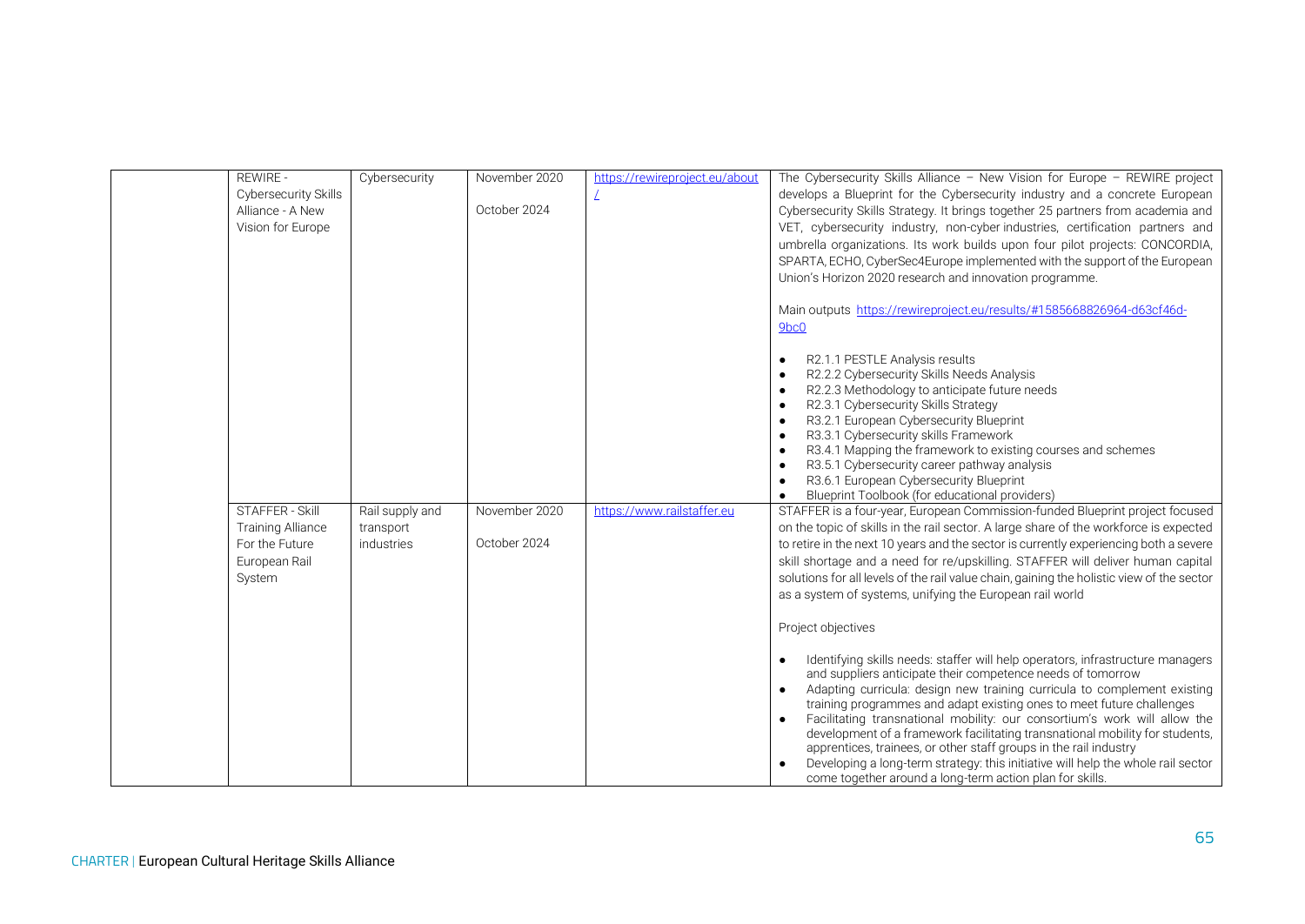|                                                                                                           |                                               |                               |                                                                               | Main outputs https://www.railstaffer.eu/publications-resources/deliverables/                                                                                                                                                                                                                                                                                                                                                                                                                                                                                                                                                                        |
|-----------------------------------------------------------------------------------------------------------|-----------------------------------------------|-------------------------------|-------------------------------------------------------------------------------|-----------------------------------------------------------------------------------------------------------------------------------------------------------------------------------------------------------------------------------------------------------------------------------------------------------------------------------------------------------------------------------------------------------------------------------------------------------------------------------------------------------------------------------------------------------------------------------------------------------------------------------------------------|
| The European<br>Software Skills<br>Alliance                                                               | Software services                             | November 2020<br>October 2024 | https://www.digitaleurope.org<br>/essa-european-software-<br>skills-alliance/ | ESSA will formulate and deliver a European strategy to address skill mismatches<br>and shortages in the Software Sector and deliver appropriate and future-focused<br>training, qualifications and mobility solutions, geared towards sectoral realities<br>and needs.                                                                                                                                                                                                                                                                                                                                                                              |
|                                                                                                           |                                               |                               |                                                                               | The global objective of ESSA is to design and implement a highly innovative,<br>effective and sustainable Software Skills Strategy and VET Training<br>Programme for Europe that will ensure the skills needs of the rapidly expanding<br>and evolving software sector can be met in the short, medium and long term. The<br>strategy will be market demand-led at its core, continuously adapting and<br>evolving to address current and future market needs in order to support growth,<br>innovation and competitiveness in the sector.                                                                                                          |
| <b>Blueprint</b> for<br>Sectoral<br>Cooperation on<br>Skills in Work<br>Integration Social<br>Enterprises | Work integration<br>and social<br>enterprises | January 2021<br>December 2024 | http://www.bwiseproject.eu                                                    | B-WISE (Blueprint for Sectoral Cooperation on Skills in Work Integration Social<br>Enterprises) is an Erasmus+ project that aims to develop a European strategy<br>(Blueprint) to address the skills needs, in particular regarding digital skills, in the<br>Work Integration Social Enterprises (WISEs) sector.<br>The B-WISE project will:                                                                                                                                                                                                                                                                                                       |
|                                                                                                           |                                               |                               |                                                                               | Identify the skill gaps - mainly digital skill gaps;<br>Chart the skills that the sector will need in the future;<br>Develop a credible and sustainable plan to match demand<br>(employees/employers) and supply (VET providers) of identified skills<br>needs:<br>Update the transnational vocational training curricula according to the new<br>needs of the labour market;<br>Support the exchange of good practices at national and regional level;<br>Enhance the attractiveness of the WISEs sector as a career choice.<br>To reach these goals and prepare WISEs to face future challenges, the project<br>implements the following actions: |
|                                                                                                           |                                               |                               |                                                                               | Develop a report to provide an overview of the WISEs sector across Europe<br>and identify the skills needs in the sector.<br>Design three training curricula to meet the skills gaps of workers in<br>integration, their supporters and their managers.                                                                                                                                                                                                                                                                                                                                                                                             |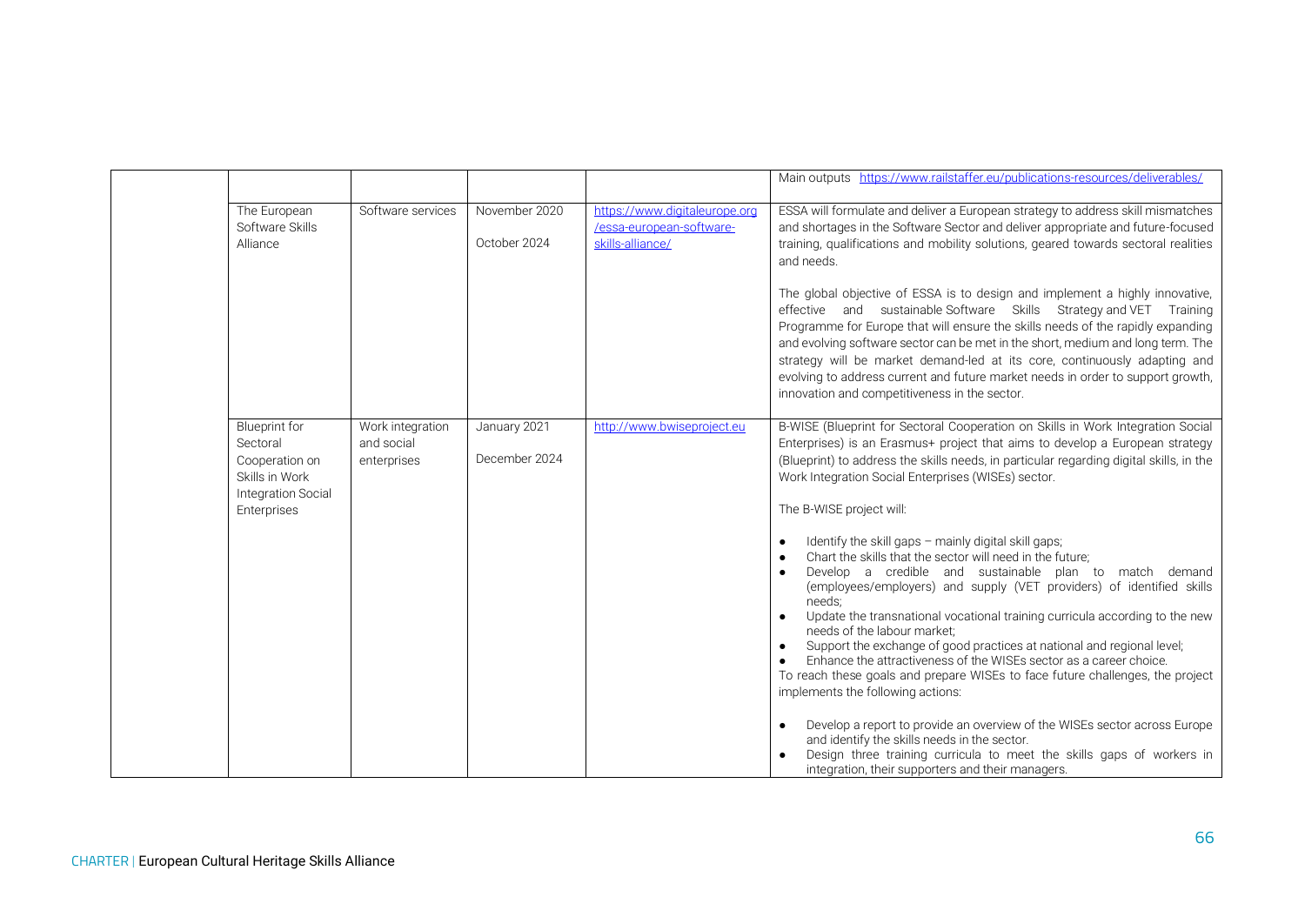|  |  |  |  |  |  | Make those curricula a reality by testing them in 13 countries and validating<br>them by certification authorities.<br>Develop a European Strategy to continue addressing the skills needs in the<br>WISEs sector even after the end of the project.<br>Raise awareness to promote the WISEs sector as a career choice, on the<br>importance of digital skills and of the use of digital technologies to help<br>people with support needs.<br>Main outputs http://www.bwiseproject.eu/results |
|--|--|--|--|--|--|------------------------------------------------------------------------------------------------------------------------------------------------------------------------------------------------------------------------------------------------------------------------------------------------------------------------------------------------------------------------------------------------------------------------------------------------------------------------------------------------|
|--|--|--|--|--|--|------------------------------------------------------------------------------------------------------------------------------------------------------------------------------------------------------------------------------------------------------------------------------------------------------------------------------------------------------------------------------------------------------------------------------------------------------------------------------------------------|